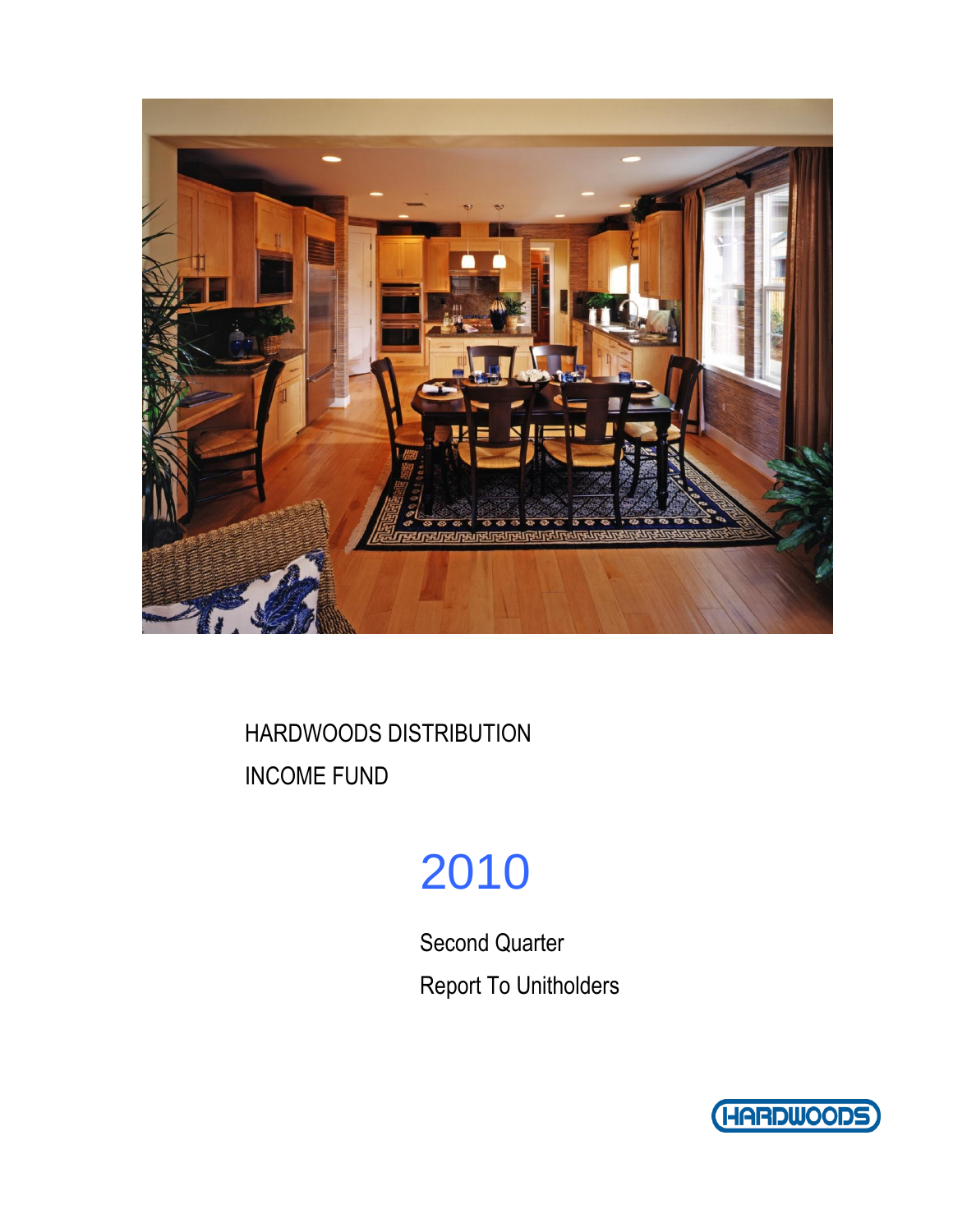### **About the Fund**

Hardwoods Distribution Income Fund (the "Fund") is an unincorporated open-ended limited purpose trust. The Fund was launched on March 23, 2004 with the completion of an initial public offering (IPO) of 14.4 million trust units ("Class A Units"). Net proceeds of the IPO were used to acquire an 80% interest in a hardwoods lumber and sheet goods distribution business ("Hardwoods" or the "Business") from the previous owners. The owners of the predecessor companies have retained a 20% interest in the Business in the form of Special Voting Units of the Fund and Class B Limited Partnership units of the Fund's operating subsidiaries ("Class B Units"), which together are exchangeable into Class A Units provided that the Fund achieves certain objectives. Hardwoods Distribution Income Fund units trade on the Toronto Stock Exchange under the symbol HWD.UN. The Fund's performance depends on the performance of the Business.



### **About the Business**

Hardwoods has been in business for almost 50 years. We sell quality lumber, hardwood plywood and specialty products to cabinet makers, custom millworkers, furniture makers and other industrial customers that manufacture products made from hardwood. Demand for products made from hardwood comes from multiple sectors of the North American economy, including new home construction, renovation, non-residential construction and institutional markets. There is warmth to the look and touch of hardwoods that no other material can match, and people place a high value on products crafted from real wood. Hardwood products are a part of our daily lives in the homes we live in (cabinets, mouldings, custom finishing, and home furniture) and places we visit (furniture, cabinetry, and finishing millwork for office buildings, restaurant and bar interiors, hotel lobbies, retail point-of-purchase displays, schools, hospitals, custom motor coaches, yacht interiors and other specialty areas).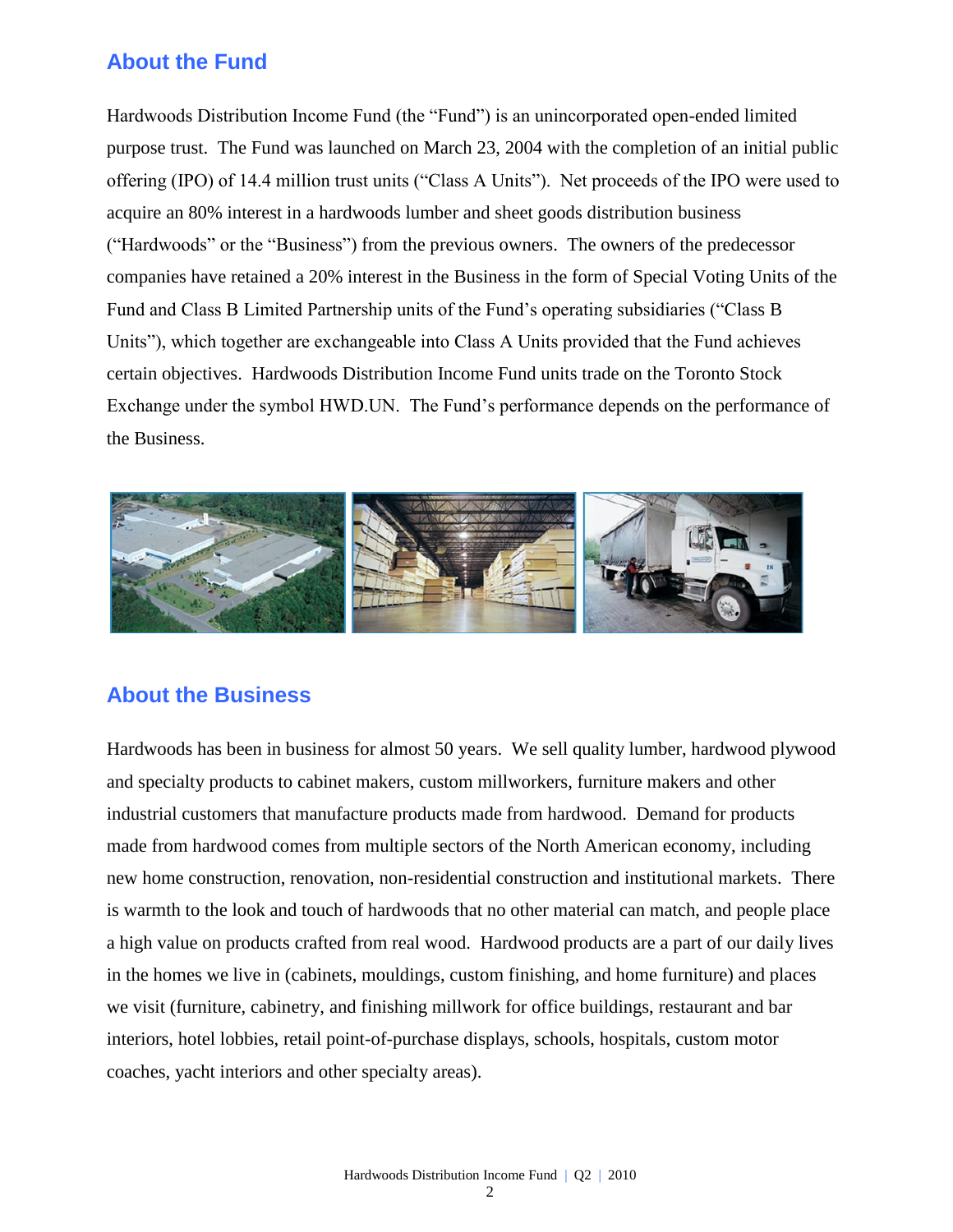Our role in the industry is to provide the critical link between mills that manufacture large volumes of hardwood lumber and sheet goods, and industrial customers that require smaller quantities of many different hardwood products for their own manufacturing processes. We provide a means for hundreds of hardwood mills to get their product to thousands of small to mid-sized industrial manufacturers. We add value to our suppliers by buying their product in volume and paying them promptly, effectively acting as their third party sales force. We add value for our customers by providing them with the materials they need on a just-in-time basis, in smaller quantities and offering a wider range of product selection than the customer would be able to purchase directly from an individual mill. We are also important to our customers by allowing them to buy material from us on approved credit, which is an important source of financing for customers in our industry.

We are one of the largest distributors of hardwood lumber and sheet goods in North America. We are larger than most of our suppliers, customers, and direct competitors. The hardwood distribution industry is highly fragmented. While there are a number of hardwood distributors that operate from multiple locations, most are small, privately held companies serving discrete local markets.



As shown in the map above, we operate 27 distribution centres organized into nine regions, providing geographic coverage in 14 states and 5 provinces across the US and Canada. To maximize inventory management, we operate utilizing a hub-and-spoke distribution system. Our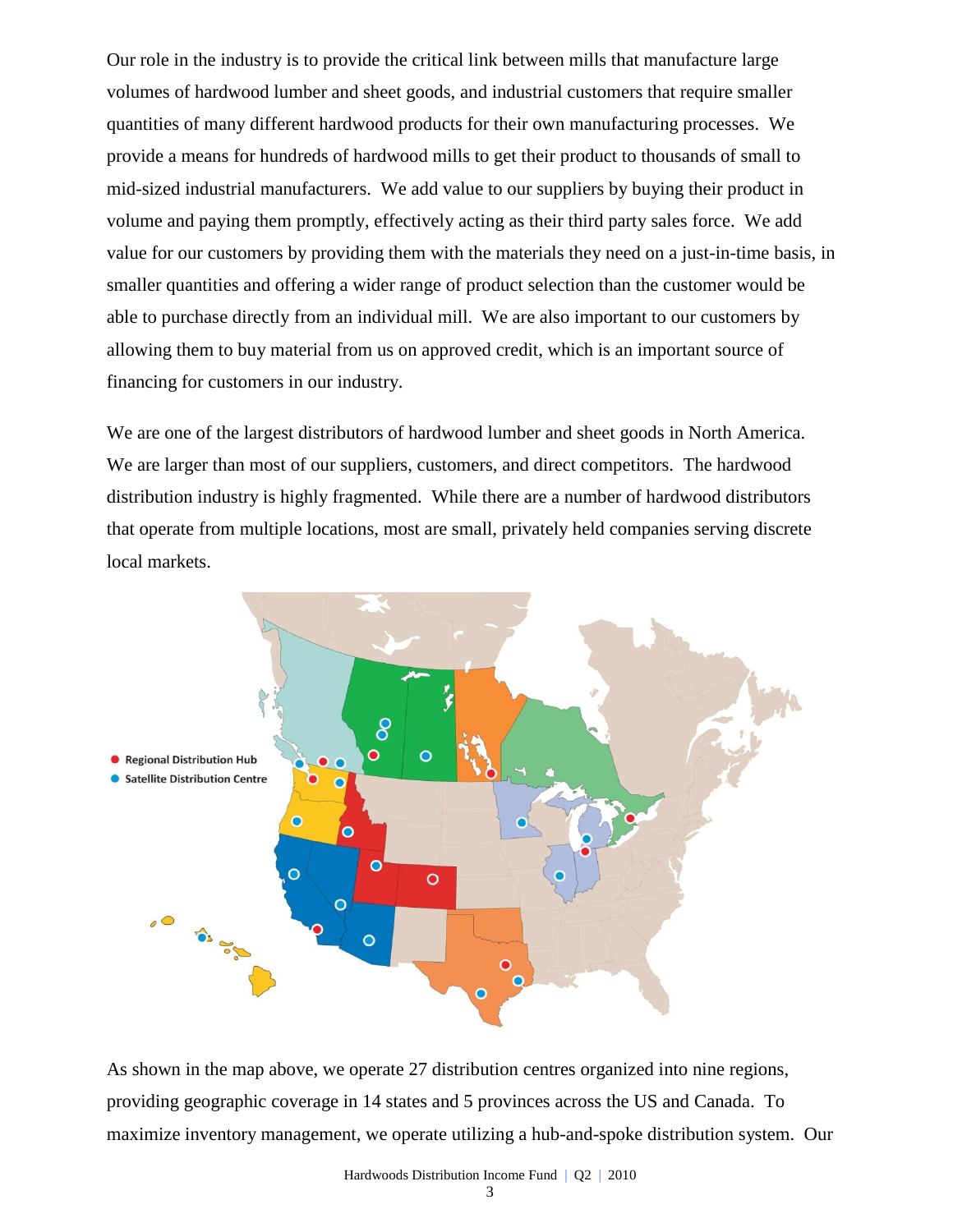major hub distribution centres hold the bulk of our inventory, and make regular truck transfers to replenish stock in satellite distribution centres that are located in smaller markets. We operate using a low capital expenditure model. We lease all of our facilities, utilize third party freight providers for all our product shipping needs, and focus strictly on wholesale distribution.

The North American economy is currently experiencing a sluggish recovery after a significant downturn in housing and construction, which are key markets for the hardwoods products that we distribute. However current levels of housing and construction activity in North America are low relative to expected longer term population and housing trends, and we believe that when a sustained economic recovery takes hold prospects for our industry are attractive.

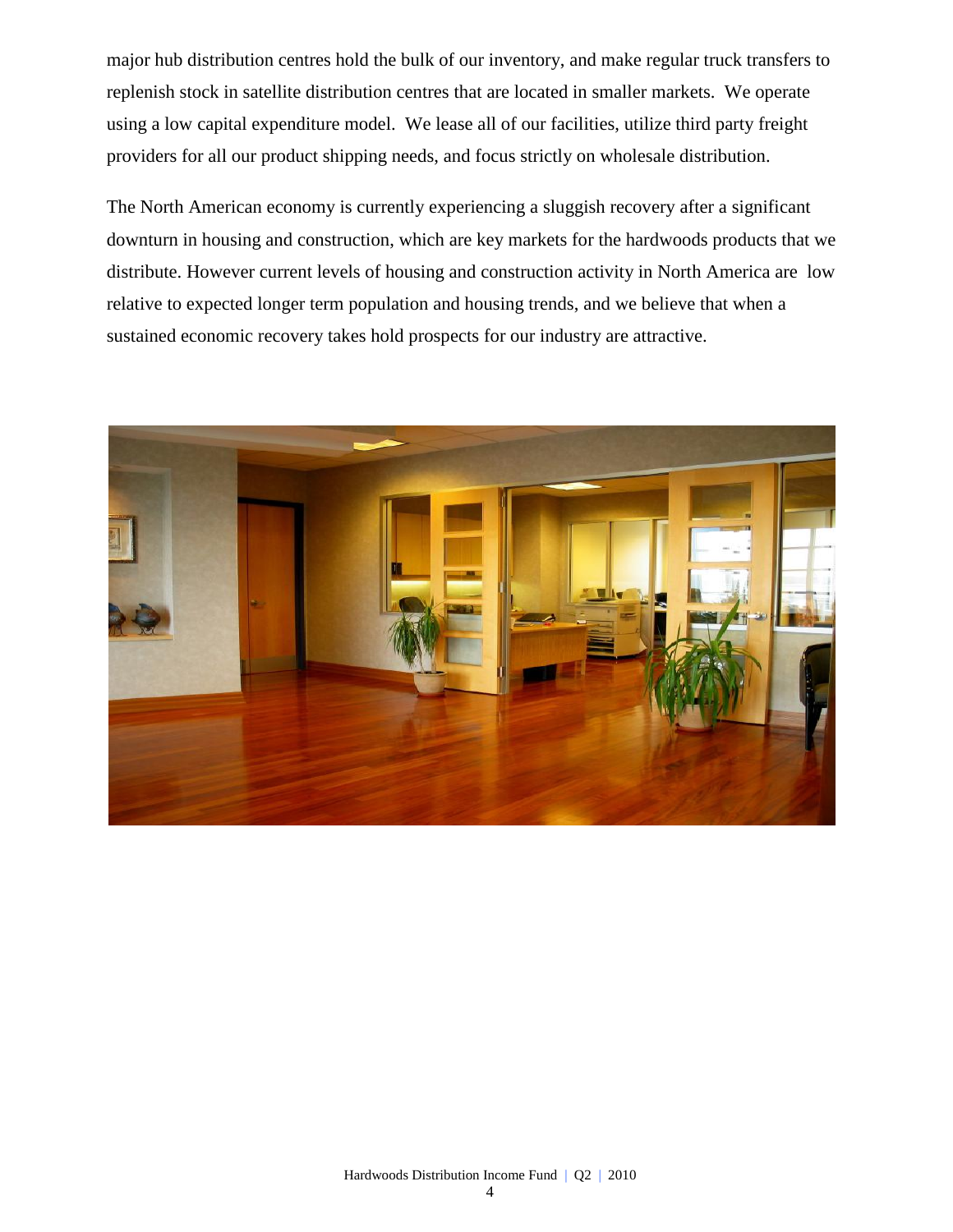### **To Our Unitholders**

This is my first report to you as President and CEO of Hardwoods Distribution Income Fund and I want to begin by acknowledging my predecessor, Maurice Paquette. Maurice retired as the Fund's President and CEO on July 5, 2010, following 36 years with Hardwoods and its predecessor companies. In his final years with Hardwoods, Maurice was tasked with steering the Fund safely through one of one of the worst downturns in the history of the hardwoods industry. He did that job extremely well and the results we are reporting today provide clear evidence of his success.

I am pleased to report that during the three-month period ended June 30, 2010, we capitalized on improved market conditions for hardwood products and tightly managed all aspects of our business to achieve stronger financial results. Our sales, EBITDA, net earnings and distributable cash results all improved significantly compared to the same period last year.

The increase in our sales was aided by higher prices for hardwood lumber, which accounts for close to half of our sales. Average lumber prices were up 24% compared to a year ago as mill closures and curtailments caused supply to fall below demand levels. Product demand also improved in some markets and we generated solid gains with our sales strategies. Throughout the first half of 2010 we have remained proactive in promoting differentiated and higher-margin products such as our lines of Greenbelt and import products, and we have had good success with sales force programs designed to win new customer accounts.

These efforts, together with the higher prices for hardwood lumber, contributed to a 5.5% increase in total sales during the quarter compared to the second quarter of last year, including a 14.0% increase in underlying sales before the impact of foreign exchange. We were also successful in increasing our gross margin percentage to 17.9% from 17.5% in the second quarter last year.

While strengthening the top-line of our business, we also maintained our focus on tight control of costs and careful management of bad debt. These efforts helped us reduce S&A expense by \$1.9 million in the second quarter and by \$3.1 million in the first six months of 2010, compared to the same periods last year. Together with our higher sales and margins, this resulted in improved EBITDA and our second consecutive quarter of positive Distributable Cash. We have now generated \$3.0 million of Distributable Cash since the start of 2010.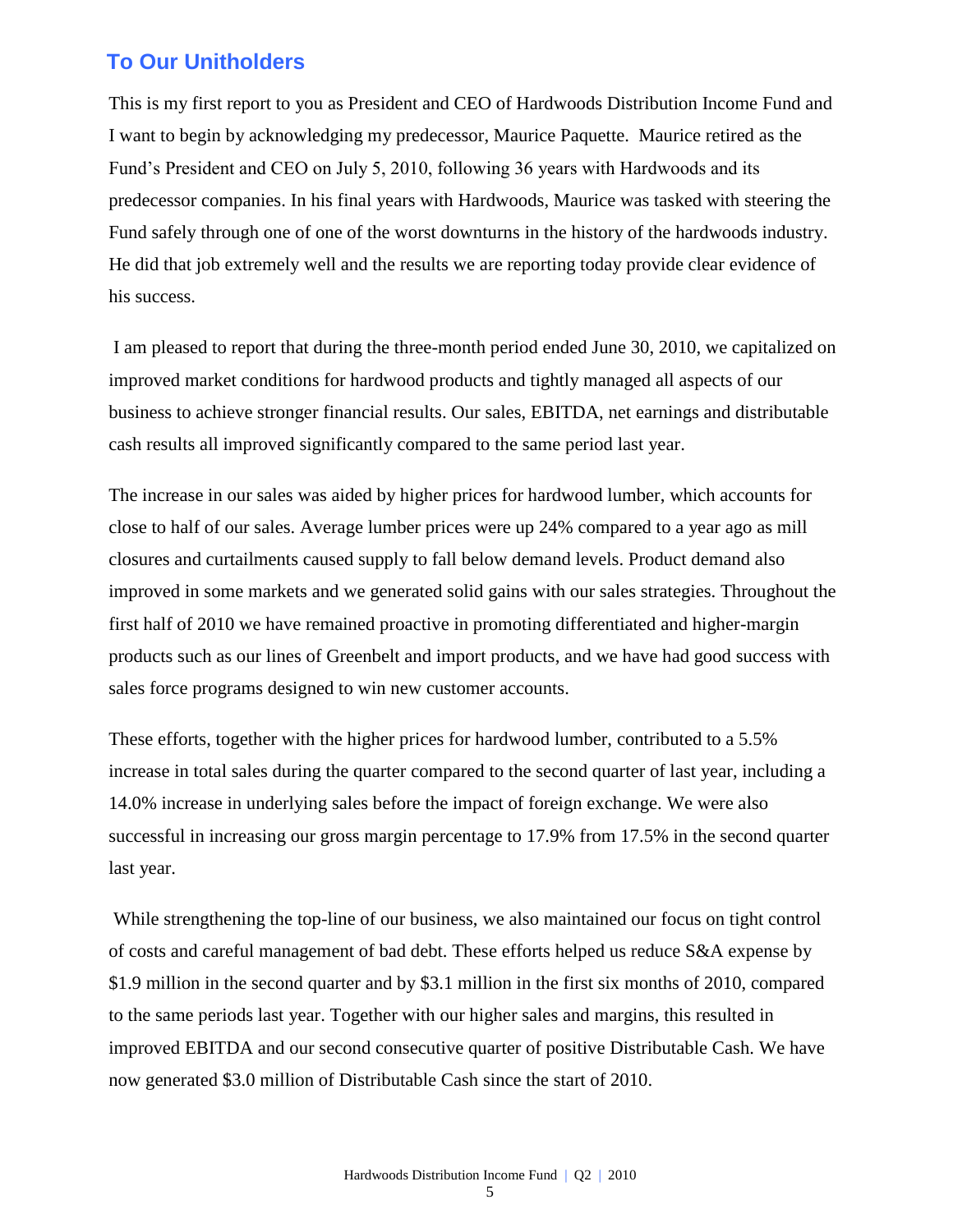While we are encouraged by this progress, we remain cautious in our outlook and believe that a full-scale economic recovery is still some way off. The US market in particular continues to face challenges from a weak housing market, a large inventory of foreclosed homes and continuing weakness on the jobs front. Canada also presents potential challenges as the Harmonized Sales Tax is introduced and adds to the cost of buying houses in Ontario and British Columbia.

With the expectation of continuing market challenges, tight management of our business will remain a priority for us through the balance of 2010 with careful management of cash and expenses, a close eye on bad debt management, and continued efforts to protect and build our market share.

Longer term, we recognize that current levels of housing and construction activity in North America are low relative to expected longer-term population and housing trends, and we believe that when a sustained economic recovery takes hold, prospects for our industry are attractive. Accordingly, we will continue to pursue strategies that strengthen our product and service offering and ensure we can participate fully in the eventual recovery.

Lance R. Blanco President and Chief Executive Officer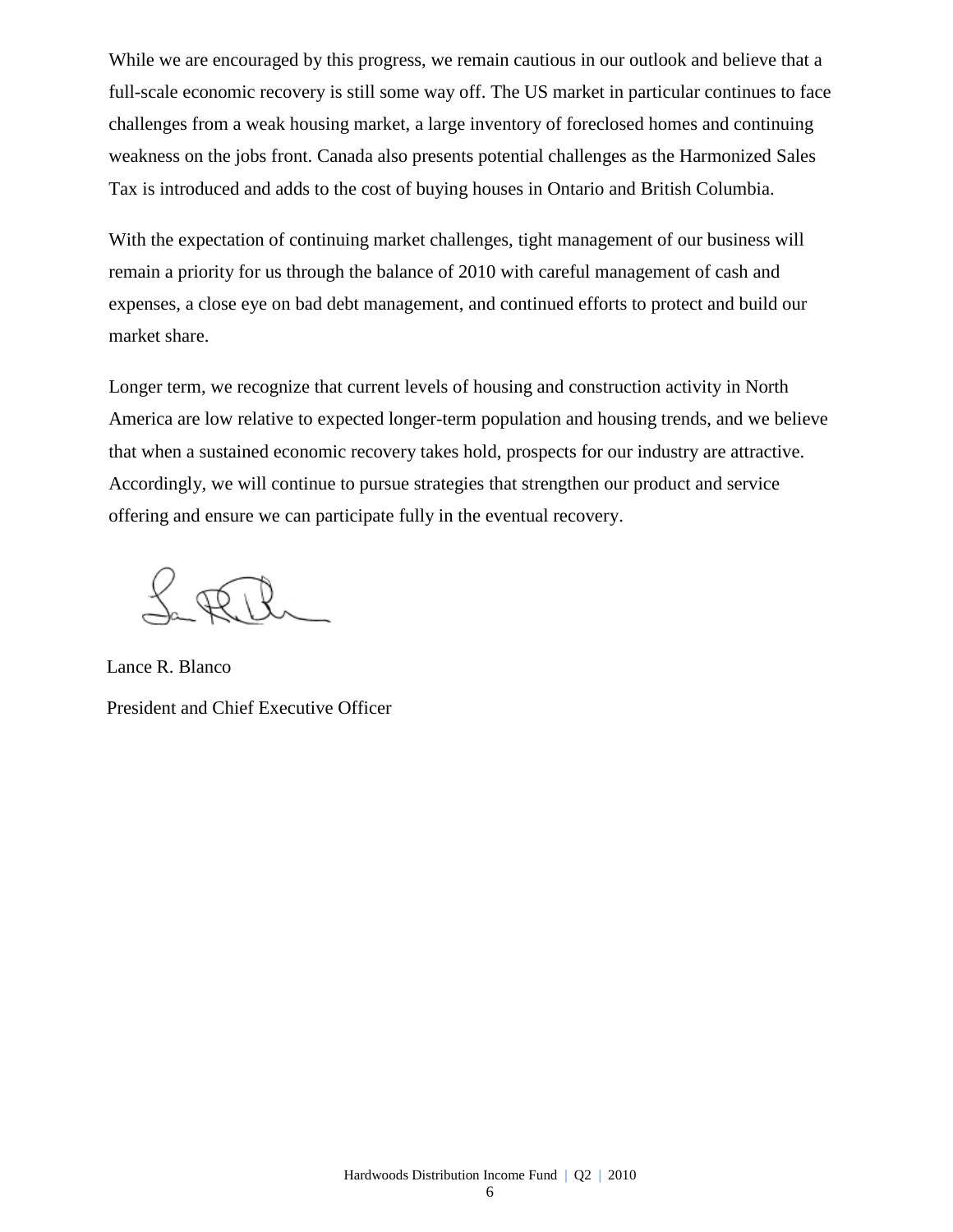### **Management's Discussion and Analysis** August 4, 2010

This management's discussion and analysis ("MD&A") covers our unaudited interim consolidated financial statements as at and for the three and six month periods ended June 30, 2010 ("Interim Financial Statements"). As well, it provides an update to the MD&A section contained in our 2009 Annual Report. The information below should be read in conjunction with the Interim Financial Statements, and the audited consolidated financial statements and accompanying notes of Hardwoods Distribution Income Fund (the "Fund") for the years ended December 31, 2009 and 2008. Results are reported in Canadian dollars unless otherwise stated, and have been prepared in accordance with Canadian generally accepted accounting principles ("GAAP"). For additional information, readers should also refer to our Annual Information Form and other information filed on [www.sedar.com.](http://www.sedar.com/)

This MD&A includes the following sections:

- 1.0 Background
	- 1.1 About the Fund
	- 1.2 About Our Business and Industry
- 2.0 Overview and Outlook
- 3.0 Results of Operations
	- 3.1 Three Month Periods Ended June 30, 2010 and June 30, 2009
	- 3.2 Six Month Periods Ended June 30, 2010 and June 30, 2009
- 4.0 Liquidity and Capital Resources
	- 4.1 Distributable Cash and Cash Distributions
	- 4.2 Standardized Distributable Cash and Cash Distributions
	- 4.3 Working Capital
	- 4.4 Capital Expenditures and Productive Capacity
	- 4.5 Utilization of Distributable Cash
	- 4.6 Revolving Credit Facilities and Debt Management Strategy
	- 4.7 Contractual Obligations
	- 4.8 Off-Balance Sheet Arrangements
- 5.0 Related Party Transactions
- 6.0 Critical Accounting Estimates and Adoption of Changes in Accounting Policies 6.1 Critical Accounting Estimates
	- 6.2 Adoption of New Accounting Standards
- 7.0 Risks and Uncertainties
- 8.0 Internal Control Over Financial Reporting
- 9.0 Quarterly Financial Information

Certain statements in this MD&A contain forward-looking information within the meaning of applicable securities laws in Canada ("forward-looking information"). The words "anticipates",

"believes", "budgets", "could", "estimates", "expects", "forecasts", "intends", "may", "might",

"plans", "projects", "schedule", "should", "will", "would" and similar expressions are often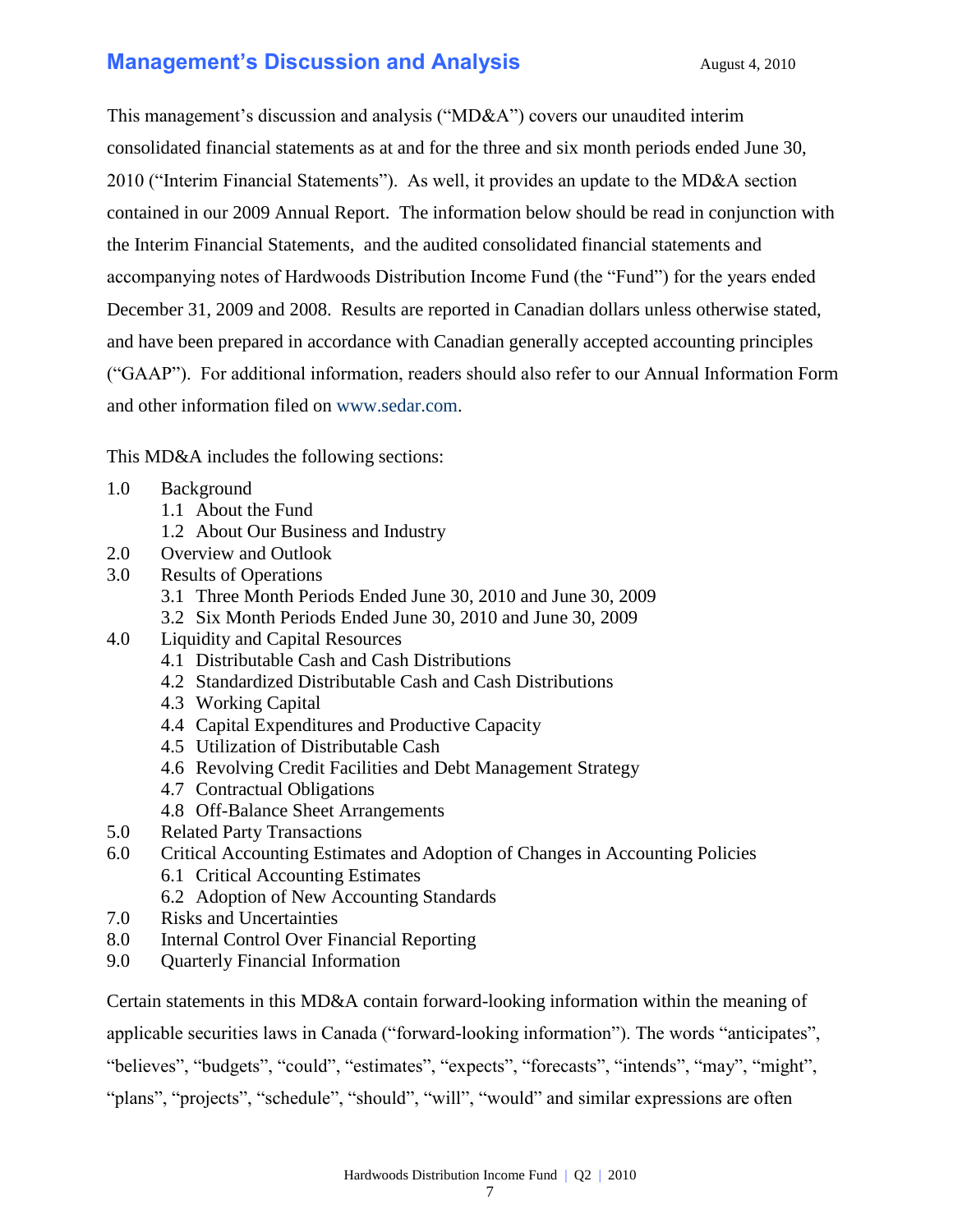intended to identify forward-looking information, although not all forward-looking information contains these identifying words.

The forward-looking information in this MD&A includes, but is not limited to: our belief that when a sustained economic recovery takes hold prospects for our industry are attractive; our belief that given the intense competition currently affecting our industry, a gross margin in the high 17% range is the sustainable level that can be achieved through this part of the business cycle; that our outlook remains cautious, particularly in light of the continued fragility of the US residential construction market; our anticipation of a continuation of very challenging market conditions through the balance of 2010; our intent to remain focused in the coming months on tight control of costs, inventories and working capital, and minimizing customer credit risk; our intent to remain proactive on the marketing front with continued efforts to expand our market share, and make further investment in strategic products such as our import and Greenbelt lines of products; our intent to keep S&A expense closely in line with market opportunities; that our Trustees will look for indications of a sustainable and predictable return of the Fund's cash generation capability, and will consider any needs to invest in working capital to support sales growth, before any decision is taken to reinstate distributions to unitholders; that annual maintenance capital requirements are expected to average approximately \$1.0 million per year, but may be higher or lower in a particular year, based on the needs of the business; our belief that we have made sufficient investment to sustain productive capacity of the business as it relates to our needs for property, plant and equipment; our belief that the productive capacity of our business in terms of our human capital relative to available market demand, as measured by sales, has been largely sustained; our expectation that the adoption of IFRS will not have a material impact on the Fund's reported cash flows; our belief that bad debt risk will remain elevated through 2010; our belief that making a leadership change at the CEO level represents an uncertainty facing the business in 2010; and, our planned debt management strategy.

The forecasts and projections that make up the forward-looking information are based on assumptions which include, but are not limited to: there are no material exchange rate fluctuations between the Canadian and US dollar that affect our performance; the general state of the economy does not worsen; we do not lose any key personnel; there are no decreases in the supply of, demand for, or market values of hardwood lumber or sheet goods that harm our business; we do not incur material losses related to credit provided to our customers; our products are not subjected to negative trade outcomes; we are able to sustain our level of sales and EBITDA margins; we are able to grow our business long term and to manage our growth; there is no new competition in our markets that leads to reduced revenues and profitability; we do not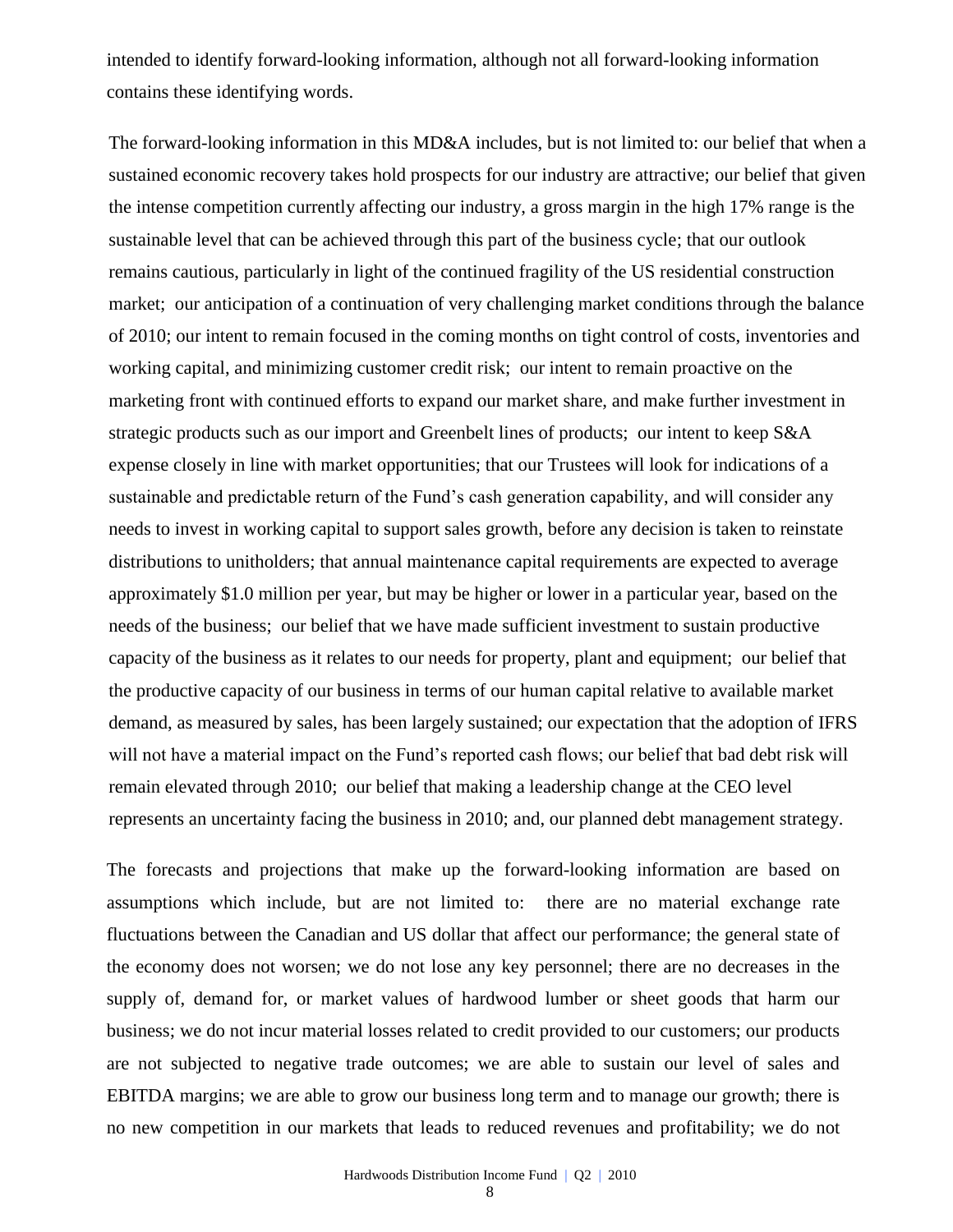become subject to more stringent regulations; importation of products manufactured with hardwood lumber or sheet goods does not increase and replace products manufactured in North America; our management information systems upon which we are dependent are not impaired; our insurance is sufficient to cover losses that may occur as a result of our operations; and, the financial condition and results of operations of our business upon which we are dependent is not impaired.

The forward-looking information is subject to risks, uncertainties and other factors that could cause actual results to differ materially from historical results or results anticipated by the forward-looking information. The factors which could cause results to differ from current expectations include, but are not limited to: exchange rate fluctuations between the Canadian and US dollar could affect our performance; our results are dependent upon the general state of the economy; we depend on key personnel, the loss of which could harm our business; decreases in the supply of, demand for, or market values of hardwood lumber or sheet goods could harm our business; we may incur losses related to credit provided to our customers; our products may be subject to negative trade outcomes; we may not be able to sustain our level of sales or EBITDA margins; we may be unable to grow our business long term to manage any growth; competition in our markets may lead to reduced revenues and profitability; we may become subject to more stringent regulations; importation of products manufactured with hardwood lumber or sheet goods may increase, and replace products manufactured in North America; we are dependent upon our management information systems; our insurance may be insufficient to cover losses that may occur as a result of our operations; we are dependent upon the financial condition and results of operations of our business; our credit facilities affect our liquidity, contain restrictions on our ability to borrow funds, and impose restrictions on distributions that can be made by our operating limited partnerships; our future growth may be restricted by the payout of substantially all of our operating cash flow; and, other risks described in our Annual Information Form and this MD&A.

All forward-looking information in this MD&A is qualified in its entirety by this cautionary statement and, except as may be required by law, we undertake no obligation to revise or update any forward-looking information as a result of new information, future events or otherwise after the date hereof.

In this MD&A, references to "EBITDA" are to earnings before interest, income taxes, depreciation and amortization, unrealized foreign currency gains and losses, goodwill and other intangible assets impairments, and the non-controlling interest in earnings. In addition to net

Hardwoods Distribution Income Fund | Q2 | 2010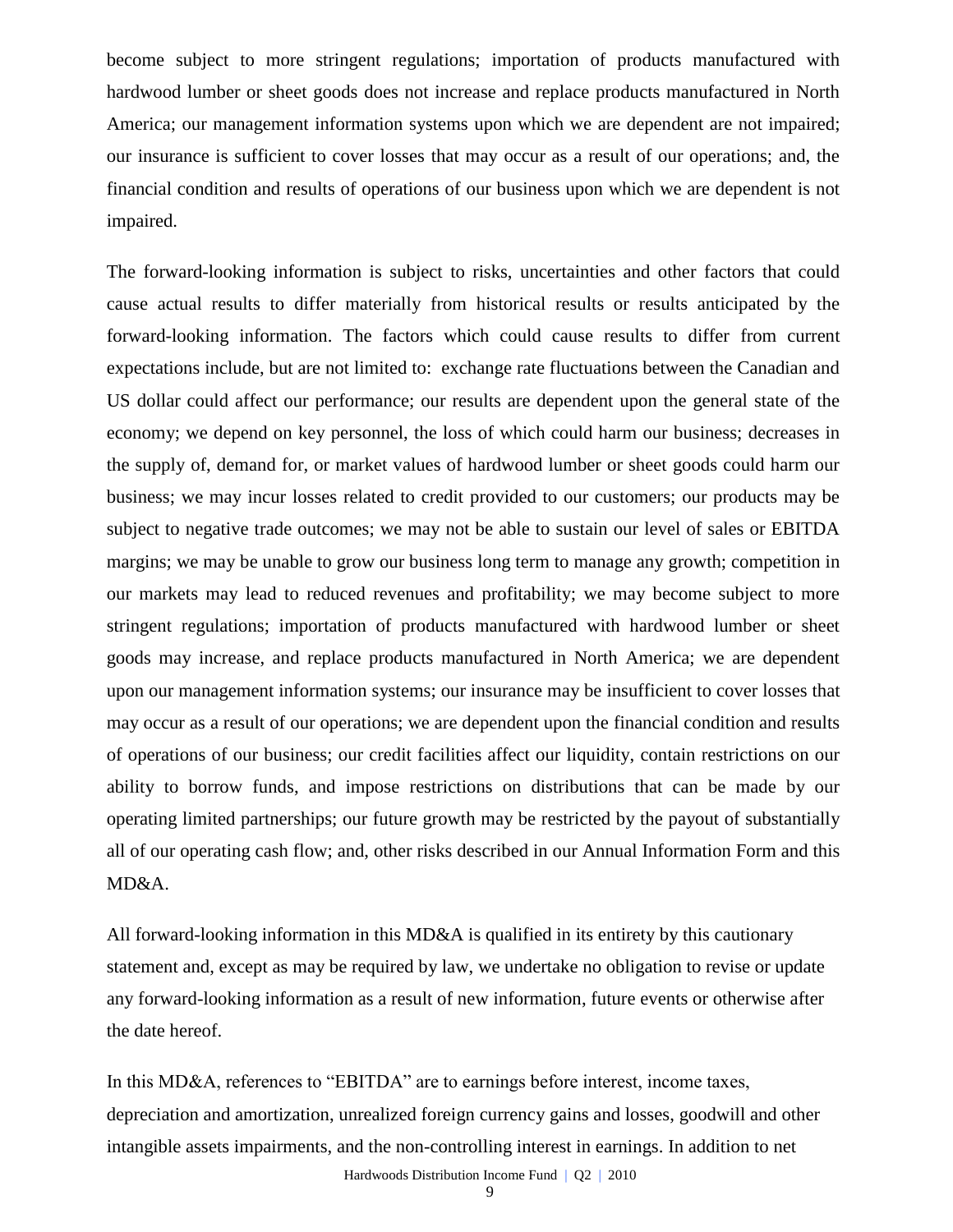income or loss, EBITDA is a useful supplemental measure of performance and cash available for distribution prior to debt service, changes in working capital, capital expenditures and income taxes.

References to "Distributable Cash" are to net cash provided by operating activities, before changes in non-cash operating working capital, less capital expenditures and contributions to any reserves that the Boards of Directors of our operating entities determine to be reasonable and necessary for the operation of the businesses owned by these entities.

We believe that, in addition to net income or loss, our EBITDA and our Distributable Cash are each a useful supplemental measure of operating performance that may assist investors in assessing their investment in Class A Units. Neither EBITDA nor Distributable Cash are earnings measures recognized by GAAP and they do not have a standardized meaning prescribed by GAAP. Investors are cautioned that EBITDA should not replace net income or loss (as determined in accordance with GAAP) as an indicator of our performance, nor should Distributable Cash replace cash flows from operating, investing and financing activities or as a measure of our liquidity and cash flows. Our method of calculating EBITDA and Distributable Cash may differ from the methods used by other issuers. Therefore, our EBITDA and Distributable Cash may not be comparable to similar measures presented by other issuers. For a reconciliation between EBITDA and net income or loss as determined in accordance with GAAP, please refer to the discussion of Results of Operations described in section 3.0 of this report. For a reconciliation between Distributable Cash and net cash provided by operating activities as determined in accordance with GAAP, please refer to the discussion of Distributable Cash and Cash Distributions described in section 4.1 of this report.

We believe that this MD&A has been prepared in all material respects in accordance with recommendations issued by the Canadian Institute of Chartered Accountants (the "CICA") with respect to "Standardized Distributable Cash in Income Trusts and Other Flow Through Entities" and National Policy 41-201 of the Canadian Securities Administrators "Income Trusts and Other Indirect Offerings" (collectively, the "Interpretive Guidance"). The Interpretive Guidance provides guidance on standardized preparation and disclosure of distributable cash for income trusts ("Standardized Distributable Cash"). The CICA calculation of Standardized Distributable Cash, which is also a non-GAAP measure, is defined, for the purposes of the Fund, as the periodic cash provided by operating activities as reported in the GAAP financial statements, including the effects of changes in non-cash working capital, less total capital expenditures. For a summary of our Standardized Distributable Cash, please refer to section 4.2 of this report. For a

Hardwoods Distribution Income Fund | Q2 | 2010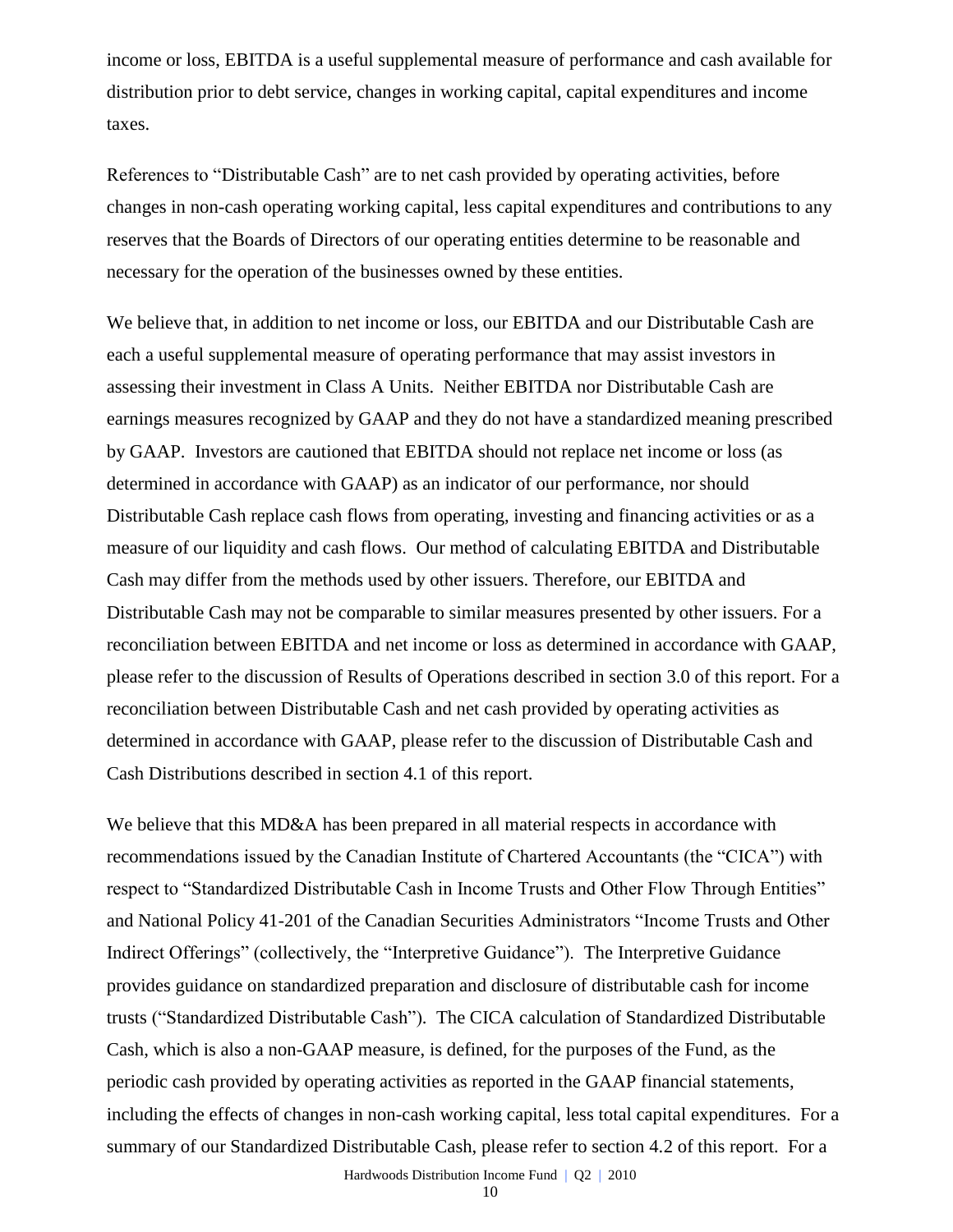reconciliation between Standardized Distributable Cash and our Distributable Cash, please see section 4.2.

### **1.0 Background**

### 1.1 About the Fund

The Fund is an unincorporated open-ended limited purpose trust formed under the laws of the Province of British Columbia by a declaration of trust dated January 30, 2004. The Fund was launched on March 23, 2004 with the completion of an initial public offering ("IPO") of 14,410,000 trust Voting Units ("Class A Units"). Net IPO proceeds were used to acquire an 80% interest in the hardwood lumber and sheet goods distribution business ("Hardwoods" or the "Business") from the previous owners.

The owners of the predecessor companies have retained a 20% interest in the Business in the form of Special Voting Units of the Fund and Class B Limited Partnership units of the Fund's operating subsidiaries ("Class B Units"), which together are exchangeable into Class A Units provided that the Fund achieves certain objectives. Distributions by the Fund's operating subsidiaries to the previous owners are subject to subordination arrangements until certain financial tests established at the time of the IPO and described in the Audited Financial Statements are met. As at June 30, 2010, the following units of the Fund were issued and outstanding:

| Units                       | 14,410,000 |
|-----------------------------|------------|
| <b>Special Voting Units</b> | 3,602,500  |

Hardwoods Distribution Income Fund units trade on the Toronto Stock Exchange under the symbol HWD.UN. The Fund's performance depends on the performance of the Business.

### 1.2 About our Business and Industry

Serving customers for almost 50 years, Hardwoods is one of North America's largest distributors of high-grade hardwood lumber and specialty sheet goods to the cabinet, moulding, millwork, furniture and specialty wood products industries. At June 30, 2010 we operated 27 distribution facilities organized into nine geographic regions covering 14 states and 5 provinces throughout North America. To maximize inventory management, we operate utilizing a hub and spoke distribution system, with major hub distribution centres holding the bulk of our inventory and making regular truck transfers to replenish stock in satellite distribution centres that are located in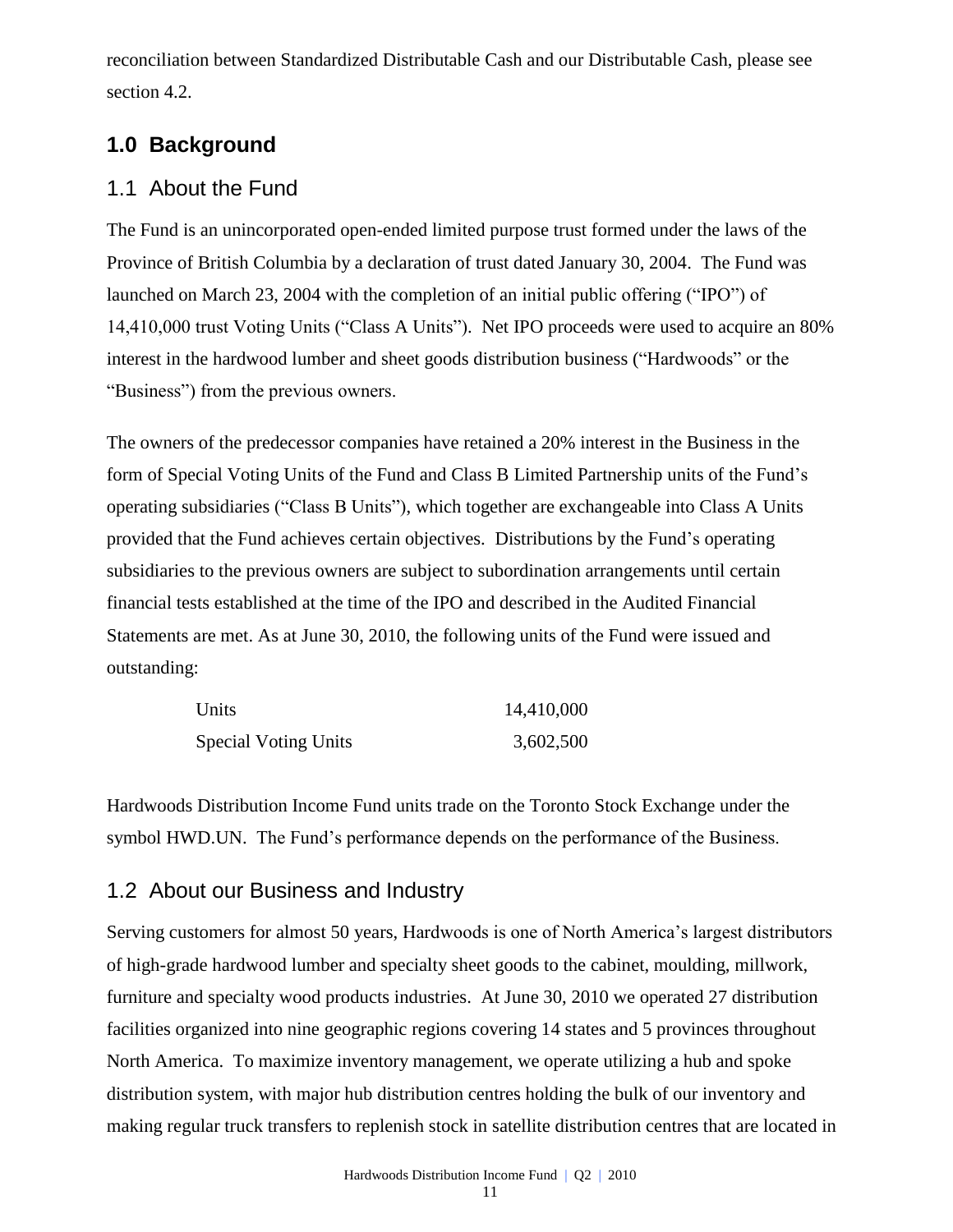smaller markets. We operate using a low capital expenditure model. We lease all of our facilities, utilize third party freight providers for all our product shipping needs, and focus strictly on wholesale distribution.

Approximately half of our product mix is made up of high-grade hardwood lumber. The balance is made up of sheet goods, consisting primarily of hardwood plywood, and including nonstructural sheet goods such as medium-density fiberboard, particleboard and melamine-coated stock. Our sheet goods are a key complementary product line as they are used by many purchasers of hardwood lumber in the manufacture of their end products.

Our role in the industry is to provide the critical link between mills that manufacture large volumes of hardwood lumber and sheet goods, and industrial customers that require smaller quantities of many different hardwood products for their own manufacturing processes. We provide a means for hundreds of hardwood mills to get their product to thousands of small to mid-sized industrial manufacturers. We add value to our suppliers by buying their product in volume and paying them promptly, effectively acting as their third party sales force. We add value for our customers by providing them with the materials they need on a just-in-time basis, in smaller quantities and offering a wider range of product selection than the customer would be able to purchase directly from an individual mill. We are also important to our customers because we allow them to buy material from us on approved credit, which is an important source of financing for customers in our industry.

Our customer base manufactures a range of end-use products, such as cabinetry, furniture and custom millwork. These products, in turn, are sold into multiple sectors of the economy, including new home construction, renovation, non-residential construction and institutional markets. As a result of this diversity, it is difficult to determine with certainty what proportion of our products ends up in each sector of the economy. We estimate at least 50% of our products are used in new residential construction, in the form of cabinets, mouldings, custom finishing, and home furniture. We believe the balance of our products end up in other sectors of the economy not associated with new residential construction, such as home renovations, finishing millwork for office buildings, restaurant and bar interiors, hotel lobbies, retail point-of-purchase displays, schools, hospitals, custom motor coaches, yacht interiors and other specialty areas.

Approximately 95% of the hardwood lumber distributed in North America is harvested from North American hardwood forests, located principally in the Eastern United States, and is milled by hundreds of small mills. Imported hardwood lumber is largely limited to specialty species that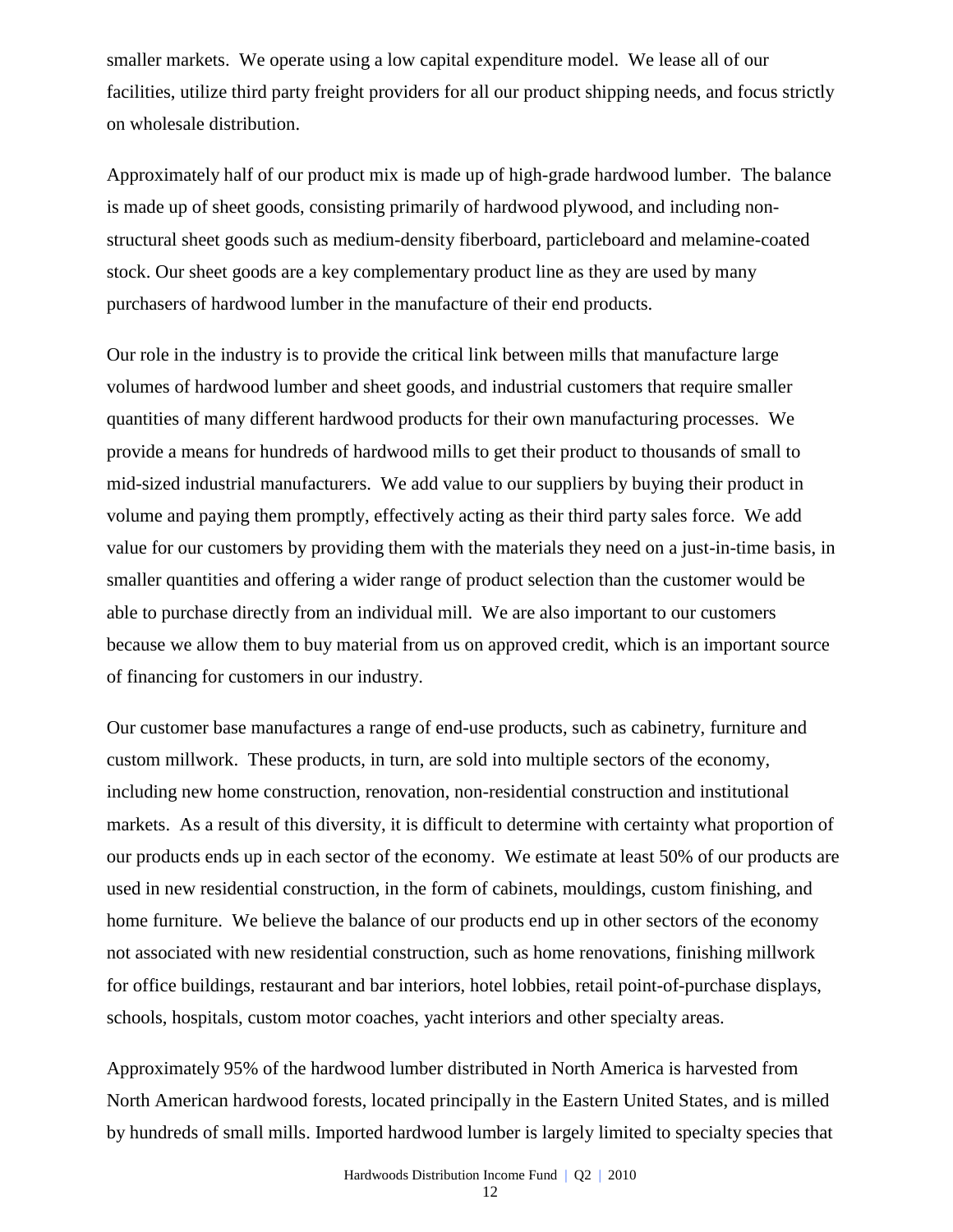generally do not compete with domestic hardwood lumber. Sheet goods are generally produced in North America by large manufacturers using domestic hardwoods and other materials, although imported hardwood plywood volumes have been increasing. Both domestic and imported hardwood lumber and plywood are distributed principally by third parties such as us. Historically, balanced supply and demand conditions have resulted in a stable pricing environment for hardwood lumber and hardwood plywood. More recently, the global economic crisis has resulted in supply/demand imbalances and greater variability in product pricing.

The North American economy is currently experiencing a sluggish recovery after a significant economic downturn in housing and construction, which are key markets for the hardwoods products that we distribute. However current levels of housing and construction activity in North America are low relative to expected longer-term population and housing trends, and we believe that when a sustained economic recovery takes hold, prospects for our industry are attractive.

### **2.0 Overview and Outlook**

Our financial results strengthened in the second quarter on a combination of higher product prices, demand increases in some regional markets, and tight control of expenses.

Our improved results benefitted from higher prices for hardwood lumber, which accounts for close to half of our sales. According to the Hardwood Review, average prices for hardwood lumber increased by 24% compared to a year ago as supply began to lag demand. Throughout the downturn, hardwood producers have been steadily cutting back on logging and production and have now reached a point where wood shortages are occurring.

On the demand side, the US housing market improved through the first quarter and part of the second, fuelled by the positive impact of the US homebuyers tax credit until its subsequent expiry at the end of April. Demand from the recreational vehicle manufacturing segment was also stronger. In Canada, the residential construction market continued to strengthen throughout the first half with the seasonally adjusted annual rate of housing starts climbing to 189,000 in June, from 112,000 a year earlier. We were able to capitalize on this momentum by increasing import sales into the Canadian market and expanding our sales territories in some provinces.

The stronger market conditions helped to support a 5.5% increase in total sales for the second quarter (compared to the same period last year), which included a 14.0% increase in underlying sales, partially offset by the negative impact of a stronger Canadian dollar on the translation of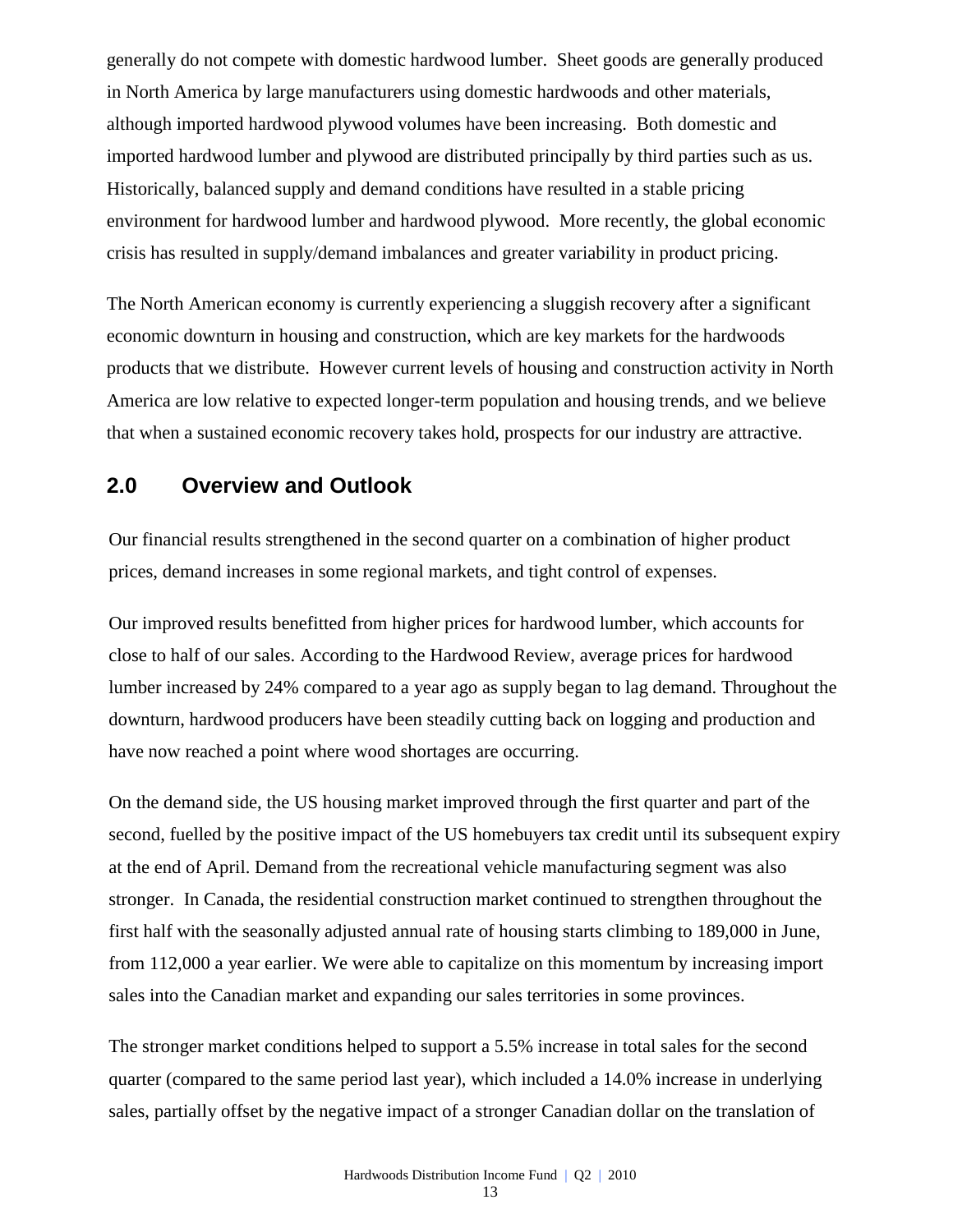US dollar sales. Our sales gains included a 15.4% increase in US sales and an 11.5% increase in Canadian sales, compared to the same periods last year.

Second quarter gross profit margin also improved to 17.9%, from 17.5% last year, while profit margin for the first six months increased slightly to 17.8% from 17.7% in the first half of 2009. Traditionally we target a gross margin range of 18% to 19%, however given the intense competition currently affecting our industry, we believe a gross margin in the high 17% range is the sustainable level that can be achieved through this part of the business cycle.

An important contributor to our improved results was continued reduction of sales and administrative (S&A) expense. During the second quarter and first half of 2010, S&A expenses were down \$1.9 million and \$3.1 million respectively, reflecting a reduction in bad debt resulting from a slow down in the number of customer failures, lower premises expenses as we reduced our footprint and negotiated more favourable leases, and savings flowing from facilities rationalization that we implemented last year.

The reduced expenses, combined with the improvement in our sales and gross margin, contributed to stronger EBITDA and Distributable Cash results in both the second quarter and first half of 2010; we have now generated a total of \$3.0 million in Distributable Cash this year. We also ended the second quarter in a strong financial position. As at June 30, 2010, we had just \$11.5 million of bank indebtedness (net of cash) financing \$58.4 million of net working capital assets, and \$19.5 million of unused credit facility available to us.

While we are encouraged by our performance in the second quarter and first half, our outlook remains cautious, particularly in light of the continued fragility of the US residential construction market. Since expiry of the US government homebuyer's tax credit at the end of April, housing starts in the US have started to decline again. Housing prices also remain low and the large inventory of foreclosed homes is putting added pressure on house values. As reported by the Economist, an estimated 25% of homeowners in the US have mortgages that exceed the value of their home, suggesting that conditions in the US housing market could worsen. In addition, sustained housing recoveries have historically been dependent upon job growth, and current US job creation figures remain low.

The Canadian market is faring better, with housing starts increasing compared to last year. However, the introduction of the Harmonized Sales Tax (HST) in Ontario and British Columbia is making home buying more expensive in those provinces and could have a negative impact on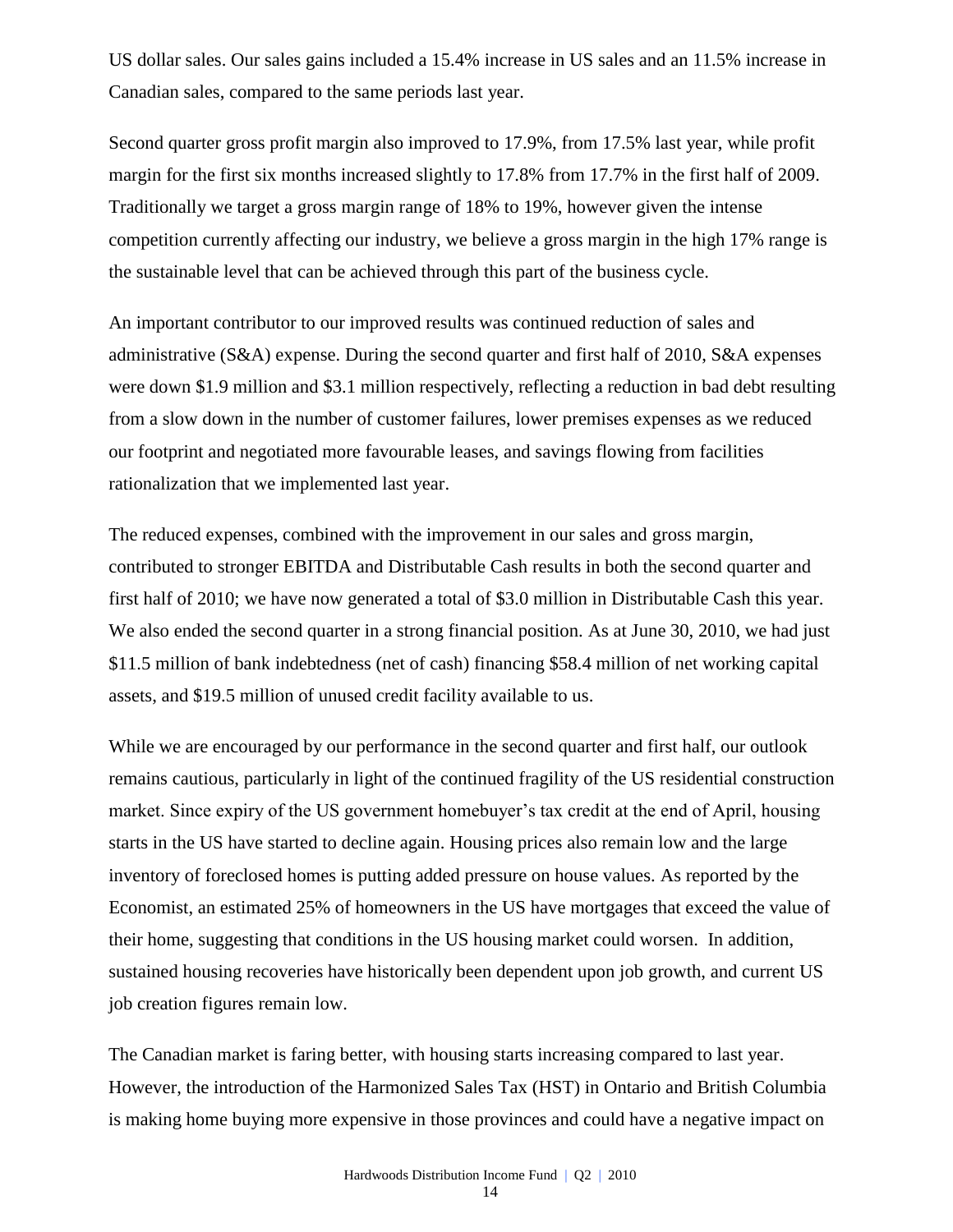Canadian construction activity. Overall, we anticipate a continuation of very challenging market conditions through the balance of 2010.

With this expectation, our focus in the coming months will remain on tight control of costs, inventories and working capital. Minimizing customer credit risk will also remain a priority as we work to contain bad debt expense resulting from customer business failures.

We will also remain proactive on the marketing front with continued efforts to expand our market share, and further investment in strategic products such as our import and Greenbelt lines of products. While this strategy could add to our cost base as we compensate employees for results, overall we expect to keep S&A expense closely in line with market opportunities. Our goal through the balance of 2010 will be to protect our business, our balance sheet and strong market position. Decisions about reinstating cash distributions will be evaluated, but given the risk of continued market weakness, we do not anticipate a change in direction until our Trustees see signs of a more sustainable market recovery and a more predictable level of cash generation performance.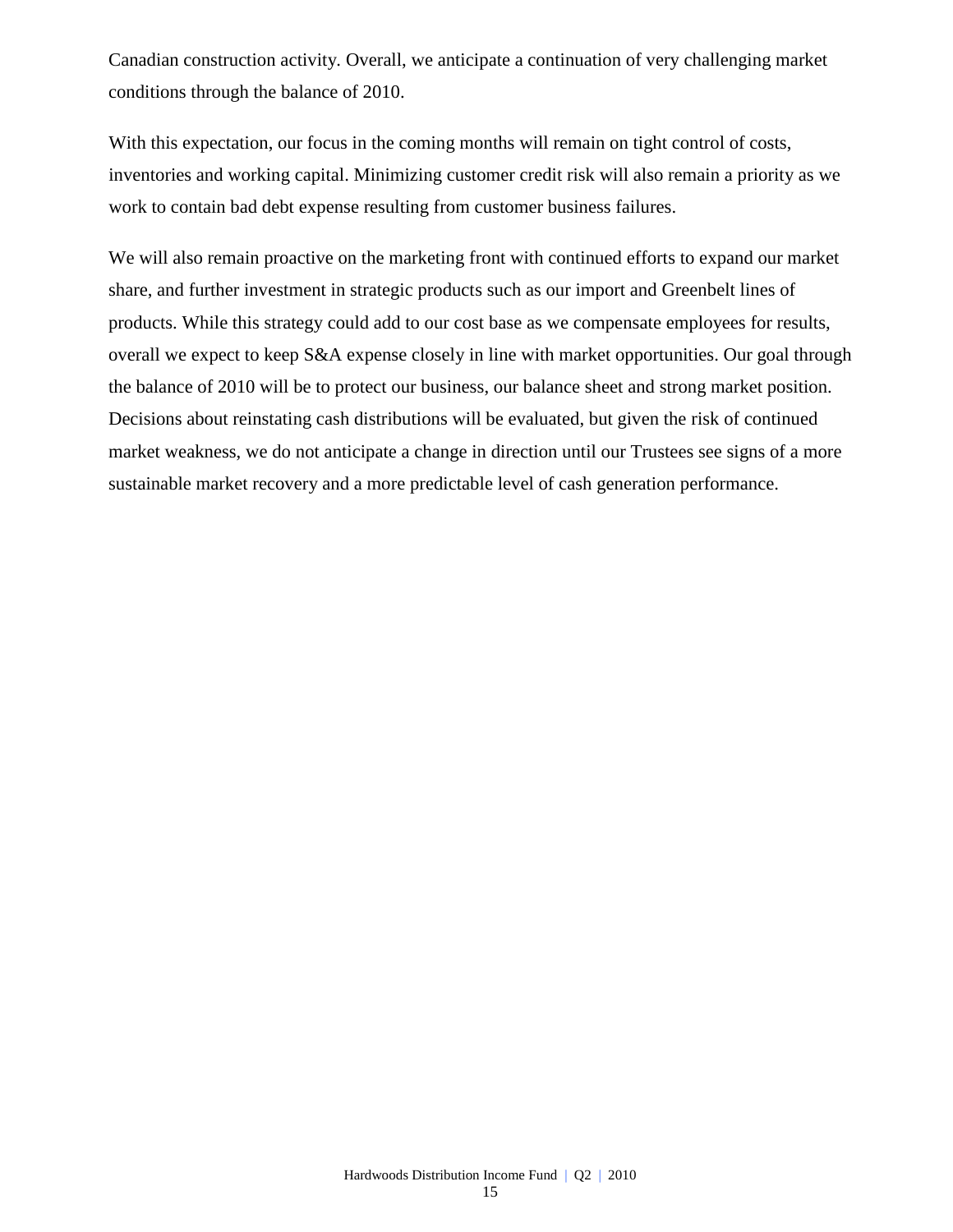### **3.0 Results of Operations**

### 3.1 Three Months Ended June 30, 2010 and June 30, 2009

**Selected Unaudited Consolidated Financial Information (in thousands of Canadian dollars)**

|                                                         | For the three months | For the three months |                |  |
|---------------------------------------------------------|----------------------|----------------------|----------------|--|
|                                                         | Ended June 30,       |                      | Ended June 30, |  |
|                                                         | 2010                 |                      | 2009           |  |
| Total sales                                             | \$<br>52,206         | \$                   | 49,489         |  |
| Sales in the US (US\$)                                  | 30,353               |                      | 26,303         |  |
| Sales in Canada                                         | 20,978               |                      | 18,806         |  |
| Gross profit                                            | 9,323                |                      | 8,643          |  |
| Gross profit %                                          | 17.9%                |                      | 17.5%          |  |
| Selling and administrative expenses                     | (6,949)              |                      | (8, 835)       |  |
| Earnings before interest, taxes, depreciation and       |                      |                      |                |  |
| amortization and non-controlling interest ("EBITDA")    | 2,374                | \$                   | (192)          |  |
| Add (deduct):                                           |                      |                      |                |  |
| Amortization                                            | (161)                |                      | (240)          |  |
| Interest                                                | (186)                |                      | (116)          |  |
| Non-cash foreign currency gains (losses)                | 101                  |                      | (666)          |  |
| Non-controlling interest                                | (426)                |                      | 891            |  |
| Income tax expense                                      | (880)                |                      | (168)          |  |
| Net earnings (loss) for the period                      | \$<br>822            | \$                   | (491)          |  |
| Basic and fully diluted earnings per Class A Unit       | \$<br>0.057          | \$                   | (0.034)        |  |
| Average Canadian dollar exchange rate for one US dollar | 1.0283               |                      | 1.1669         |  |

### **Sales**

For the three months ended June 30, 2010, total sales were \$52.2 million, up 5.5% compared to \$49.5 million during the same period in 2009. The increase in total sales reflects a 14.0% increase in underlying sales activity, partially offset by an 8.5% decrease due to the negative effect of a stronger Canadian dollar.

Our second quarter sales results varied by geographic area, reflecting local demand conditions, with six of our regions posting year-over-year sales growth and three regions experiencing sales declines. Second quarter sales at our US operations (as measured in US dollars) were up by 15.4%. Factors contributing to the US sales increase include stronger average prices for hardwood lumber compared to a year ago, the impact on housing markets of temporary stimulus programs implemented by the US government (which expired at the end of April), and improved demand for hardwoods from the recreational vehicle customer segment. In Canada, second quarter home construction activity was significantly stronger than a year ago, contributing to an increase in sales of 11.5%. Economic conditions influencing our sales are discussed further in section 2.0 of this MD&A.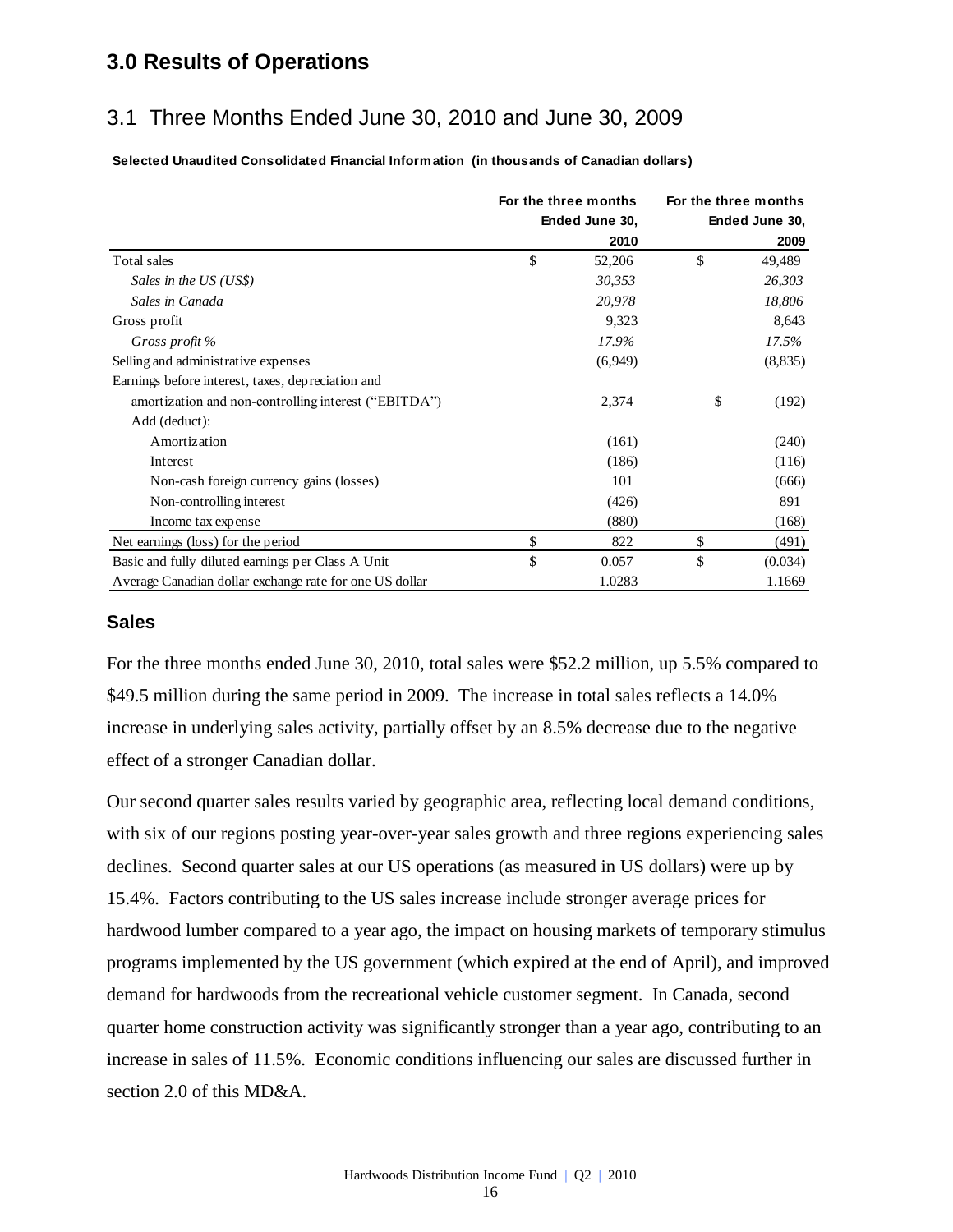### **Gross Profit**

Gross profit for the three months ended June 30, 2010 was \$9.3 million, an increase of \$0.7 million from the \$8.6 million reported in the same period in 2009. The improvement in gross profit reflects the higher sales, as well as an increase in gross profit as a percentage of sales to 17.9% in the second quarter of 2010, compared to 17.5% in the same period in 2009. Our target range for gross profit percentage is traditionally 18% to 19%, with some quarter-to-quarter variation. In the current market environment, competition for business is significant and has resulted in margins trending below our target range through this part of the business cycle.

### **Selling and Administrative (S&A) Expenses**

S&A expenses decreased 21.3% to \$6.9 million in the second quarter of 2010, from \$8.8 million during the same period in 2009. The \$1.9 million decrease primarily reflects a \$0.9 million reduction in bad debt expense (bad debts were 0.5% of sales in the second quarter of 2010, more in line with historical experience for the business), a \$0.7 million reduction in other expenses (rental income earned from subletting excess warehouse space, and restructuring costs related to facilities closures in the prior year were not repeated in the current period), a \$0.2 million reduction in premises expense (reduced rental rates and a reduction in square footage on facility lease renewals), and a \$0.6 million positive foreign exchange impact of a stronger Canadian dollar on the conversion of S&A expenses at our US operations. These S&A expense savings were partly offset by a \$0.5 million increase in our people expense, primarily reflecting higher sales incentive costs and higher benefit costs under our US employee medical plan. As a percentage of sales, second quarter 2010 S&A expenses were 13.3% of sales, compared to 17.9% in 2009.

### **EBITDA**

For the three months ended June 30, 2010, we recorded EBITDA of \$2.4 million, compared to an EBITDA loss of \$0.2 million during the same period in 2009. The \$2.6 million increase in EBITDA reflects the \$1.9 million reduction in S&A expenses, and the \$0.7 million increase in gross profit.

### **Non-Cash Foreign Currency Gains and Losses**

For the three months ended June 30, 2010, non-cash foreign currency gains totaled \$0.1 million. This gain was related to the foreign currency translation of US dollar-denominated balances held by the Fund and its Canadian subsidiaries. In the comparative three-month period ended June 30, 2009, a non-cash loss of \$0.7 million was recorded, primarily related to the translation of US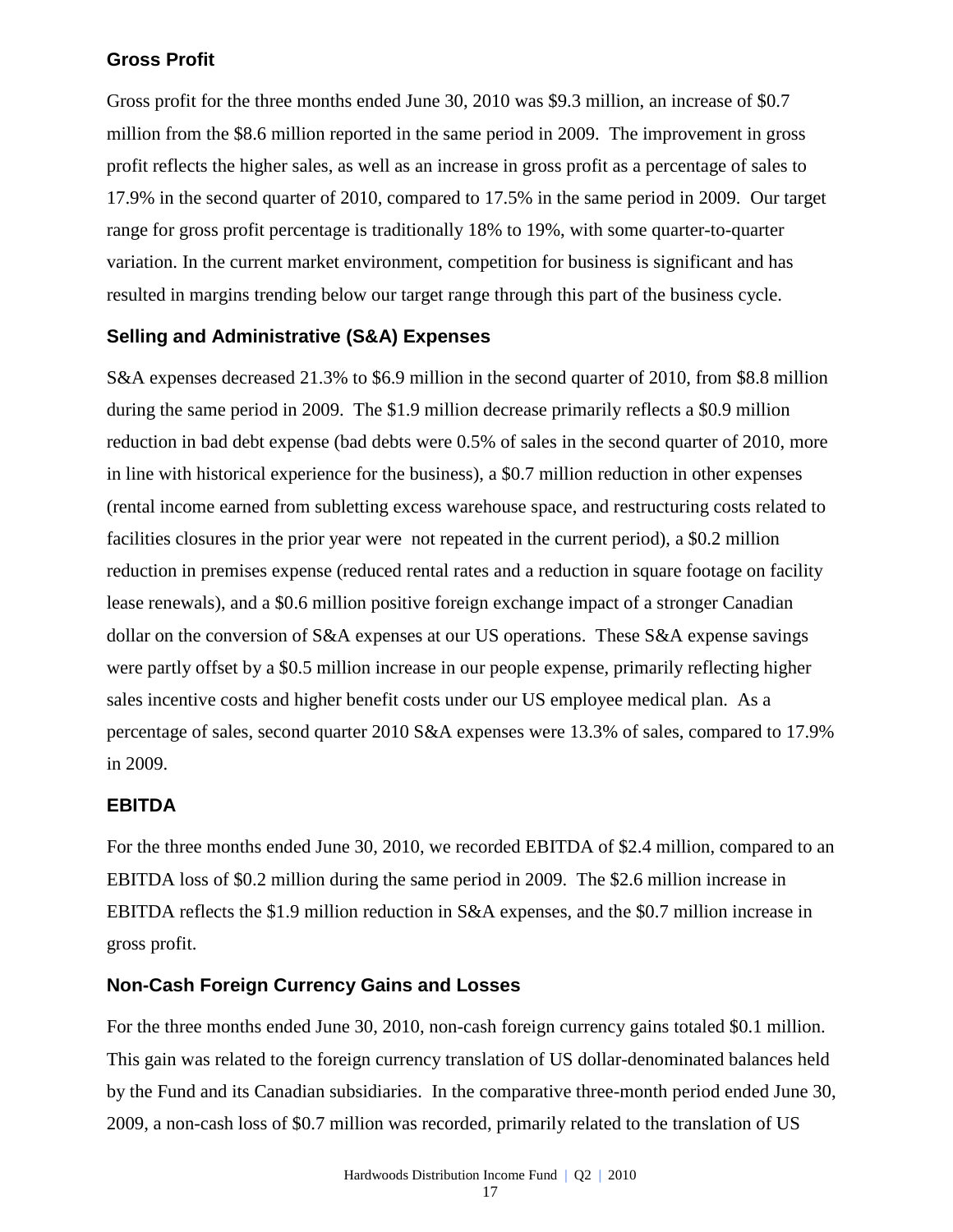dollar-denominated intercompany debt advanced by the Fund to a wholly-owned US subsidiary at that time.

### **Non-controlling Interest**

The non-controlling interest's ("NCI") share of pre-tax earnings was \$0.4 million in the second quarter of 2010. In contrast, the value of the NCI was reduced by \$0.9 million in the comparable period in 2009, reflecting the Class B Unit's interest in pre-tax loss in the period, less an adjustment to NCI to reflect the value of subordinated distributions that could no longer be recovered by the Class B Units under the terms of the Fund's subordination feature. The Fund's subordination feature is further described in section 4.0 of this report and in the Interim Financial Statements.

### **Income Tax**

An income tax expense of \$0.9 million was recorded in the second quarter of 2010, compared to \$0.2 million in the same period in 2009. The \$0.9 million income tax expense primarily reflects the use of tax assets to reduce taxable income generated during the period.

### **Net Earnings (Loss)**

Net earnings for the three months ended June 30, 2010 were \$0.8 million, compared to a net loss of \$0.5 million in 2009. The \$1.3 million increase to net earnings primarily reflects the \$2.6 million increase in EBITDA and the \$0.8 million increase in non-cash foreign currency gains, partially offset by the \$1.3 million decrease in recovery from the NCI and the \$0.7 million increase in income tax expense.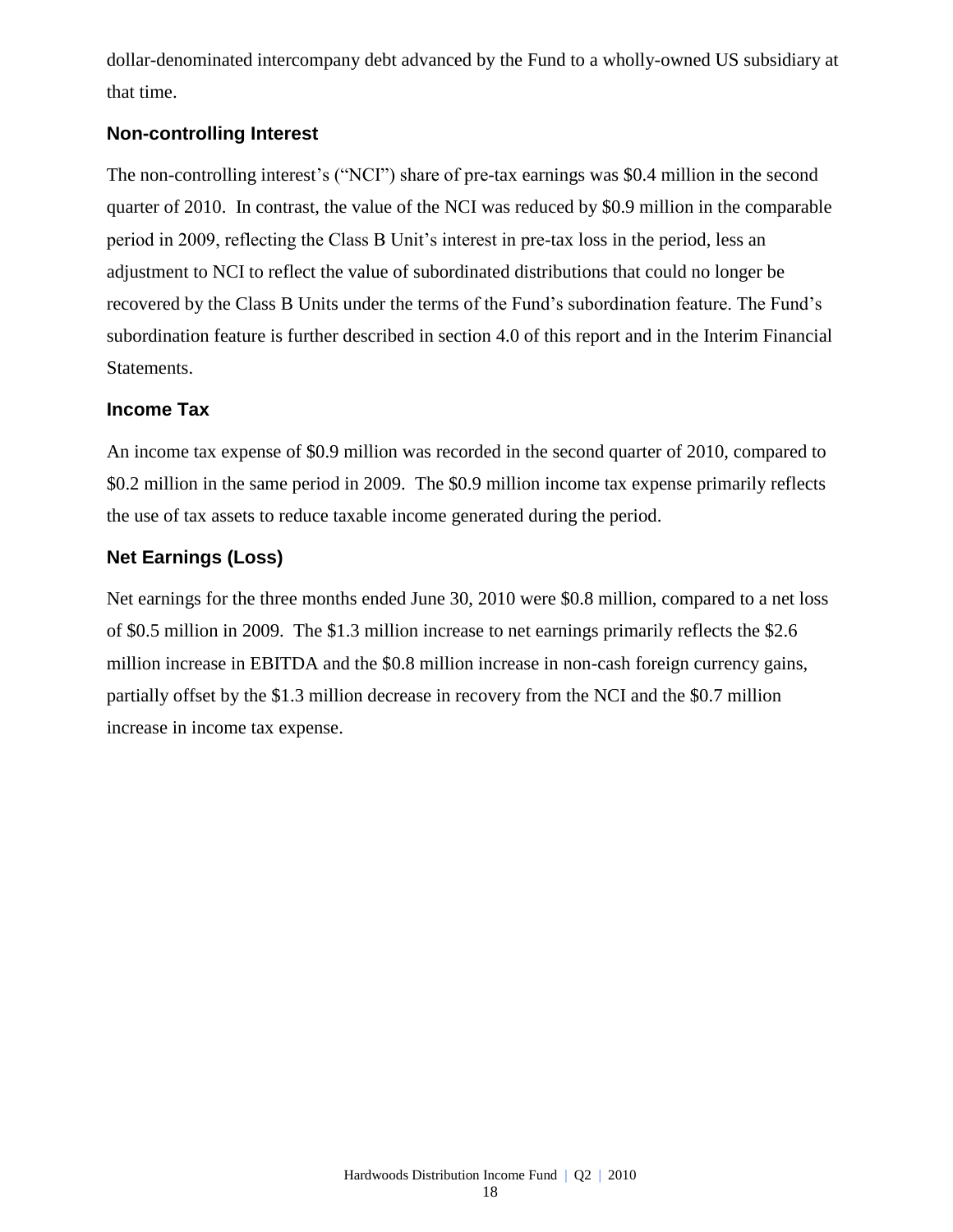### 3.2 Six Months Ended June 30, 2010 and June 30, 2009

|                                                         | For the six months | For the six months |
|---------------------------------------------------------|--------------------|--------------------|
|                                                         | Ended June 30,     | Ended June 30,     |
|                                                         | 2010               | 2009               |
| Total sales                                             | \$<br>100,704      | \$<br>102,911      |
| Sales in the US (US\$)                                  | 58,056             | 52,806             |
| Sales in Canada                                         | 40,663             | 39,243             |
| Gross profit                                            | 17,952             | 18,259             |
| Gross profit %                                          | 17.8%              | 17.7%              |
| Selling and administrative expenses                     | (14, 409)          | (17, 535)          |
| Earnings before interest, taxes, depreciation and       |                    |                    |
| amortization and non-controlling interest ("EBITDA")    | 3,543              | \$<br>724          |
| Add (deduct):                                           |                    |                    |
| Amortization                                            | (343)              | (465)              |
| Interest                                                | (331)              | (268)              |
| Non-cash foreign currency gains (losses)                | 44                 | (334)              |
| Non-controlling interest                                | (583)              | 1,365              |
| Income tax recovery (expense)                           | (1,094)            | 354                |
| Net earnings for the period                             | \$<br>1,236        | \$<br>1,376        |
| Basic and fully diluted loss per Class A Unit           | \$<br>0.086        | \$<br>0.095        |
| Average Canadian dollar exchange rate for one US dollar | 1.034              | 1.206              |

**Selected Unaudited Consolidated Financial Information (in thousands of Canadian dollars)**

### **Sales**

For the six months ended June 30, 2010, total sales were \$100.7 million, down from \$102.9 million in the first half of 2009. The 2.1% decrease in total sales reflects a 9.6% decrease in sales due to the negative impact of a stronger Canadian dollar, partially offset by a 7.5% increase in underlying sales activity. Had exchange rates remained consistent with 2009 levels, total sales in the first half of 2010 would have been \$10.0 million higher, at \$110.7 million. The improvement in underlying sales reflects some modest recovery in hardwood products demand and pricing following several years of challenging business conditions. First-half sales activity at our US operations, as measured in US dollars, increased 9.9% year-over-year, and sales in Canada were up by 3.6%. Our outlook with respect to economic conditions that will impact our sales for the balance of 2010 is discussed further in section 2.0.

#### **Gross Profit**

First-half gross profit was \$18.0 million, down from \$18.3 million in the first six months of 2009. The reduction in gross profit reflects lower sales. As a percentage of sales, gross profit was 17.8% in the first half of 2010, slightly higher than the 17.7% achieved during the same period in 2009.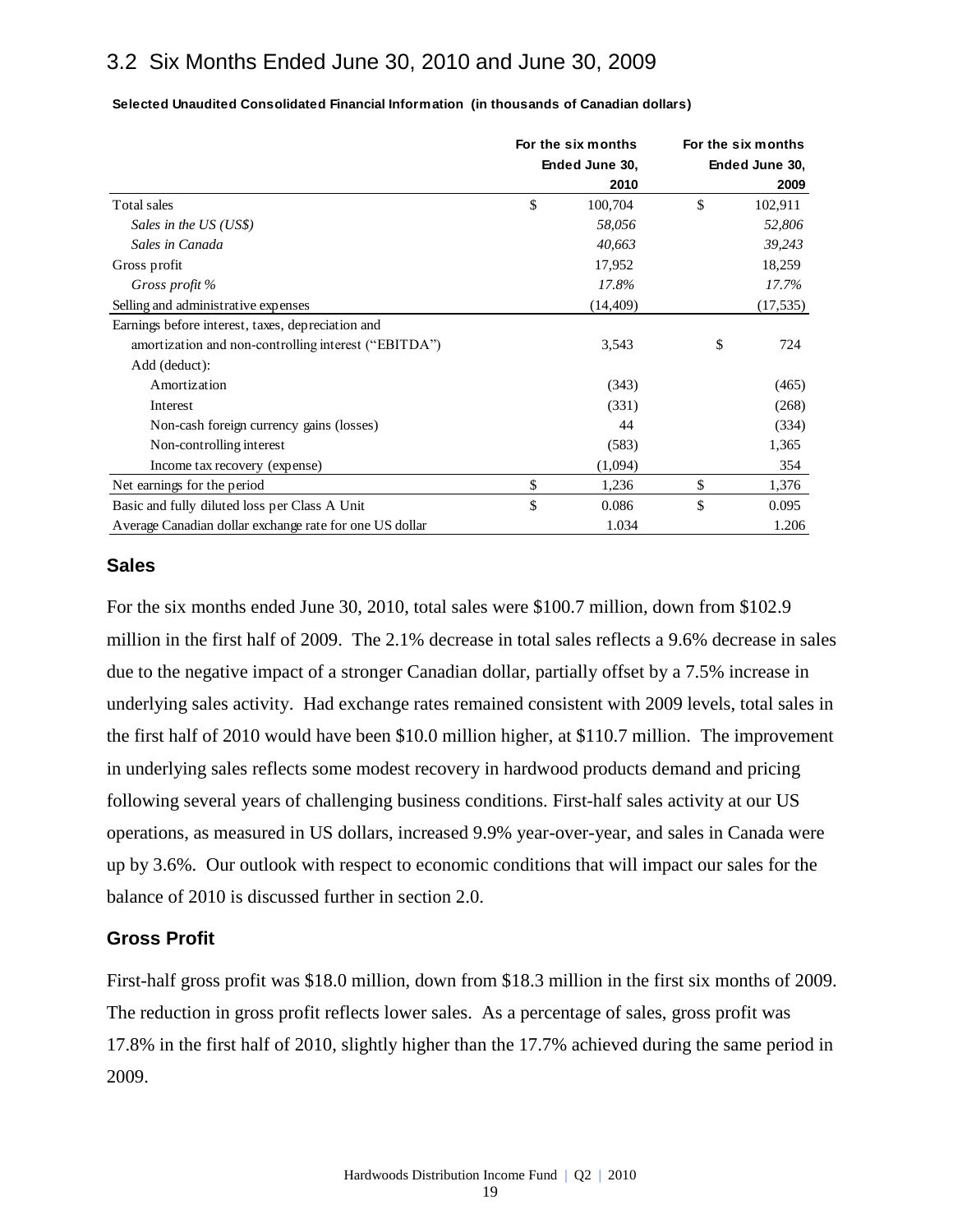### **Selling and Administrative Expenses**

S&A expenses decreased \$3.1 million to \$14.4 million in the first six months of 2010, from \$17.5 million during the same period in 2009. \$1.5 million of the S&A reduction is attributable to the positive impact of the stronger Canadian dollar on the conversion of S&A expenses at our US operations. The remaining \$1.6 million in savings includes lower bad debt expense (\$1.0 million), lower premises expense (\$0.4 million), and lower other expenses, including a \$0.3 million one-time expense recovery related to proceeds from a lawsuit settlement. As a percentage of sales, first-half S&A expenses were 14.3% of sales, compared to 17.0% in 2009.

### **EBITDA**

First-half EBITDA was \$3.5 million, up from \$0.7 million in the same period in 2009. The \$2.8 million increase in EBITDA reflects the \$3.1 million decrease in S&A expenses, partially offset by the \$0.3 million reduction in gross profit.

### **Non-Cash Foreign Currency Gains and Losses**

For the six months ended June 30, 2010, non-cash foreign currency gains were \$44,000. This arose primarily due to the foreign currency translation of US dollar-denominated balances held by the Fund and its Canadian subsidiaries. In the comparative six-month period ended June 30, 2009, a non-cash loss of \$0.3 million arose due to the translation of US dollar-denominated intercompany debt advanced by the Fund to a wholly-owned US subsidiary at that time.

### **Non-controlling Interest (NCI)**

NCI's interest in pre-tax earnings in the first half of 2010 was \$0.6 million. In the comparable period in 2009, NCI was reduced by \$1.4 million, representing the Class B Unit's interest in pretax loss in the period, less an adjustment to NCI to reflect the value of subordinated distributions that were not made to the Class B Units and that can no longer be recovered by the Class B Units under the terms of the Fund's subordination feature. The Fund's subordination feature is further described in section 4.0 of this report and in the Interim Financial Statements.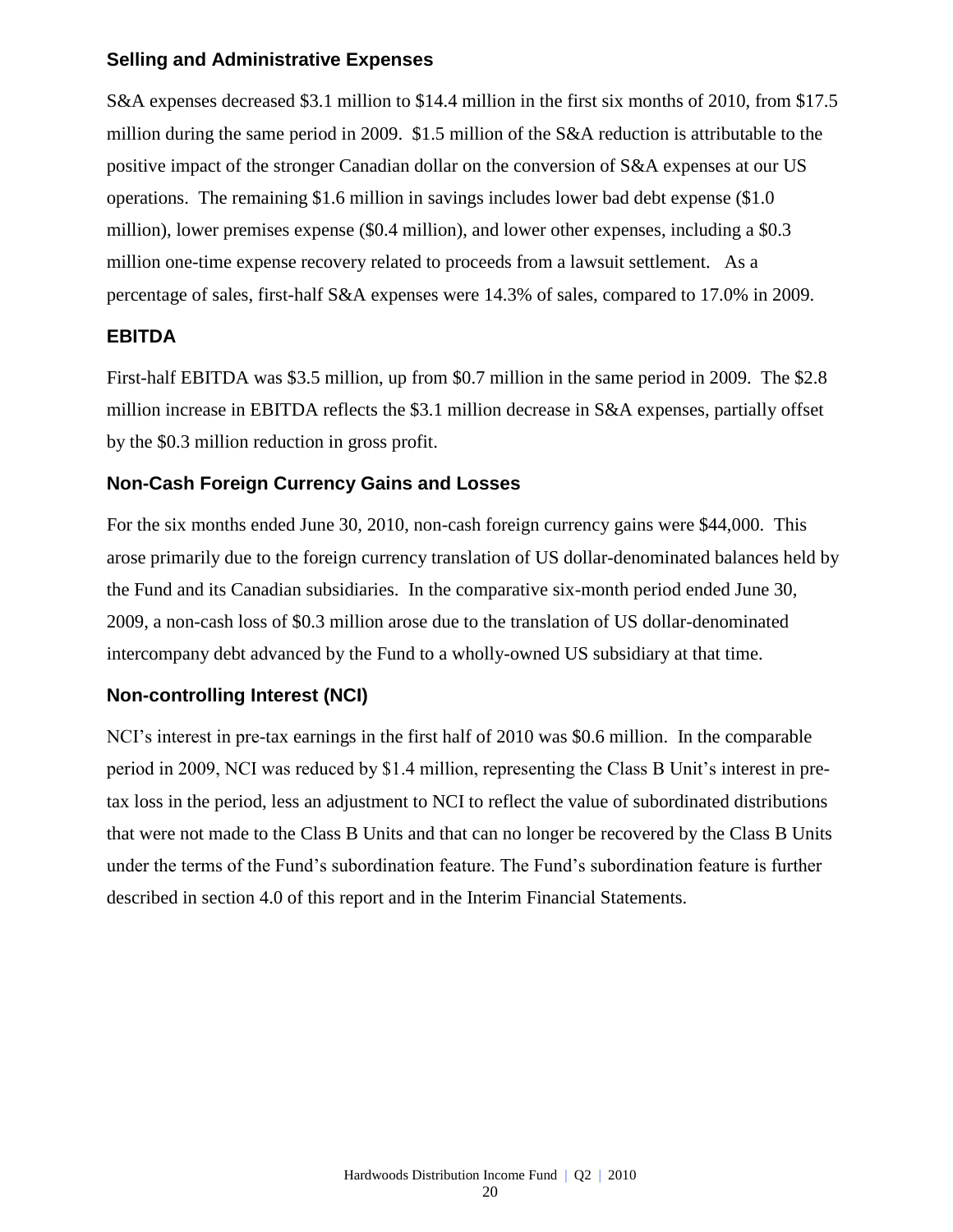### **Income taxes**

Income tax in the six months ended June 30, 2010 was \$1.1 million, compared to income tax recovery of \$0.4 million in the same period in 2009. The increase in income tax expense primarily reflects the higher taxable income earned in the six months ended June 30, 2010 compared to the comparable period in 2009.

### **Net Earnings**

Net earnings for the six months ended June 30, 2010 were \$1.2 million, compared to \$1.4 million in the first half of 2009. The \$0.2 million decrease in net earnings primarily reflects the \$2.0 million decrease in recovery from NCI and the \$1.5 million increase in income tax expense, partially offset by the \$2.8 million increase in EBITDA and the \$0.4 million increase in non-cash foreign currency gains.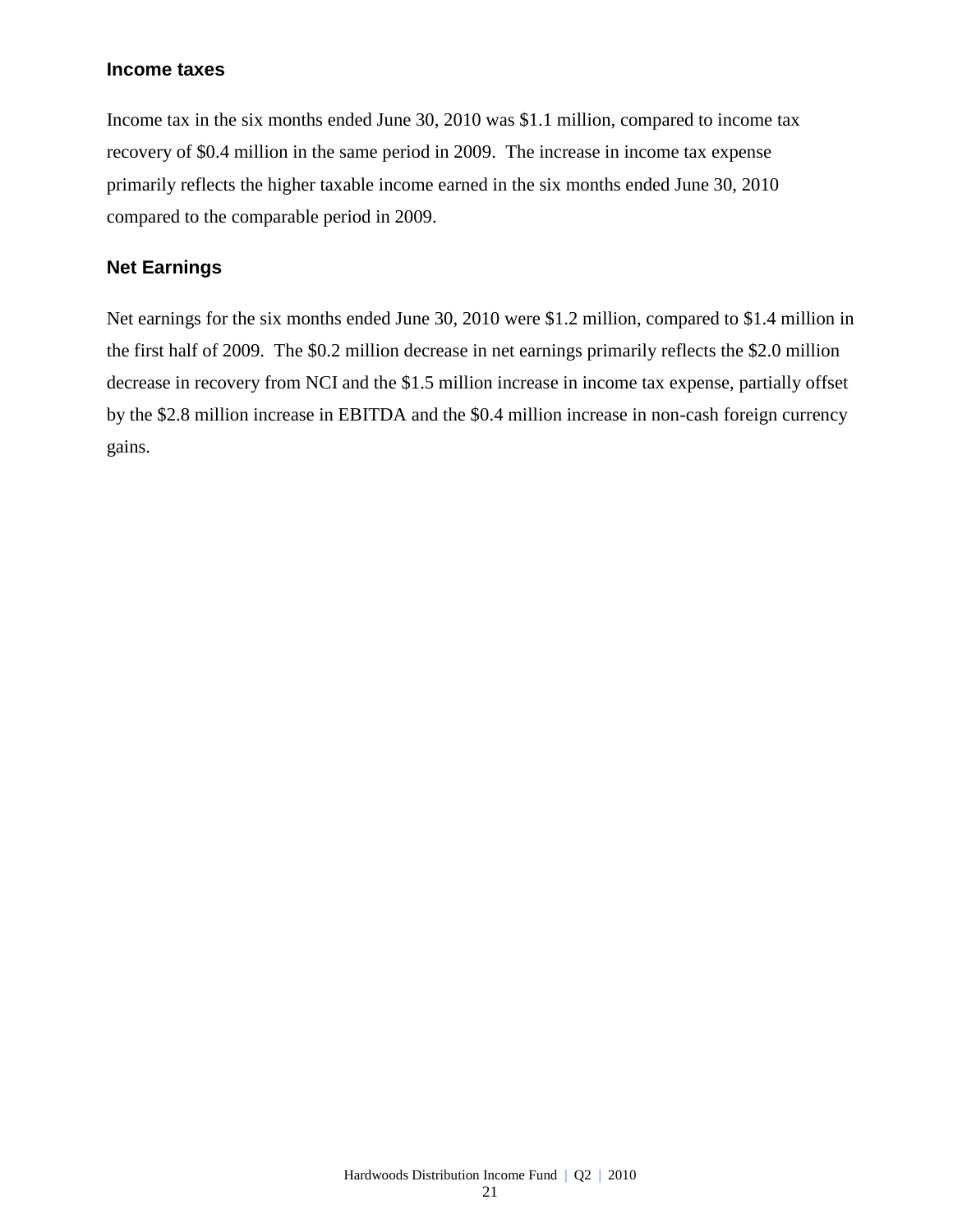### **4.0 Liquidity and Capital Resources**

## 4.1 Distributable Cash and Cash Distributions

**Selected Unaudited Consolidated Financial Information** 

**(in thousands of dollars except per unit amounts)**

|                                                                                                                                                                                                                  |                | 3 months ended<br><b>June 30.</b><br>2010      |                | 3 months ended<br><b>June 30.</b><br>2009        |                | 6 months ended<br><b>June 30.</b><br>2010      |                | 6 months ended<br><b>June 30.</b><br>2009      |
|------------------------------------------------------------------------------------------------------------------------------------------------------------------------------------------------------------------|----------------|------------------------------------------------|----------------|--------------------------------------------------|----------------|------------------------------------------------|----------------|------------------------------------------------|
| Net cash provided by (used in) operating activities                                                                                                                                                              | \$             | (3, 443)                                       | \$             | 1,498                                            | \$             | (7,228)                                        | \$             | 6,912                                          |
| Increase (decrease) in non-cash operating working capital                                                                                                                                                        |                | 5,511                                          |                | (2,022)                                          |                | 10,274                                         |                | (6,726)                                        |
| Cash flow from operations before changes in non-cash                                                                                                                                                             |                |                                                |                |                                                  |                |                                                |                |                                                |
| operating working capital                                                                                                                                                                                        |                | 2,068                                          |                | (524)                                            |                | 3,046                                          |                | 186                                            |
| Capital expenditures                                                                                                                                                                                             |                | (13)                                           |                | (45)                                             |                | (29)                                           |                | (50)                                           |
| Distributable Cash                                                                                                                                                                                               | \$             | 2,055                                          | S              | (569)                                            | \$             | 3,017                                          | \$             | 136                                            |
| Distributions relating to the period:                                                                                                                                                                            |                |                                                |                |                                                  |                |                                                |                |                                                |
| Class A Units                                                                                                                                                                                                    | \$             |                                                | \$             |                                                  | \$             |                                                | \$             |                                                |
| (1)<br>Class B Units                                                                                                                                                                                             |                |                                                |                |                                                  |                |                                                |                |                                                |
| <b>Total Units</b>                                                                                                                                                                                               | Ŝ              |                                                | $\mathbb S$    |                                                  | \$             |                                                | \$             |                                                |
| Class A Units outstanding<br>Class B Units outstanding<br><b>Total Units outstanding</b><br>Distributable Cash per Total Units<br>Distributions relating to the period:<br>Class A Units<br>(1)<br>Class B Units | \$<br>\$<br>\$ | 14,410,000<br>3,602,500<br>18,012,500<br>0.114 | \$<br>\$<br>\$ | 14,410,000<br>3,602,500<br>18,012,500<br>(0.032) | \$<br>\$<br>\$ | 14,410,000<br>3,602,500<br>18,012,500<br>0.167 | \$<br>\$<br>\$ | 14,410,000<br>3,602,500<br>18,012,500<br>0.008 |
| <b>Total Units</b>                                                                                                                                                                                               | $\mathbf S$    |                                                | $\mathbf S$    |                                                  | \$             |                                                | \$             |                                                |
| (2)<br>Payout ratio                                                                                                                                                                                              |                | 0.0%                                           |                | 0.0%                                             |                | 0.0%                                           |                | 0.0%                                           |
|                                                                                                                                                                                                                  |                | March 23, 2004                                 |                |                                                  |                |                                                |                |                                                |
|                                                                                                                                                                                                                  |                | to June 30,                                    |                |                                                  |                |                                                |                |                                                |
|                                                                                                                                                                                                                  |                | 2010                                           |                |                                                  |                |                                                |                |                                                |
| Cumulative since inception:                                                                                                                                                                                      |                |                                                |                |                                                  |                |                                                |                |                                                |
| Distributable Cash                                                                                                                                                                                               |                | 78,495                                         |                |                                                  |                |                                                |                |                                                |
| Distributions relating to the period                                                                                                                                                                             |                | 66,754                                         |                |                                                  |                |                                                |                |                                                |
| (2)<br>Payout ratio                                                                                                                                                                                              |                | 85.0%                                          |                |                                                  |                |                                                |                |                                                |

**<sup>1</sup>** On January 10, 2006, Hardwoods Specialty Products LP and Hardwoods Specialty Products US LP, limited partnerships in each of which the Fund owns an 80% interest, announced that quarterly distributions were suspended on the Class B LP and Class B US LP units. The Class B LP units and Class B US LP units represent a 20% interest in Hardwoods Specialty Products LP and Hardwoods Specialty Products US LP, respectively. No distributions are to be paid on the Class B LP units and Class B US LP units unless distributions in stipulated minimum amounts are paid on the units in the limited partnerships held by the Fund, and in certain other circumstances. Accordingly, no distributions have been declared since the third quarter of 2005 to the non-controlling interests. No liability for distributions payable to the non-controlling interests is reflected in the June 30, 2010 balance sheet.

<sup>2</sup> Payout ratio measures the ratio of distributions by the Fund relating to the period to Distributable Cash for the period.

When distributions are declared by the Trustees of the Fund, they are paid on Class A Units at the end of the month following the month in which the cash is earned. Distributions may also be made quarterly on Class B Units in an amount equivalent on an after-tax per-unit basis to distributions made on Class A Units, pursuant to the terms of a subordination agreement as outlined in the Fund's Annual Information Form. Except as outlined in the terms of the subordination agreement with the Class B Units, there are no limitations on distributions from the subsidiaries of the Fund arising from the existence of a minority interest in a subsidiary of the Fund. Further description of the subordination arrangement is included in the notes to the accompanying Interim Financial Statements.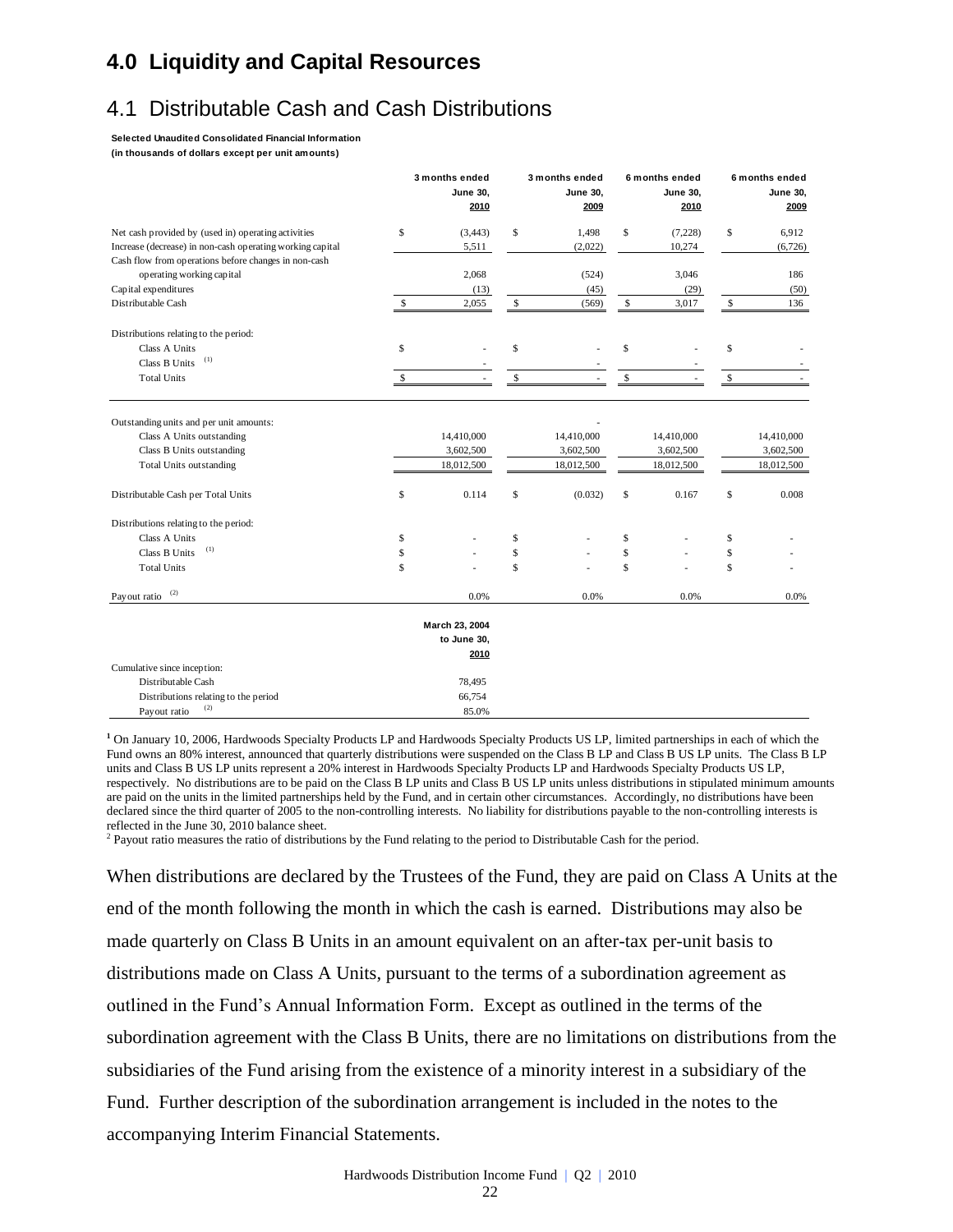The Fund's subordination feature is designed to stay in place until the EBITDA and certain Distributable Cash tests are met. The terms of these tests are described in the notes to the accompanying Interim Financial Statements.

In the three months ended June 30, 2010, the Fund and its subsidiaries generated total Distributable Cash available to Class A and Class B Unitholders of \$2.1 million, or \$0.114 per unit. For the six months ended June 30, 2010, the Fund and its subsidiaries generated total Distributable Cash available to Class A and Class B Unitholders of \$3.0 million, or \$0.167 per unit. No distributions were made relating to the three or six-month periods ended June 30, 2010.

On November 3, 2008, the Trustees of the Fund suspended monthly cash distributions until such time as market conditions and the Fund's financial performance have stabilized. Although the Fund has generated \$3.0 million in Distributable Cash in the first six months of 2010, cumulative Distributable Cash since the start of the market downturn has been much weaker at just \$1.1 million since distributions were suspended seven fiscal quarters ago. Given the considerable uncertainty that continues to exist regarding the timing and sustainability of the recovery in the North American economy, the Trustees will look for indications of a sustainable and predictable return of the Fund's cash generation capability, as well as consider the need to invest in additional working capital in order to support sales growth, before any decision is taken to reinstate distributions to unitholders. Since its initial public offering on March 23, 2004, the Fund has paid \$66.8 million in distributions, representing 85.0% of Distributable Cash generated since its' inception.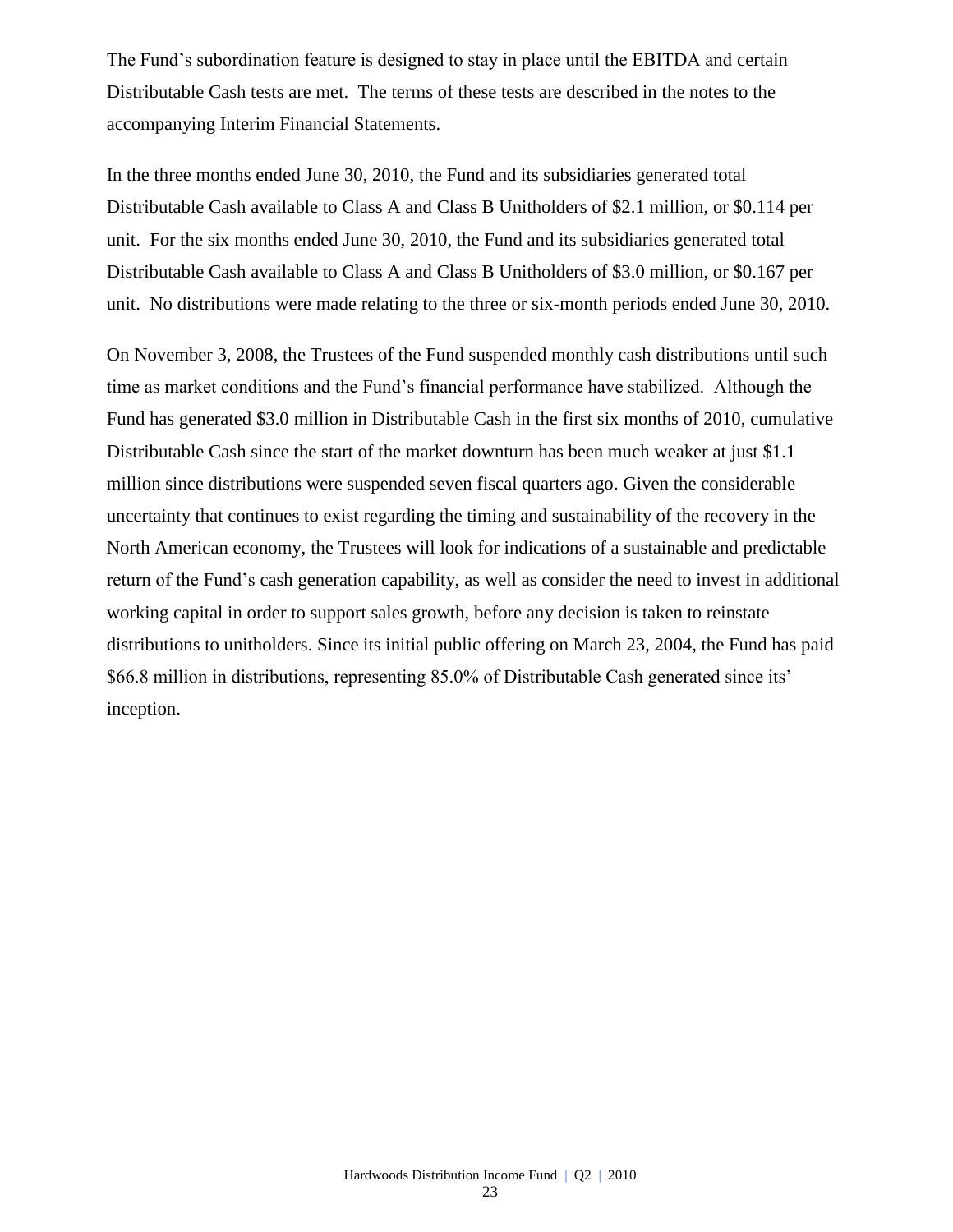## 4.2 Standardized Distributable Cash and Cash Distributions

#### **Selected Unaudited Consolidated Financial Information**

**(in thousands of dollars except per unit amounts)**

|                                                                                          |    | 3 months ended<br><b>June 30,</b><br>2010 | 3 months ended<br><b>June 30,</b><br>2009 | 6 months ended<br><b>June 30,</b><br>2010 | 6 months ended<br><b>June 30,</b><br>2009 |
|------------------------------------------------------------------------------------------|----|-------------------------------------------|-------------------------------------------|-------------------------------------------|-------------------------------------------|
| Net cash provided by (used in) operating activities                                      | \$ | (3, 443)                                  | \$<br>1,498                               | \$<br>(7,228)                             | \$<br>6,912                               |
| Capital expenditures                                                                     |    | (13)                                      | (45)                                      | (29)                                      | (50)                                      |
| Standardized Distributable Cash                                                          | \$ | (3, 456)                                  | \$<br>1,453                               | \$<br>(7, 257)                            | \$<br>6,862                               |
| Distributions relating to the period:                                                    |    |                                           |                                           |                                           |                                           |
| Class A Units                                                                            | \$ |                                           | \$                                        | \$                                        | \$                                        |
| Class B Units <sup><math>(1)</math></sup>                                                |    |                                           |                                           |                                           |                                           |
| <b>Total Units</b>                                                                       | S  |                                           | \$                                        | \$                                        | \$                                        |
| Class A Units outstanding<br>Class B Units outstanding<br><b>Total Units outstanding</b> |    | 14,410,000<br>3,602,500<br>18,012,500     | 14,410,000<br>3,602,500<br>18,012,500     | 14,410,000<br>3,602,500<br>18,012,500     | 14,410,000<br>3,602,500<br>18,012,500     |
| Standardized Distributable Cash per Total Units                                          | \$ | (0.192)                                   | \$<br>0.081                               | \$<br>(0.403)                             | \$<br>0.381                               |
| Distributions per Total Units                                                            | \$ |                                           | \$                                        | \$                                        | \$                                        |
| (2)<br>Standardized payout ratio                                                         |    | 0.0%                                      | 0.0%                                      | 0.0%                                      | 0.0%                                      |
|                                                                                          |    | March 23, 2004<br>to June 30,             |                                           |                                           |                                           |

|                                          | to ourie oo,            |  |
|------------------------------------------|-------------------------|--|
|                                          | 2010                    |  |
| Cumulative since inception:              |                         |  |
| Standardized Distributable Cash          | $86.055$ <sup>(3)</sup> |  |
| Distributions relating to the period     | 66,754                  |  |
| Standardized Payout ratio <sup>(2)</sup> | 77.6%                   |  |
|                                          |                         |  |

**<sup>1</sup>** On January 10, 2006, Hardwoods Specialty Products LP and Hardwoods Specialty Products US LP, limited partnerships in each of which the Fund owns an 80% interest, announced that quarterly distributions were suspended on the Class B LP and Class B US LP units. The Class B LP units and Class B US LP units represent a 20% interest in Hardwoods Specialty Products LP and Hardwoods Specialty Products US LP, respectively. No distributions are to be paid on the Class B LP units and Class B US LP units unless distributions in stipulated minimum amounts are paid on the units in the limited partnerships held by the Fund, and in certain other circumstances. Accordingly, no distributions have been declared since the third quarter of 2005 to the non-controlling interests. No liability for distributions payable to the non-controlling interests is reflected in the June 30, 2010 balance sheet.

<sup>2</sup> Payout ratio measures the ratio of distributions by the Fund relating to the period to Standardized Distributable Cash for the period. <sup>3</sup>Calculation of cumulative Standardized Distributable Cash since inception excludes a \$10.3 million increase in non-cash operating working capital, which relates to a final working capital adjustment payment made to the former owners to complete the initial purchase of the Business.

In addition to our Distributable Cash, the Interpretive Guidance also recommends disclosure of Standardized Distributable Cash. This is provided in the table above. We believe that the calculation of Standardized Distributable Cash distorts the Fund's quarter-to-quarter distributable cash and payout ratios, as our non-cash operating working capital fluctuates significantly as a result of the seasonality of our business and significant changes in market demand for our products. The board of directors of our operating entities looks beyond quarter-to-quarter fluctuations in working capital when making decisions regarding monthly distributions. As a result, we believe that our historical measure of Distributable Cash, which excludes the impact of changes in non-cash working capital, is a better measure for determining our operating performance.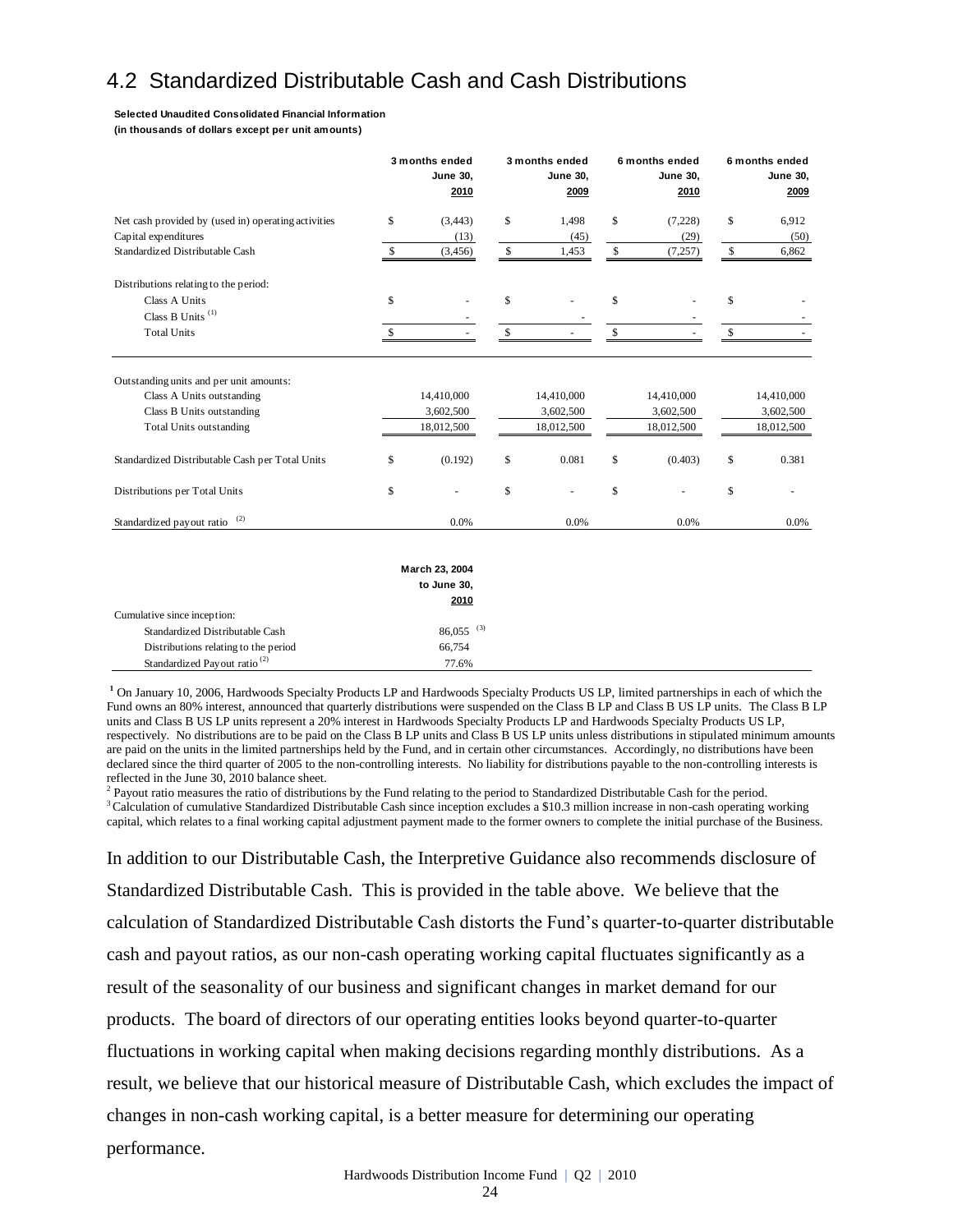### The table below reconciles Standardized Distributable Cash to our Distributable Cash.

| (in thousands of dollars)                                 |  |                         |    |                         |  |                         |   |                         |  |  |  |
|-----------------------------------------------------------|--|-------------------------|----|-------------------------|--|-------------------------|---|-------------------------|--|--|--|
|                                                           |  | 3 months ended          |    | 3 months ended          |  | 6 months ended          |   | 6 months ended          |  |  |  |
|                                                           |  | <b>June 30.</b><br>2010 |    | <b>June 30.</b><br>2009 |  | <b>June 30.</b><br>2010 |   | <b>June 30,</b><br>2009 |  |  |  |
| Standardized Distributable Cash                           |  | (3, 456)                | \$ | 1.453                   |  | (7,257)                 | S | 6.862                   |  |  |  |
| Increase (decrease) in non-cash operating working capital |  | 5,511                   |    | (2,022)                 |  | 10.274                  |   | (6,726)                 |  |  |  |
| Distributable Cash                                        |  | 2.055                   |    | (569)                   |  | 3.017                   |   | 136                     |  |  |  |

# 4.3 Working Capital

**Selected Unaudited Consolidated Financial Information** 

Our business requires an ongoing investment in working capital, comprised of accounts receivable, income taxes recoverable, inventory, and prepaid expenses, partly offset by short-term credit provided by suppliers in the form of accounts payable and accrued liabilities. Our investment in working capital fluctuates from quarter-to-quarter based on factors such as seasonal or cyclical changes in sales demand, strategic purchasing decisions taken by management, and the timing of collections from customers and payments made to our suppliers. Historically the first and fourth quarters are seasonally slower periods for construction activity and therefore demand for hardwood products decreases. As a result, sales and working capital requirements may be lower in these quarters. A summary of changes in our non-cash operating working capital during the three and six months ended June 30, 2010 and 2009 is provided below.

|                                                           | 3 months |                 |     | 3 months        |     | 6 months 6 months |    |                 |
|-----------------------------------------------------------|----------|-----------------|-----|-----------------|-----|-------------------|----|-----------------|
|                                                           |          | ended           |     | ended           |     | ended             |    | ended           |
|                                                           |          | <b>June 30,</b> |     | <b>June 30,</b> |     | <b>June 30,</b>   |    | <b>June 30,</b> |
| Source (use) of funds                                     |          | 2010            |     | 2009            |     | 2010              |    | 2009            |
|                                                           |          |                 |     |                 |     |                   |    |                 |
| Accounts receivable                                       | \$       | (931)           | - S | (833)           | S   | (6,227)           | S  | (4,743)         |
| Income taxes recoverable                                  |          | 370             |     | 184             |     | 370               |    | 1,915           |
| Inventory                                                 |          | (4,799)         |     | 1,788           |     | (5,286)           |    | 5,150           |
| Prepaid expenses                                          |          | (186)           |     | (438)           |     | (11)              |    | (239)           |
| Accounts payable and accrued liabilities                  |          | 35              |     | 1,321           |     | 880               |    | 4,643           |
|                                                           |          |                 |     |                 |     |                   |    |                 |
| Decrease (increase) in non-cash operating working capital | \$       | (5,511)         | -S  | 2,022           | \$. | (10,274)          | \$ | 6.726           |

#### **(in thousands of Canadian dollars)**

Continued compliance with financial covenants under our credit facilities is important to ensure that we maintain adequate availability of financing to meet our working capital requirements. The terms of our revolving credit facilities are addressed in section 4.6 of this report.

### 4.4 Capital Expenditures and Productive Capacity

Our capital expenditures are typically low as we lease all of our buildings and contract out all freight delivery services. Capital expenditures are principally for the replacement of forklifts, furniture and fixtures, leasehold improvements and computer equipment. Annual maintenance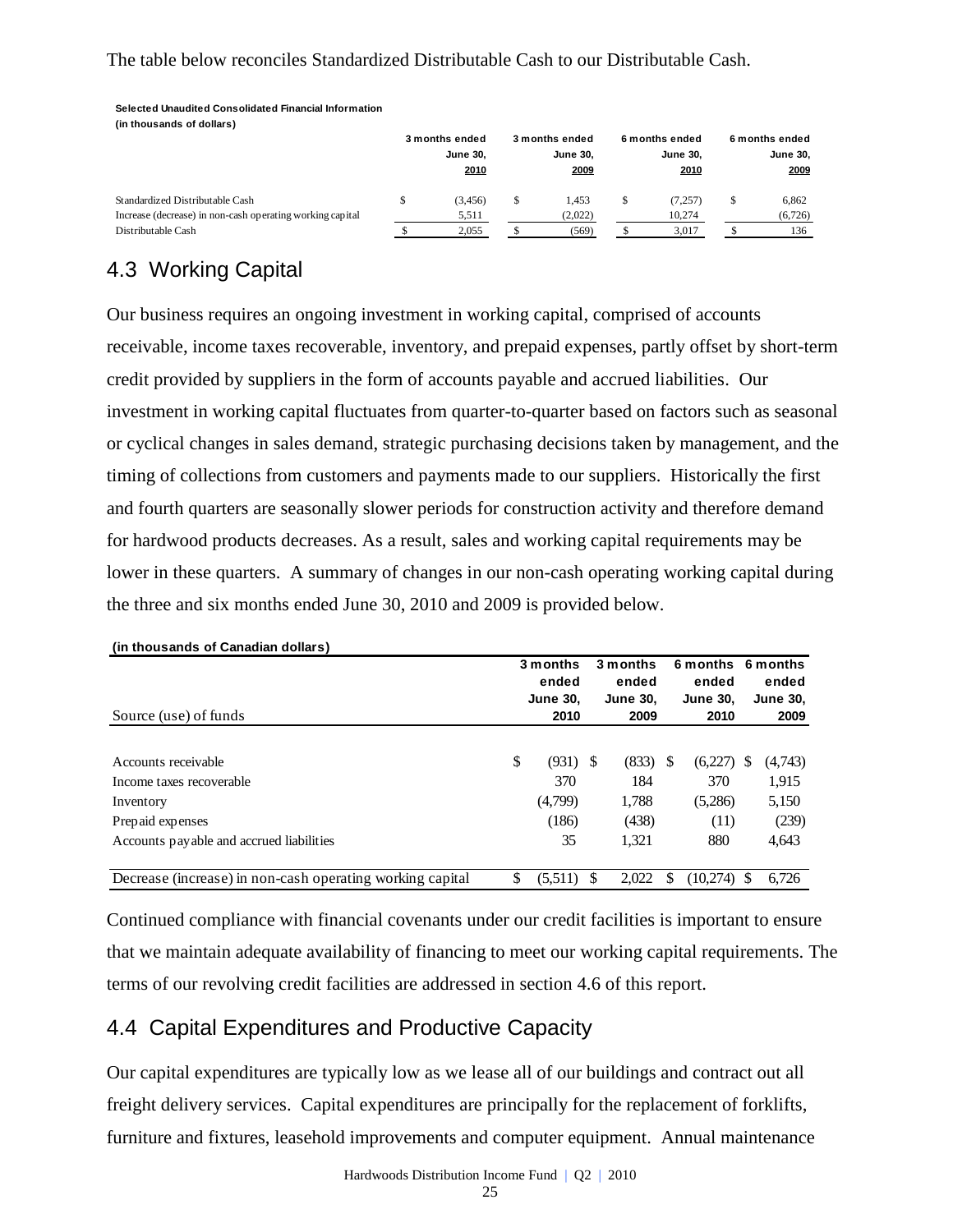capital requirements are expected to average approximately \$1.0 million per year, but may be higher or lower in a particular year, based on the needs of the business. More recently, and consistent with our current focus on cost reduction and cash conservation, we have decreased our discretionary cash outlays for capital items. In 2009 our total capital expenditures amounted to just \$0.1 million, and in the first half of 2010 were just \$29,000. The closing of nine branch locations in the past two years has freed up additional forklift capacity and reduced our need to purchase replacement forklift equipment. Despite the reduction in capital expenditures, we believe we have made sufficient investment to sustain productive capacity of the business as it relates to our needs for property, plant and equipment.

In addition to maintaining the productive capacity of our property, plant and equipment, we also manage the productive capacity of the business in terms of: (1) available distribution infrastructure; and (2) maintenance of a skilled work force.

Available distribution infrastructure refers to the physical capacity of the distribution network maintained by our business, and may be measured in terms of the number and total square footage of distribution centres in operation. Since the Fund's IPO in March 2004, we have made a number of adjustments to our distribution network, including opening, closing, and relocating some of our distribution facilities. In response to the lengthy market downturn, we have downsized our distribution infrastructure, closing a total of nine branches in 2008 and 2009. We believe these reductions are appropriate to better match our productive capacity to current market demand.

| Selected Unaudited Consolidated Financial Information |                         |                      |                      |                      |                      |                      |  |  |  |  |  |  |
|-------------------------------------------------------|-------------------------|----------------------|----------------------|----------------------|----------------------|----------------------|--|--|--|--|--|--|
|                                                       | <b>June 30.</b><br>2010 | December 31.<br>2009 | December 31.<br>2008 | December 31.<br>2007 | December 31.<br>2006 | December 31.<br>2005 |  |  |  |  |  |  |
| Number of distribution centres in operation           |                         | 27                   | 29                   | 36                   | 36                   | 39                   |  |  |  |  |  |  |
| Total square footage of distribution centres          | 0.9 million s.f.        | $1.0$ million s.f.   | 1.1 million s.f.     | 1.3 million s.f.     | 1.3 million s.f.     | $1.3$ million s.f.   |  |  |  |  |  |  |

Maintenance of a skilled workforce is also important to managing the productive capacity of our business. Our staffing levels reflect decisions regarding our distribution network and our expectations for sales demand based upon prevalent economic conditions. Trends in our workforce capacity, as measured in terms of number of employees and average annual sales dollars per employee, are summarized below. Although the productive capacity of our human capital is difficult to measure directly, we believe the productive capacity of our business in terms of our human capital relative to available market demand, as measured by sales, has been largely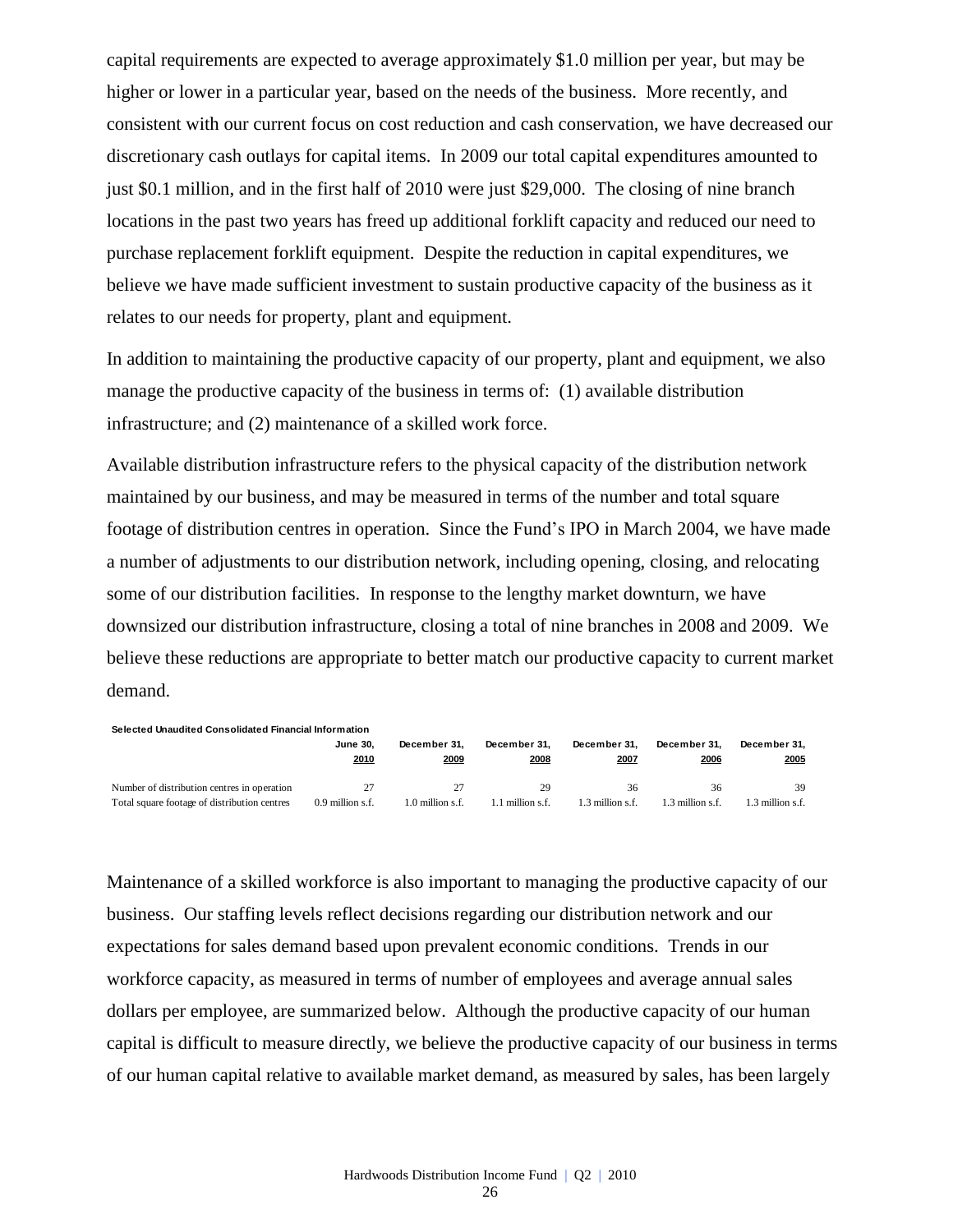#### sustained.

| Selected Unaudited Consolidated Financial Information |                      |              |              |              |              |              |              |  |  |  |
|-------------------------------------------------------|----------------------|--------------|--------------|--------------|--------------|--------------|--------------|--|--|--|
|                                                       | <b>June 30.</b>      | December 31. | December 31. | December 31. | December 31. | December 31. | December 31. |  |  |  |
|                                                       | 2010                 | 2009         | 2008         | 2007         | 2006         | 2005         | 2004         |  |  |  |
|                                                       |                      |              |              |              |              |              |              |  |  |  |
| Number of employees                                   | 159                  | 159          | 190          | 236          | 252          | 259          | 224          |  |  |  |
| Annual sales per employee (\$ millions)               | $1.3$ <sup>(1)</sup> |              | ı 3.         | 1.4          |              | i 4          |              |  |  |  |

 $(1)$  Six months sales to June 30, 2010 annualized, divided by number of employees

## 4.5 Utilization of Distributable Cash

**Selected Unaudited Consolidated Financial Information (in thousands of dollars)**

|                                                           |    | 3 months ended<br><b>June 30,</b><br>2010 |   | 3 months ended<br><b>June 30.</b><br>2009 |    | 6 months ended<br><b>June 30.</b><br>2010 |   | 6 months ended<br><b>June 30,</b><br>2009 |
|-----------------------------------------------------------|----|-------------------------------------------|---|-------------------------------------------|----|-------------------------------------------|---|-------------------------------------------|
| Distributable Cash                                        | \$ | 2.055                                     | S | (569)                                     | \$ | 3.017                                     | S | 136                                       |
| Cash Distributions paid in the period                     |    |                                           |   |                                           |    |                                           |   |                                           |
| Distributable Cash retained (shortfall)                   | ъ  | 2,055                                     | S | (569)                                     | ъ  | 3,017                                     | S | 136                                       |
| Decrease (increase) in non-cash operating working capital |    | (5,511)                                   |   | 2.022                                     |    | (10, 274)                                 |   | 6.726                                     |
| Decrease (increase) in long-term receivables              |    | 270                                       |   | 437                                       |    | 433                                       |   | 623                                       |
| Decrease (increase) in deferred financing fees            |    | ۰                                         |   | (80)                                      |    | $\sim$                                    |   | (80)                                      |
| Proceeds from disposal of property, plant and equipment   |    | 8                                         |   | 19                                        |    | 23                                        |   | 29                                        |
| Decrease (increase) in bank indebtedness, net of cash     |    | (3,178)                                   |   | 1,829                                     |    | (6,801)                                   |   | 7,434                                     |

Our utilization of Distributable Cash and its relation to working capital use and bank line financing are summarized in the preceding table.

For the three months ended June 30, 2010, the Fund generated Distributable Cash of \$2.1 million and paid no cash distributions. We increased our investment in non-cash operating working capital by \$5.5 million, primarily in the form of additional inventory to support higher sales in the second quarter. We also reduced our investment in long-term receivables by \$0.3 million. Combined, these actions increased our bank indebtedness (net of cash) by \$3.2 million in the second quarter of 2010.

For the six months ended June 30, 2010 the Fund generated Distributable Cash of \$3.0 million and made no cash distributions during the period. We increased our non-cash operating working capital by \$10.2 million and decreased our investment in long-term receivables by \$0.4 million. Taking these factors together, the Fund increased its bank indebtedness (net of cash) by \$6.8 million in the first six months of 2010.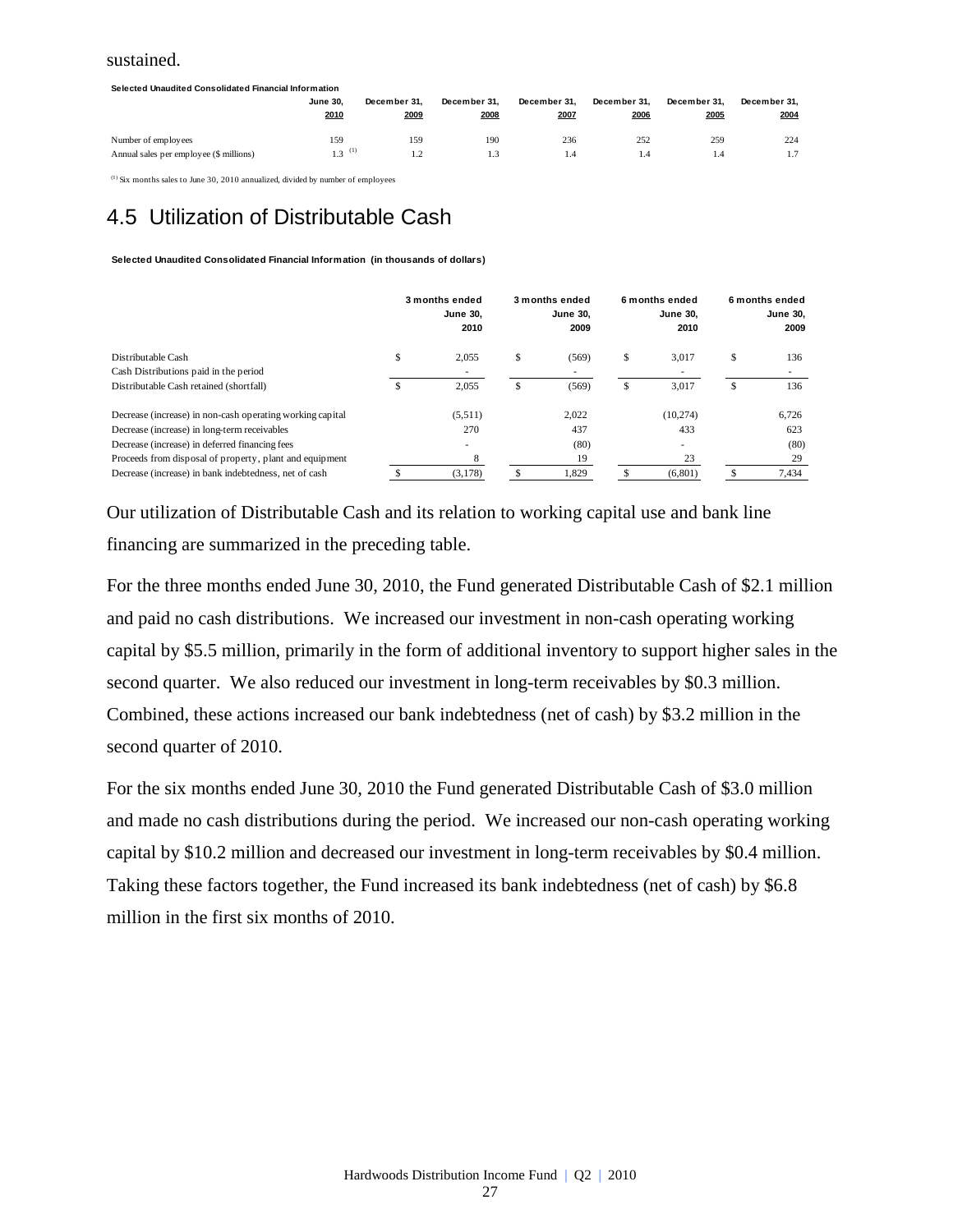### 4.6 Revolving Credit Facilities and Debt Management Strategy

**Selected Unaudited Consolidated Financial Information (in thousands of dollars)**

|                                  | As at         | As at |                   |  |
|----------------------------------|---------------|-------|-------------------|--|
|                                  | June 30, 2010 |       | December 31, 2009 |  |
| Cash and cash equivalents        | \$<br>(116)   | \$    | (463)             |  |
| <b>Bank</b> indebtedness         | 11,638        |       | 4,960             |  |
| Net Debt                         | 11,522        |       | 4,497             |  |
| Unitholders' Equity              | 56,702        |       | 55,158            |  |
| <b>Total Capitalization</b>      | 68,224        |       | 59,655            |  |
| Net debt to total capitalization | 16.9%         |       | 7.5%              |  |

As discussed previously in section 4.5 of this report, we increased our net debt by \$6.8 million during the six months ended June 30, 2010. The impact of a weaker Canadian dollar (as at June 30, 2010 compared to December 31, 2009) on the conversion of our US dollar bank line increased our debt by a further \$0.2 million. Combined, the Fund's net debt balance increased by \$7.0 million to \$11.5 million at June 30, 2010, from \$4.5 million at December 31, 2009. Overall net debt compared to total capitalization stood at 16.9% as of June 30, 2010, compared to 7.5% at December 31, 2009.

We have independent credit facilities in both Canada and the U.S. These facilities may be drawn down to meet short-term financing requirements such as fluctuations in non-cash working capital, and in the case of the Canadian credit facility to also make capital contributions to the Fund's US operating subsidiary. The amount made available under our Canadian and US revolving credit facilities is, from time-to-time, limited to the extent of the value of certain accounts receivable and inventories held by subsidiaries of the Fund. Credit facilities also require ongoing compliance with certain credit ratios. A summary of our credit facilities at June 30, 2010 is provided in the following table.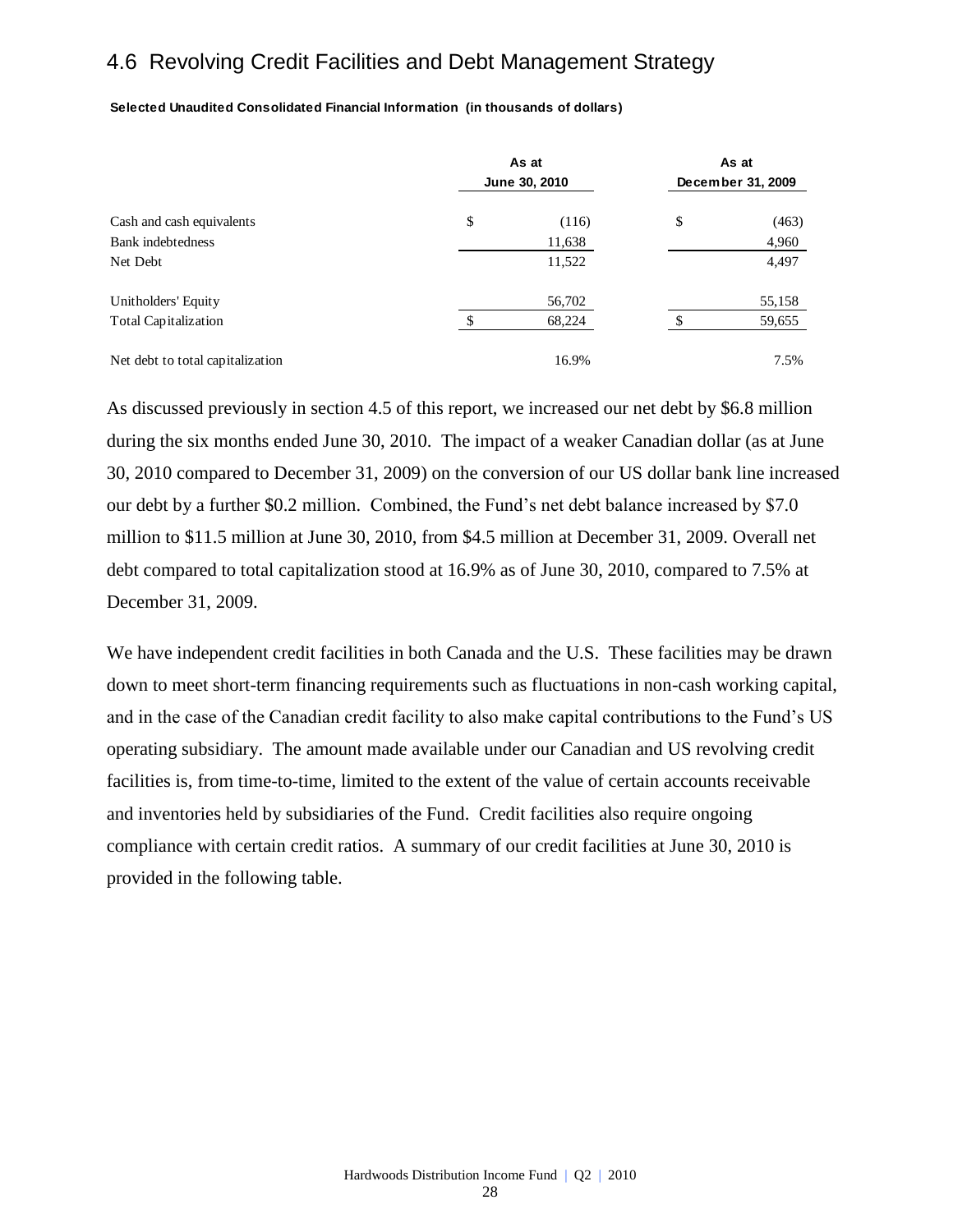#### **Selected Unaudited Consolidated Financial Information (in thousands of dollars)**

|                                                                           | <b>Canadian Credit</b> | <b>US Credit</b>                     |
|---------------------------------------------------------------------------|------------------------|--------------------------------------|
|                                                                           | <b>Facility</b>        | <b>Facility</b>                      |
| Maximum borrowings under credit facility                                  | \$15 million           | \$26.6 million (US\$25 million)      |
| Credit facility expiry date                                               | August 7, 2012         | September 30, 2011                   |
| Available to borrow                                                       | \$12.9 million         | $$18.2$ million (US\$17.1 million)   |
| Credit facility borrowings                                                | \$ 2.3 million         | 9.3 million (US\$8.7 million)        |
| Unused credit facility available                                          | \$10.6 million         | \$ 8.9 million (US\$8.4 million)     |
| Financial covenants:                                                      |                        |                                      |
| a. (EBITDA - Cash Taxes - Capital Expenditures) / Interest <sup>(1)</sup> |                        |                                      |
| Covenant minimum                                                          | 1.1                    |                                      |
| Covenant actual                                                           | 30.2                   |                                      |
| b. Minimum Trailing EBITDA covenant                                       |                        | Covenant does not apply when         |
|                                                                           |                        | the unused credit facility available |
|                                                                           |                        | exceeds US\$4.0 million, which it    |
|                                                                           |                        | did as at June 30, 2010              |

**<sup>1</sup>** EBITDA and Interest calculated on a trailing twelve month basis in accordance with the terms of the Canadian credit facility.

The principal terms of the credit facilities of Hardwoods LP and Hardwoods US LP are available at [www.sedar.com.](http://www.sedar.com/)

The terms of the agreements with our lenders provide that distributions cannot be made to our unitholders in the event that our subsidiaries are not compliant with their financial covenants. As shown in the preceding table, our operating subsidiaries were compliant with all required credit ratios as at June 30, 2010, and accordingly there were no restrictions on distributions arising from non-compliance with financial covenants.

Our debt management strategy is to roll and renew, as opposed to repay and retire, our revolving credit facilities in Canada and the US when they expire in August 2012 and September 2011, respectively. We do not intend to restrict future distributions in order to fully extinguish our bank debt obligations upon their maturity. The amount of bank debt that will actually be drawn upon our available revolving credit facilities will depend upon the seasonal and cyclical needs of the business, and the cash generating capacity of the Fund. When making distribution decisions, we will consider the amount of financial leverage, and therefore bank debt, we believe is appropriate for the Fund given existing and expected market conditions and available business opportunities. Currently our focus is on cash conservation and maximizing liquidity until such time as market conditions and the Fund's financial performance and cash generating performance have stabilized. We do not target a specific financial leverage amount.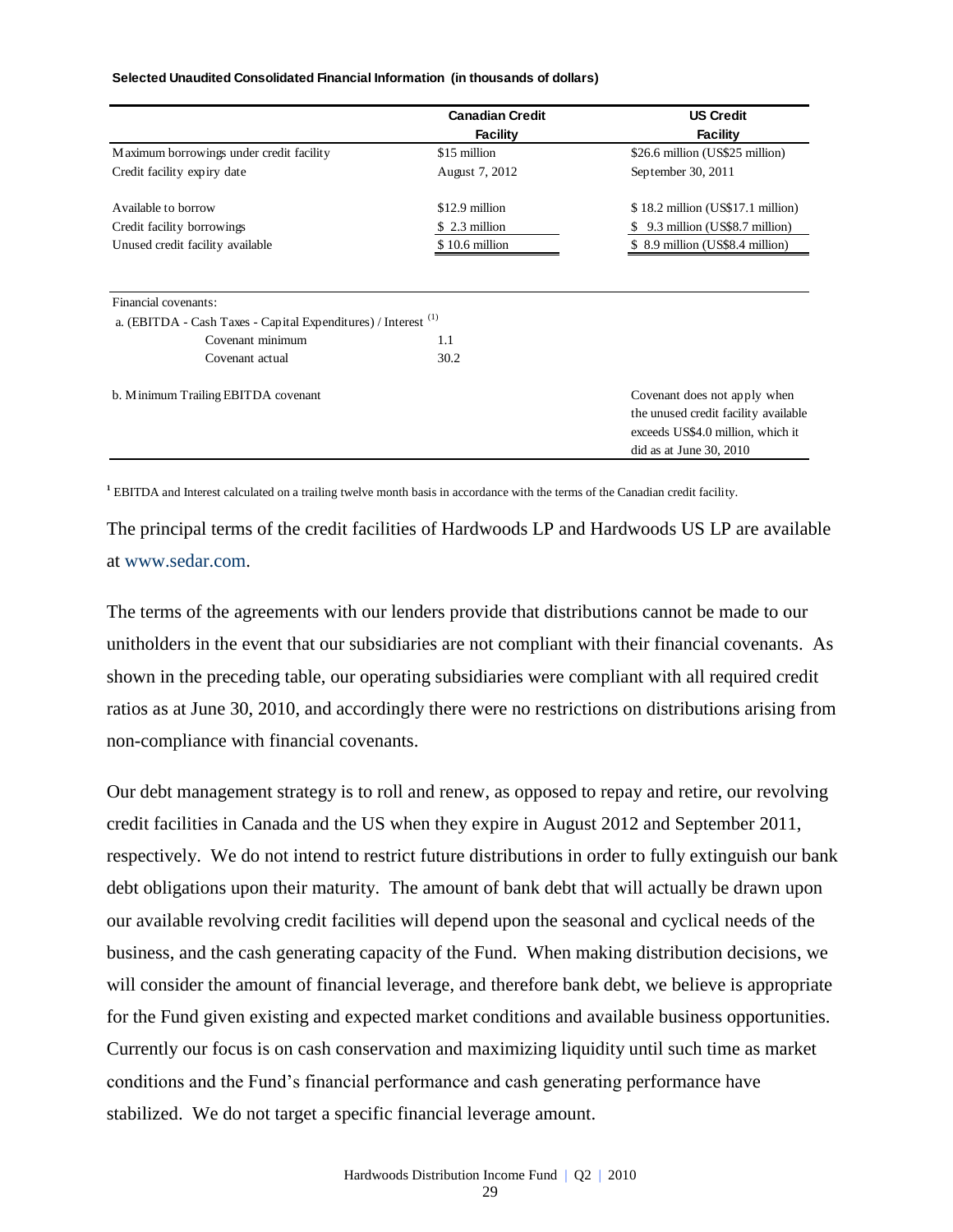### 4.7 Contractual Obligations

The table below sets forth our contractual obligations as at June 30, 2010. These obligations relate to operating leases on various premises and automobiles, and become due in the fiscal years indicated:

**2015 &** 

#### **(in thousands of Canadian dollars)**

| Total                                                           | 2010 | 2011 | 2012 | 2013 |  | $2015 \&$<br>2014 thereafter |
|-----------------------------------------------------------------|------|------|------|------|--|------------------------------|
| \$ 18,424 \$ 2,909 \$ 5,224 \$ 3,825 \$ 2,945 \$ 2,386 \$ 1,135 |      |      |      |      |  |                              |

### 4.8 Off-Balance Sheet Arrangements

The Fund has no off-balance sheet arrangements.

### **5.0 Related Party Transactions**

Related parties refers to affiliates of the previous owners of the Business who have retained a 20% interest in Hardwoods through ownership of Class B Hardwoods LP units and Class B Hardwoods USLP units, respectively. For the three months ended June 30, 2010, sales of \$0.1 million were made to related parties, and the subsidiaries of the Fund purchased \$17,000 from related parties. For the six months ended June 30, 2009, sales of \$0.3 million were made to related parties, and the subsidiaries of the Fund purchased \$44,000 from related parties. These sales and purchases took place at prevailing market prices.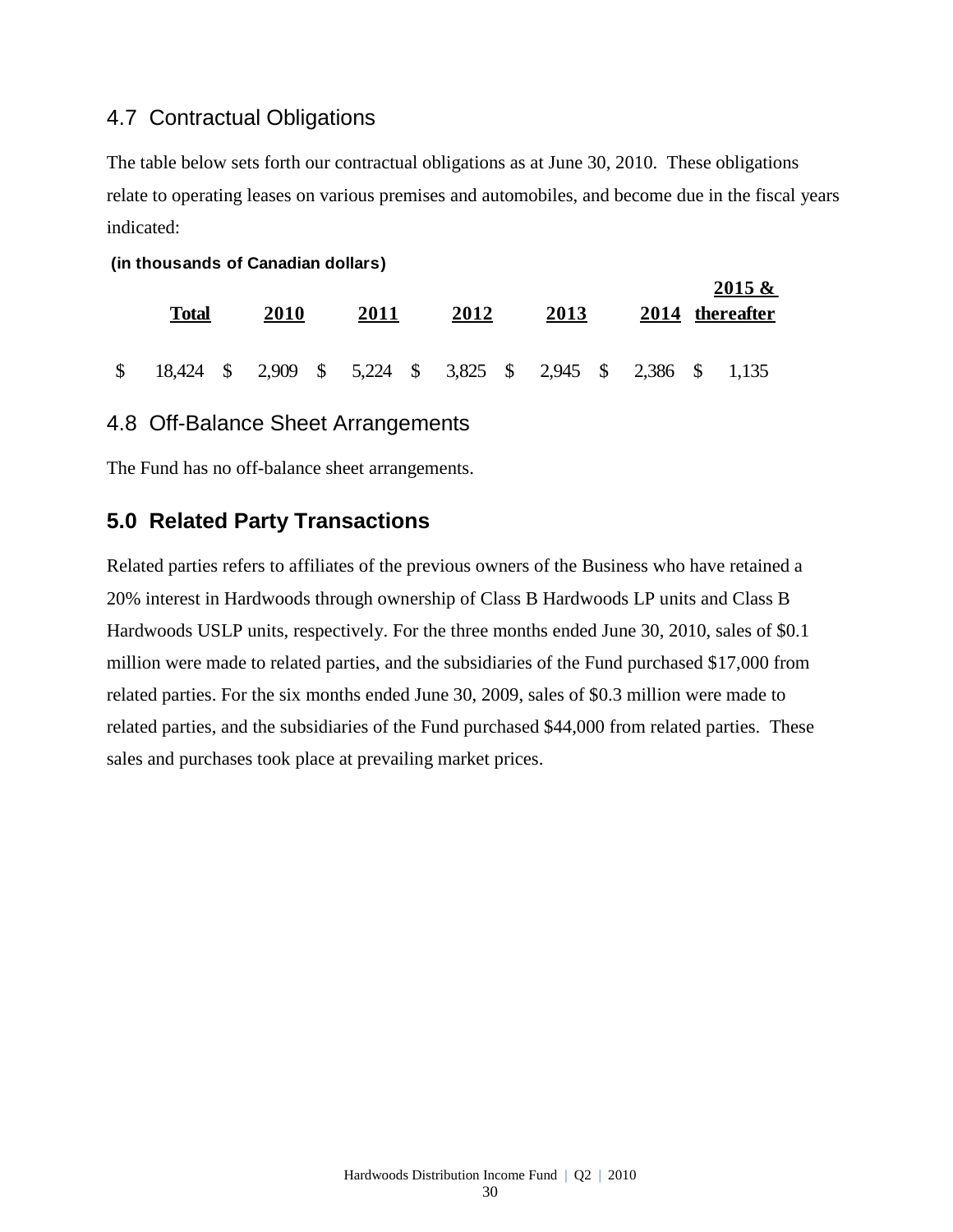### **6.0 Critical Accounting Estimates and Adoption of Changes in Accounting Policies**

### 6.1 Critical Accounting Estimates

The preparation of financial statements in accordance with Canadian generally accepted accounting principles requires that we make estimates and assumptions that can have a material impact on our results of operations as reported on a periodic basis. We base our estimates and assumptions on past experience and other factors that are deemed reasonable under the circumstances. Actual results could differ from these estimates. The critical estimates used in preparing our financial statements are:

*Accounts Receivable Provision*: Due to the nature of our business and the credit terms we provide to our customers, we anticipate that a certain portion of required customer payments will not be made and we maintain an allowance for these doubtful accounts. The allowance is based on our estimate of the potential of recovering our accounts receivable, and incorporates current and expected collection trends.

*Valuation of Inventories:* We anticipate that the net realizable value of our inventory could be affected by market shifts or damage to our products. Our inventory is valued at the lower of cost and net realizable value.

*Future Income Taxes:* We are required to make estimates and assumptions regarding future business results, as well as the amount and timing of certain future discretionary tax deductions available to the Fund. These estimates and assumptions can have a material impact upon the amount of future income tax assets and liabilities that we recognize.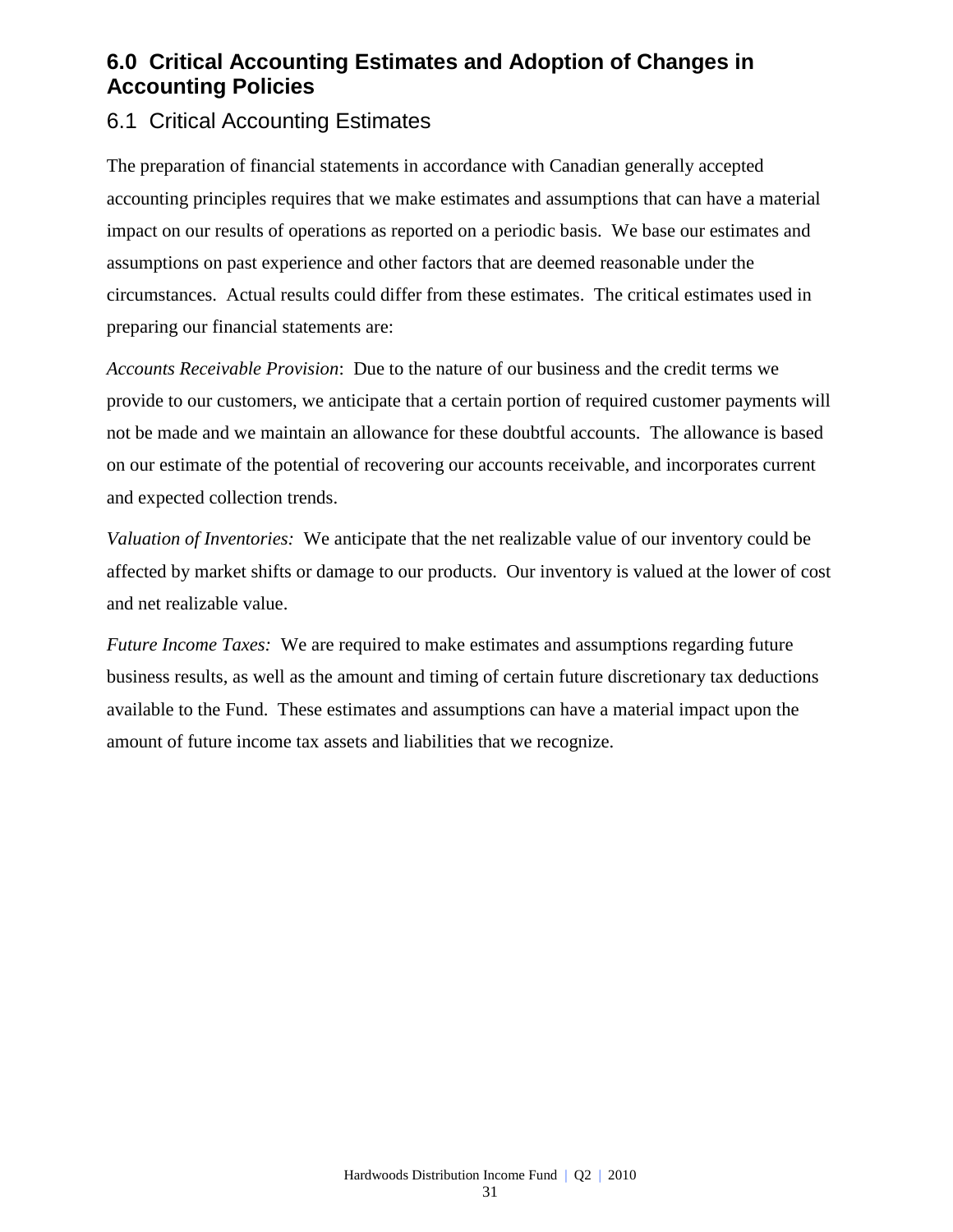### 6.2 Adoption of New Accounting Standards

On January 1, 2011, International Financial Reporting Standards ("IFRS") will replace current Canadian standards and interpretations as Canadian generally accepted accounting principles ("Canadian GAAP") for public companies. Changing from current Canadian GAAP to IFRS will be a significant undertaking that may materially affect the Fund's reported financial position and results of operations. It may also affect certain business functions. We have adopted an IFRS changeover plan. It is expected that our changeover plan will be modified and updated as we proceed through the changeover process. Key elements of our current changeover plan include:

| Year | <b>Key Activities</b>                                                                                                                                                                                                                                                                                                                                                                                                                                                                                                                                                                                                                                                           |
|------|---------------------------------------------------------------------------------------------------------------------------------------------------------------------------------------------------------------------------------------------------------------------------------------------------------------------------------------------------------------------------------------------------------------------------------------------------------------------------------------------------------------------------------------------------------------------------------------------------------------------------------------------------------------------------------|
| 2008 | Completed IFRS education and training with our accounting staff. Identified an<br>IFRS project manager. Determined the intended use of outside consultants.<br>Analyzed differences between our current accounting policies and IFRS.                                                                                                                                                                                                                                                                                                                                                                                                                                           |
| 2009 | Made preliminary selections of IFRS accounting policies. Identified one-time<br>elective exemptions available on initial IFRS adoption. Identified the information<br>required to deliver the preliminary selections of IFRS accounting policies.<br>Identified system changes (accounting, policies, procedures, information<br>technology) required to get that information. Developed a master conversion plan<br>for changes identified. Automated and tested data collection. Identified and<br>addressed the impact of changes IFRS makes to our business drivers, including<br>debt covenants, incentive plans, and management reporting, budgeting, and other<br>items. |
| 2010 | Calculate impacts of IFRS adoption on our financial statements at transition date<br>and collect information on adjustments related to 2010 comparatives. Commence<br>IFRS accounting to provide comparative figures for 2011 IFRS startup date.<br>Prepare IFRS communication plan for stakeholders. Link IFRS to CEO/CFO<br>certification processes and update certification documentation relating to internal<br>controls over financial reporting and disclosure controls.                                                                                                                                                                                                 |
| 2011 | Commence IFRS reporting.                                                                                                                                                                                                                                                                                                                                                                                                                                                                                                                                                                                                                                                        |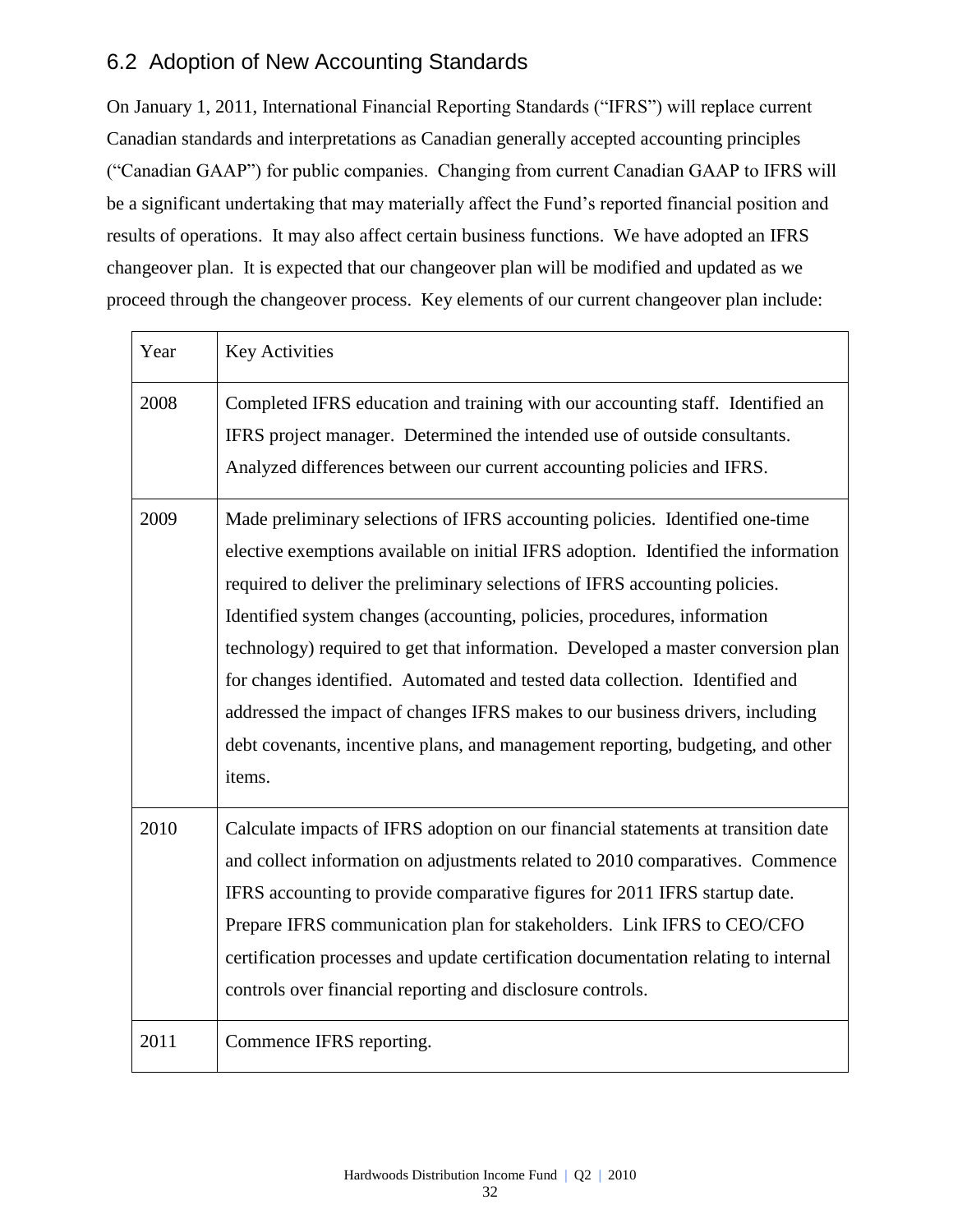While the effects of IFRS have not yet been fully determined, the Fund has identified a number of key areas which are likely to be impacted, including:

- the deferred gain on sale-leaseback of land and building on the balance sheet will be transferred proportionately to the non-controlling interest and to Unitholders' deficit at January 1, 2011. The anticipated effect is a decrease to liabilities, decrease to deficit, and increase to non-controlling interest;
- at the IFRS balance sheet transition date, the Fund expects to elect under IFRS 1 *First Time Adoption of International Financial Reporting Standards* to reduce to nil cumulative translation differences that exist related to translation of self sustaining foreign subsidiaries. The anticipated effect is to decrease to nil the balance of accumulated other comprehensive loss, and make a corresponding increase to deficit;
- subsidiaries of the Fund lease vehicles for employee use. Under IFRS is it anticipated such leases will be determined to be capital leases, rather than operating leases as is currently the case. The anticipated effect is to increase property, plant and equipment, and to record a lease obligation liability. Amortization on the property, plant and equipment and finance costs associated with the lease obligation will be recorded in earnings as compared to an operating lease expense.
- under IFRS, it is anticipated that the Fund units will be determined to meet the definition of a liability. The anticipated effect is to reduce unitholders' equity, and increase Fund unit liability.

The Fund is still in process of quantifying the impact of these measurement and classification differences. In addition, financial statement presentation changes and additional disclosure requirements are anticipated under IFRS. The adoption of IFRS is not expected to have a material impact on the Fund's reported cash flows.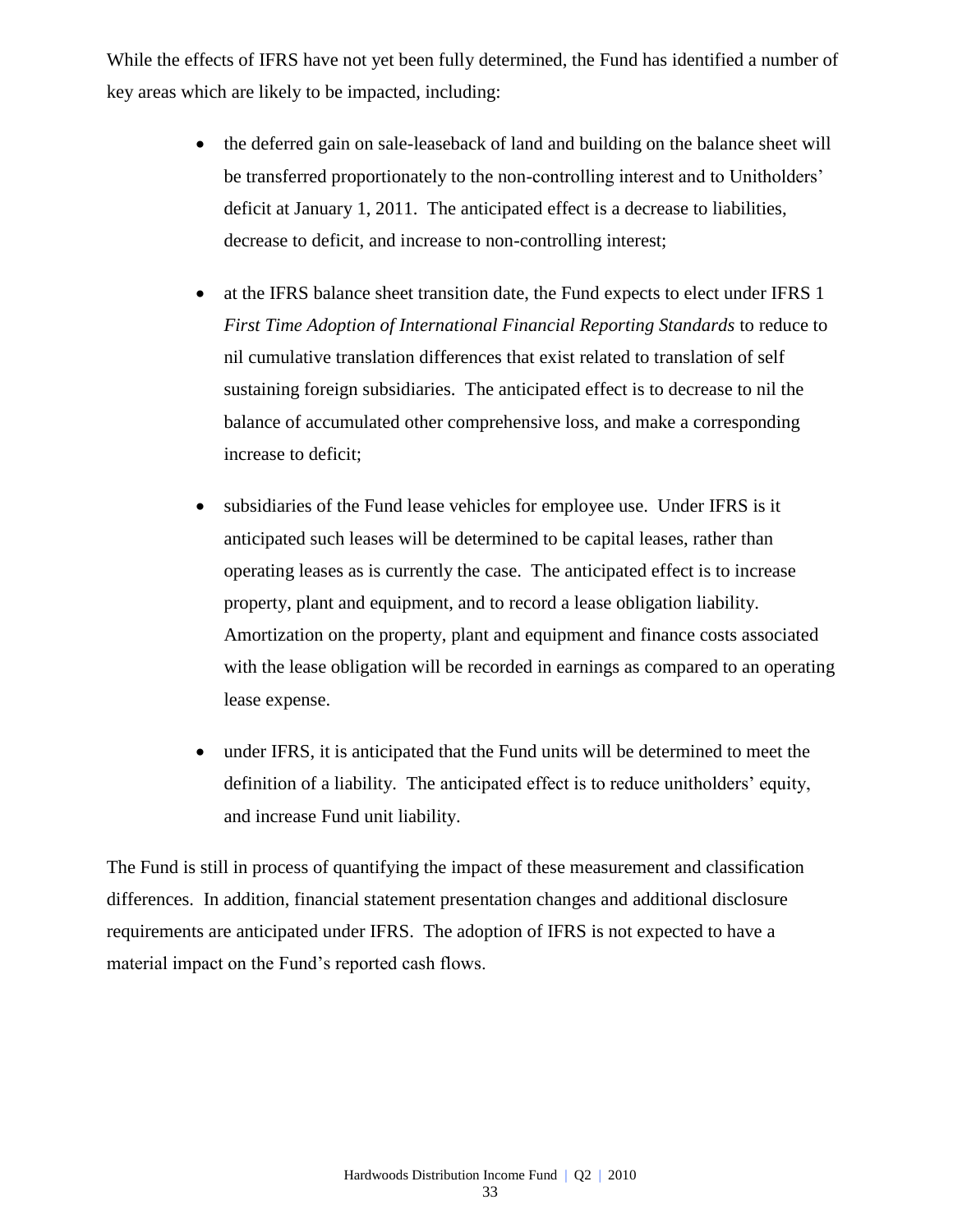### **7.0 Risks and Uncertainties**

We are exposed to a number of risks and uncertainties in the normal course of business that could have a negative effect on our financial condition or results of operations. We identified significant risks that we were aware of in our Annual Information Form dated March 29, 2010, which is available to readers at [www.sedar.com.](http://www.sedar.com/) Particular risks we see facing the Business in 2010 include:

1. US economic performance: Historically two thirds of our business originates in the US. It is unclear to what degree and how quickly the US economy will recover in 2010. Until such time as sustained and positive economic indicators return to housing and construction markets, demand for hardwood products remains highly uncertain, and our ability to predict our sales and profitability is an elevated business risk.

2. Bad debt expenses: The fallout of over two years of contraction in market demand and pricing for hardwoods products has been that a number of our customers have closed operations, been forced out of business, or no longer qualify for credit and have been cut off from further sales. Our bad debt expense in 2009 was significantly higher than what we have experienced in the past under normal market conditions. To the extent that the economic downturn continues for an extended period or worsens, we could experience further credit losses if additional customers are forced out of business. We believe our bad debt risk will remain elevated through 2010.

3. Leadership change: After 36 years in the industry, our former CEO retired on July 5, 2010 and was succeeded by a newly hired CEO, Lance Blanco. Making a leadership change at the CEO level is done infrequently by Hardwoods, and this transition represents an uncertainty facing the business in the 2010.

### **8.0 Internal Control Over Financial Reporting**

During the three months ended June 30, 2010, no changes were made in our internal control over financial reporting that have materially affected, or are reasonably likely to materially affect, our internal control over financial reporting.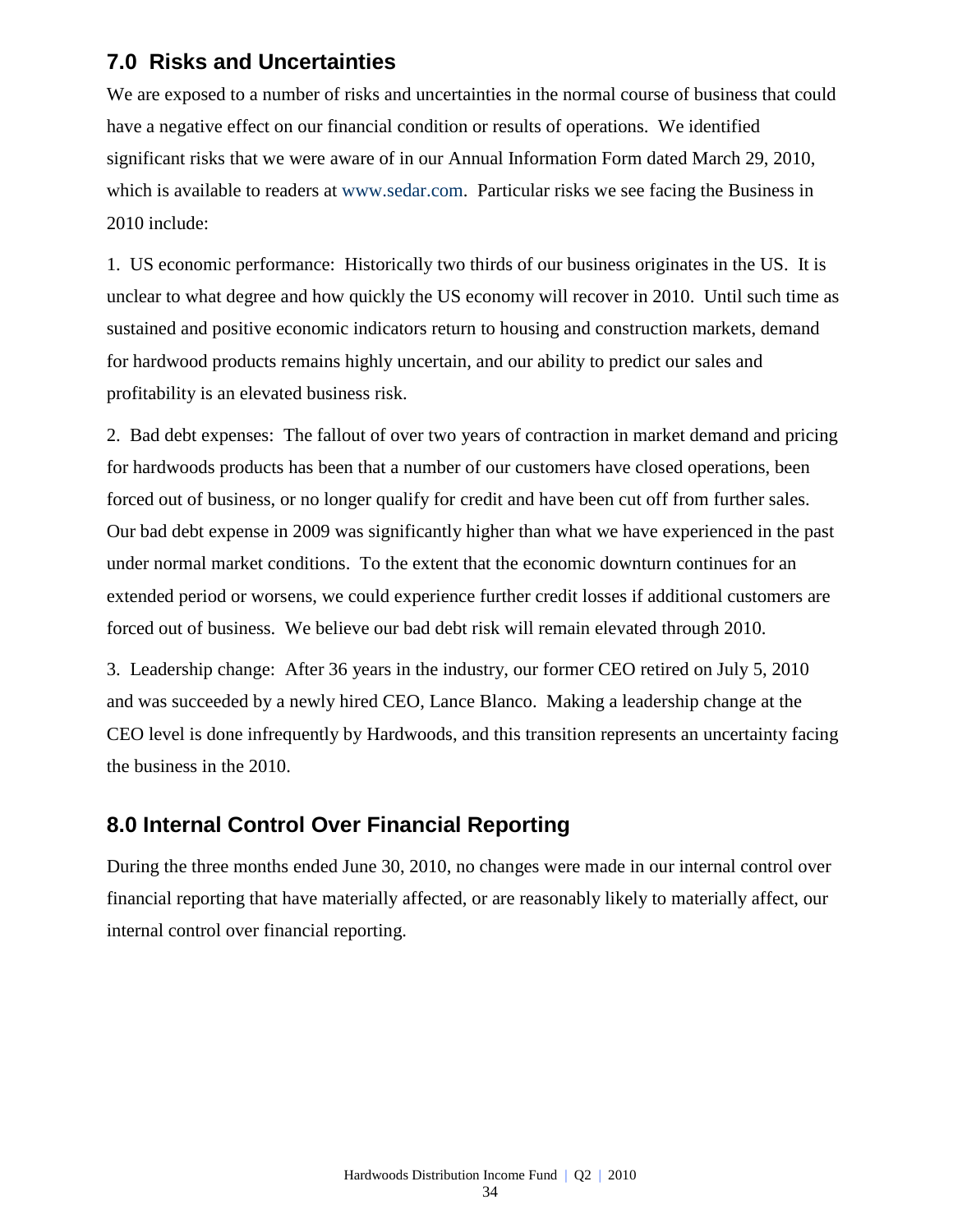### **9.0 Quarterly Financial Information**

| (in thousands of dollars)                                                    |          | Q <sub>2</sub><br>2010 |                     | Q1<br>2010     |                     | Q4<br>2009                   |               | Q3<br>2009          |              | Q2<br>2009                 |               | Q1<br>2009   |            | Q4<br>2008                   |    | Q3<br>2008     |
|------------------------------------------------------------------------------|----------|------------------------|---------------------|----------------|---------------------|------------------------------|---------------|---------------------|--------------|----------------------------|---------------|--------------|------------|------------------------------|----|----------------|
| Total sales                                                                  | \$       | 52,206                 | - \$                | 48,498         | -S                  | 41,577                       | <sup>\$</sup> | 46,435 \$           |              | 49,489                     | \$            | 53,422 \$    |            | 56,650 \$                    |    | 62,115         |
| Net earnings                                                                 | \$       | 822                    | - \$                | 414S           |                     | $(544)$ \$                   |               | $(11,072)$ \$       |              | $(491)$ \$                 |               | 1,867        | -S         | $(12,941)$ \$                |    | 885            |
| Basic and fully diluted earnings<br>(loss) per Class A Unit<br><b>EBITDA</b> | \$<br>\$ | 0.057<br>2,374         | <sup>\$</sup><br>-S | 0.029<br>1,169 | \$<br><sup>\$</sup> | $(0.038)$ \$<br>$(2,421)$ \$ |               | $(0.768)$ \$<br>543 | $\mathbf{s}$ | $(0.034)$ \$<br>$(192)$ \$ |               | 0.130<br>916 | - \$<br>-S | $(0.898)$ \$<br>$(1,430)$ \$ |    | 0.061<br>1,344 |
| Distributable Cash                                                           | \$       | 2,055                  | - \$                | 962            | <sup>\$</sup>       | $(505)$ \$                   |               | 230 \$              |              | $(569)$ \$                 |               | 705          | -S         | $(1,730)$ \$                 |    | 1,000          |
| distributions to<br>Class A<br>Total<br>and Class B Units                    | \$       |                        | - \$                | $\sim$         | -S                  |                              | $- S$         | $- S$               |              | $\sim$                     | <sup>\$</sup> | $\sim$       | -S         | $\sim$                       | -S | 1,081          |
| Payout ratio                                                                 |          | 0.0%                   |                     | 0.0%           |                     | 0.0%                         |               | 0.0%                |              | 0.0%                       |               | 0.0%         |            | 0.0%                         |    | 108.2%         |

The table above provides selected quarterly financial information for our eight most recently completed fiscal quarters. This information is unaudited, but reflects all adjustments of a normal, recurring nature which are, in our opinion, necessary to present a fair statement of the results of operations for the periods presented. Quarter-to-quarter comparisons of our financial results are not necessarily meaningful and should not be relied upon as an indication of future performance. Historically, the first and fourth quarters have been seasonally slower periods for our business. In addition, net earnings reported in each quarter may be impacted by changes to the foreign exchange rate of the Canadian and US dollar, write-downs in the carrying value of goodwill and other intangible assets (which occurred in the three months ended December 31, 2008), and writedowns in the carrying value of future income tax assets (which occurred in the three months ended September 30, 2009).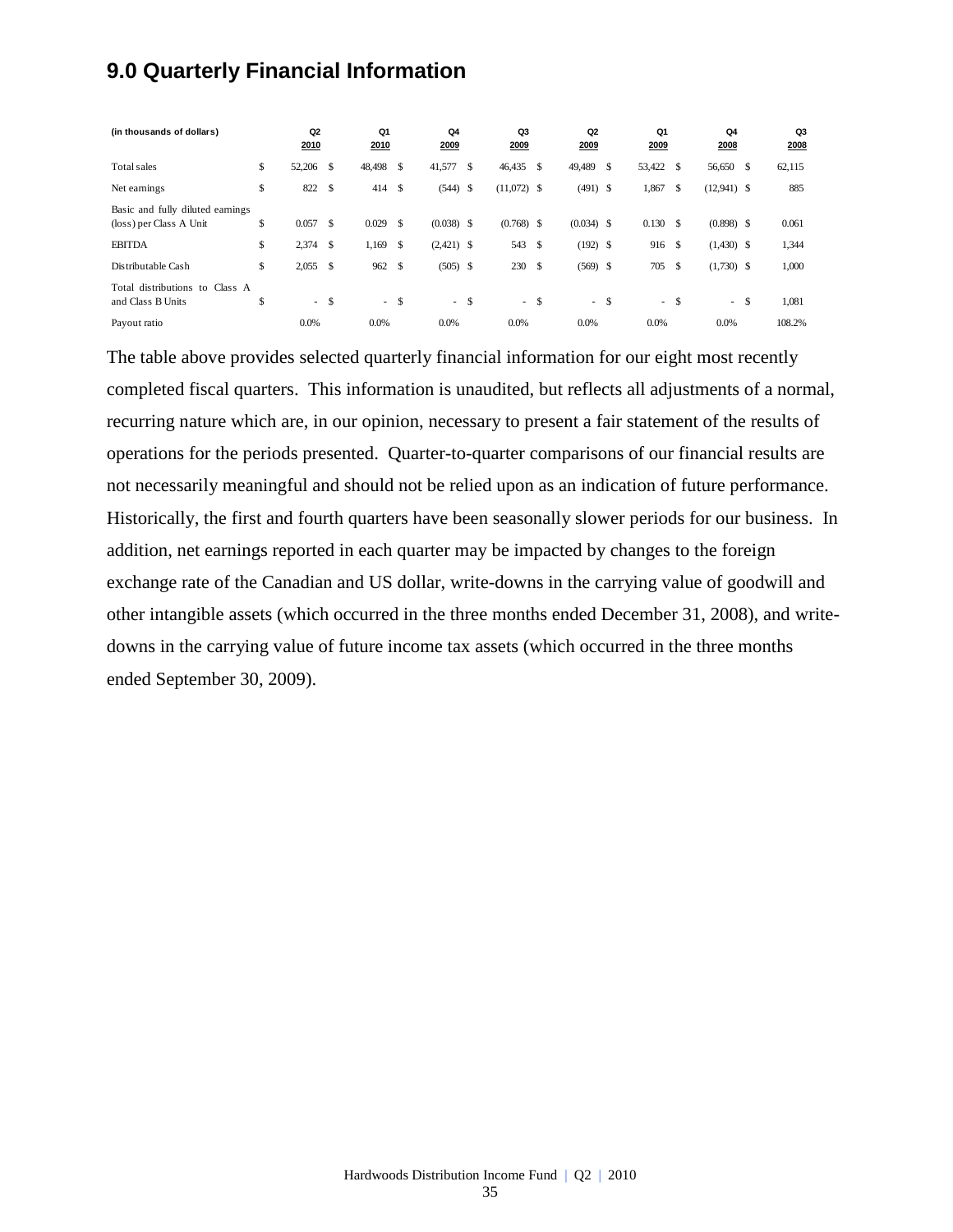Consolidated Balance Sheets

(Expressed in thousands of Canadian dollars)

|                                                                                                                                                               | June 30,               | December 31,          |
|---------------------------------------------------------------------------------------------------------------------------------------------------------------|------------------------|-----------------------|
|                                                                                                                                                               | 2010                   | 2009                  |
|                                                                                                                                                               | (unaudited)            |                       |
| <b>Assets</b>                                                                                                                                                 |                        |                       |
| Current assets:                                                                                                                                               |                        |                       |
| Cash and cash equivalents                                                                                                                                     | \$<br>116              | \$<br>463             |
|                                                                                                                                                               | 31,839<br>1,933        | 25,585<br>2,286       |
| Inventory (note 5)                                                                                                                                            | 29,501                 | 23,901                |
| Prepaid expenses                                                                                                                                              | 894                    | 878                   |
|                                                                                                                                                               | 64,283                 | 53,113                |
| Long-term receivables (note 6)                                                                                                                                | 1,783                  | 1,883                 |
| Property, plant and equipment                                                                                                                                 | 1,031                  | 1,291                 |
| Deferred financing costs                                                                                                                                      | 307                    | 396                   |
| Future income taxes                                                                                                                                           | 16,735                 | 17,587                |
|                                                                                                                                                               | \$<br>84,139           | \$<br>74,270          |
| Liabilities and Unitholders' Equity                                                                                                                           |                        |                       |
| Bank indebtedness (note 7)                                                                                                                                    | \$<br>11,638           | \$<br>4,960           |
| Accounts payable and accrued liabilities                                                                                                                      | 5,930                  | 4,988                 |
|                                                                                                                                                               | 17,568                 | 9,948                 |
| Deferred gain on sale-leaseback of land and building                                                                                                          | 382                    | 416                   |
| Non-controlling interests (note 8)                                                                                                                            | 9,487                  | 8,748                 |
| Unitholders' equity:                                                                                                                                          |                        |                       |
|                                                                                                                                                               | 133,454                | 133,454               |
|                                                                                                                                                               | (58, 962)<br>(17, 790) | (60, 198)<br>(18,098) |
| Accounts receivable (note 6)<br>Income tax recoverable<br>Fund units<br>Deficit<br>Accumulated other comprehensive loss                                       | 56,702                 | 55,158                |
| <b>Current liabilities:</b><br>Contingencies (note 14)<br>See accompanying notes to consolidated financial statements.<br>Approved on behalf of the Trustees: |                        |                       |
|                                                                                                                                                               | \$<br>84,139           | \$<br>74,270          |
|                                                                                                                                                               |                        |                       |
|                                                                                                                                                               |                        |                       |
|                                                                                                                                                               |                        |                       |

**(Signed) GRAHAM M. WILSON** Trustee **(Signed) TERRY M. HOLLAND** Trustee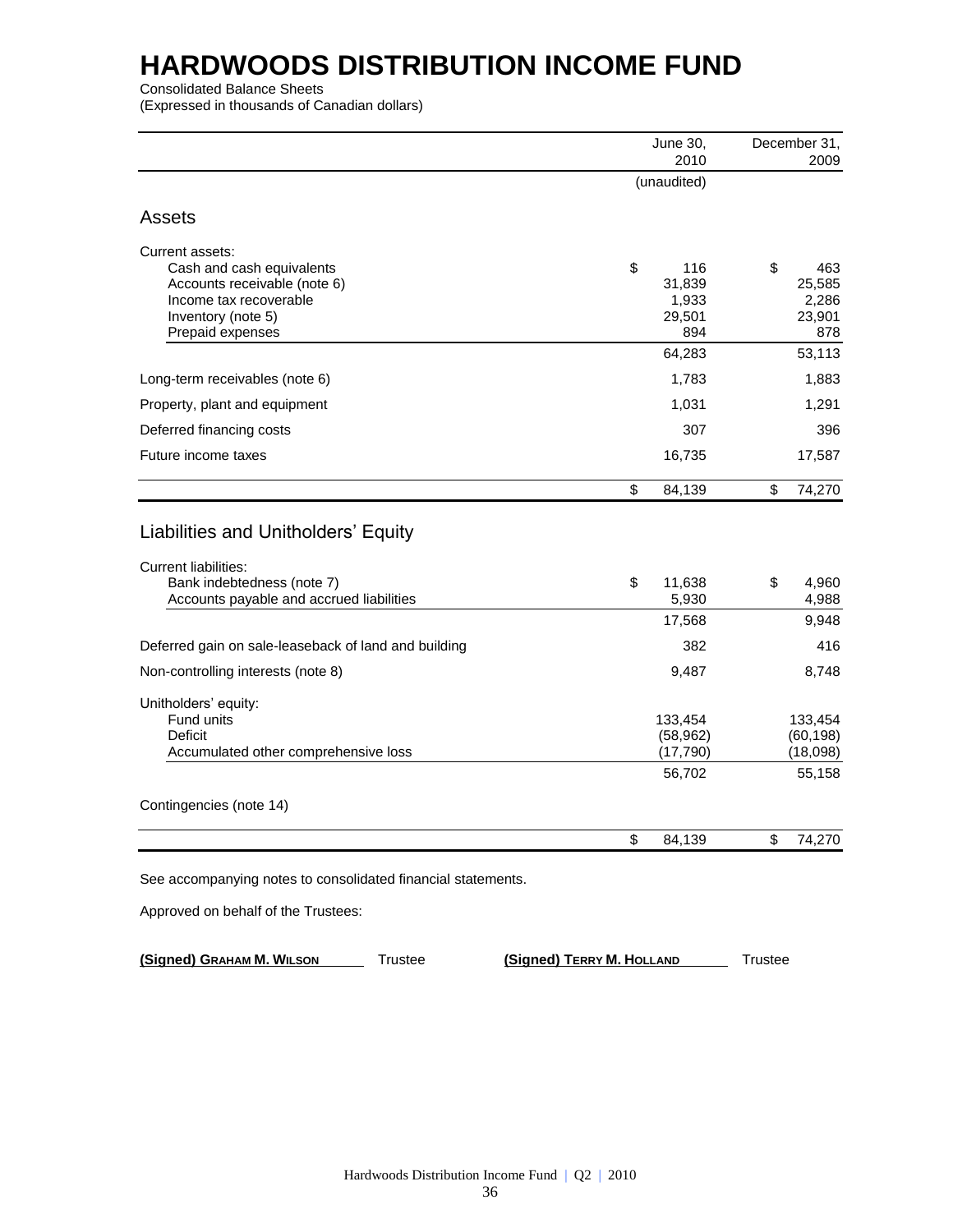Consolidated Statement of Operations and Deficit (Unaudited) (Expressed in thousands of Canadian dollars)

|                                                                                          | Three months<br>ended<br>June 30,<br>2010 | Three months<br>ended<br>June 30,<br>2009 | Six months<br>ended<br>June 30,<br>2010 | Six months<br>ended<br>June 30,<br>2009 |
|------------------------------------------------------------------------------------------|-------------------------------------------|-------------------------------------------|-----------------------------------------|-----------------------------------------|
| Sales<br>Cost of sales                                                                   | \$<br>52,206<br>42,883                    | \$<br>49,489<br>40,846                    | \$<br>100,704<br>82,752                 | \$<br>102,911<br>84,652                 |
| Gross profit                                                                             | 9,323                                     | 8,643                                     | 17,952                                  | 18,259                                  |
| Expenses:<br>Selling and administrative<br>Amortization:                                 | 6,949                                     | 8,835                                     | 14,409                                  | 17,535                                  |
| Plant and equipment<br>Deferred financing costs<br>Deferred gain on sale -               | 136<br>44                                 | 207<br>55                                 | 292<br>89                               | 430<br>79                               |
| leaseback of land and building<br>Interest<br>Unrealized foreign currency losses (gains) | (19)<br>186<br>(101)                      | (22)<br>116<br>666                        | (38)<br>331<br>(44)                     | (44)<br>268<br>334                      |
|                                                                                          | 7,195                                     | 9,857                                     | 15,039                                  | 18,602                                  |
| Earnings (loss) before non-controlling interests<br>and income taxes                     | 2,128                                     | (1, 214)                                  | 2,913                                   | (343)                                   |
| Non-controlling interests (note 8)                                                       | (426)                                     | 891                                       | (583)                                   | 1,365                                   |
| Earnings (loss) before income taxes                                                      | 1,702                                     | (323)                                     | 2,330                                   | 1,022                                   |
| Income tax expense (recovery):<br>Current<br>Future                                      | 108<br>772<br>880                         | 102<br>66<br>168                          | 134<br>960<br>1,094                     | 107<br>(461)<br>(354)                   |
| Net earnings (loss) for the period                                                       | 822                                       | (491)                                     | 1,236                                   | 1,376                                   |
| Deficit, beginning of period                                                             | (59, 784)                                 | (48,091)                                  | (60, 198)                               | (49, 958)                               |
| Distributions declared to Unitholders                                                    |                                           |                                           |                                         |                                         |
| Deficit, end of period                                                                   | \$<br>(58, 962)                           | \$<br>(48, 582)                           | \$<br>(58, 962)                         | \$<br>(48, 582)                         |
| Basic and diluted earnings (loss) per Unit                                               | \$<br>0.06                                | \$<br>(0.03)                              | \$<br>0.09                              | \$<br>0.10                              |
| Weighted average number of Units<br>outstanding                                          | 14,410,000                                | 14,410,000                                | 14,410,000                              | 14,410,000                              |

See accompanying notes to consolidated financial statements.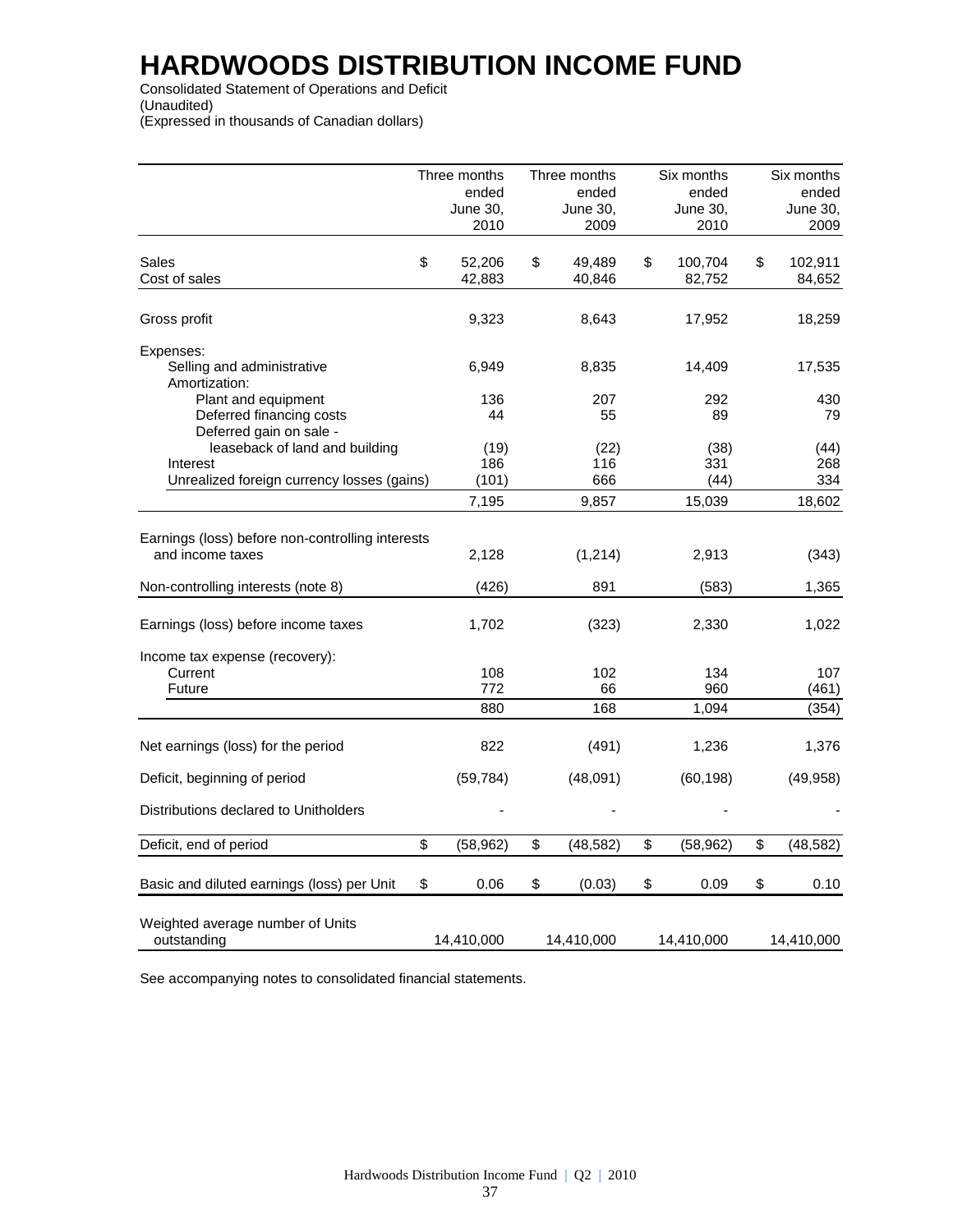Consolidated Statement of Comprehensive Income (Loss) (Unaudited)

(Expressed in thousands of Canadian dollars)

|                                                                                                               | Three months<br>ended<br>June 30.<br>2010 | Three months<br>ended<br>June 30.<br>2009 | Six months<br>ended<br>June 30.<br>2010 | Six months<br>ended<br>June 30.<br>2009 |
|---------------------------------------------------------------------------------------------------------------|-------------------------------------------|-------------------------------------------|-----------------------------------------|-----------------------------------------|
| Net earnings (loss) for the period                                                                            | \$<br>822                                 | \$<br>(491)                               | \$<br>1.236                             | \$<br>1.376                             |
| Other comprehensive income:<br>Unrealized gain (loss) on translation of<br>self-sustaining foreign operations | 1,132                                     | (2, 275)                                  | 308                                     | (1,225)                                 |
| Other comprehensive income (loss)                                                                             | 1,132                                     | (2, 275)                                  | 308                                     | (1,225)                                 |
| Comprehensive income (loss)                                                                                   | \$<br>1.954                               | \$<br>(2,766)                             | \$<br>1.544                             | \$<br>151                               |

Consolidated Statement of Accumulated Other Comprehensive Loss (Unaudited) (Expressed in thousands of Canadian dollars)

|                                                                                                   | Three months<br>ended<br>June 30,<br>2010 | Three months<br>ended<br>June 30,<br>2009 | Six months<br>ended<br>June 30,<br>2010 | Six months<br>ended<br>June 30,<br>2009 |
|---------------------------------------------------------------------------------------------------|-------------------------------------------|-------------------------------------------|-----------------------------------------|-----------------------------------------|
| Accumulated other comprehensive loss,<br>beginning of period<br>Other comprehensive income (loss) | \$<br>(18, 922)<br>1,132                  | \$<br>(13, 674)<br>(2,275)                | \$<br>(18,098)<br>308                   | \$<br>(14, 724)<br>(1,225)              |
| Accumulated other comprehensive loss,<br>end of period                                            | \$<br>(17,790)                            | \$<br>(15,949)                            | \$<br>(17,790)                          | \$<br>(15,949)                          |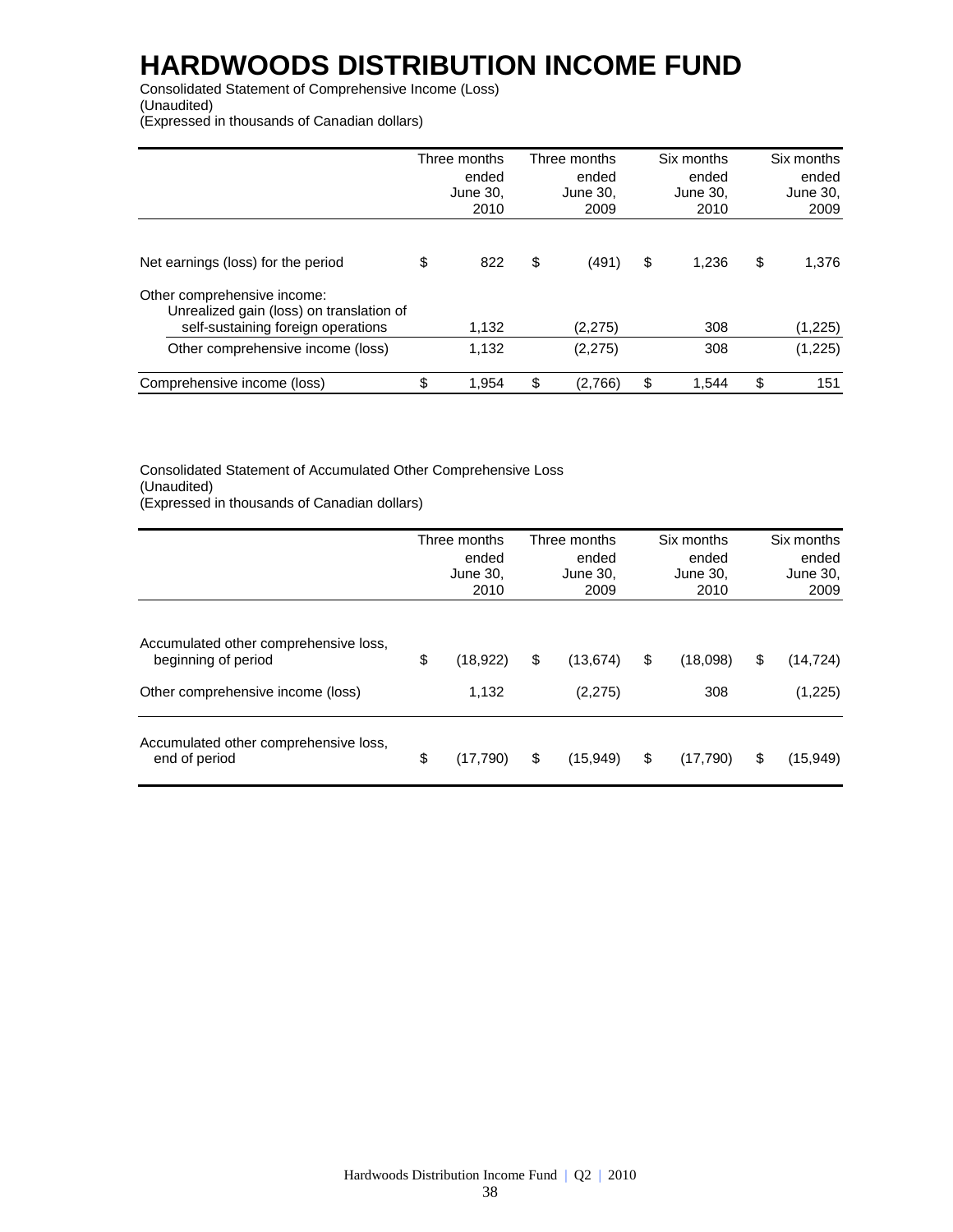Consolidated Statements of Cash Flows (Unaudited) (Expressed in thousands of Canadian dollars)

|                                                        | Three months | Three months | Six months  | Six months      |
|--------------------------------------------------------|--------------|--------------|-------------|-----------------|
|                                                        | ended        | ended        | ended       | ended           |
|                                                        | June 30,     | June 30,     | June 30,    | <b>June 30,</b> |
|                                                        | 2010         | 2009         | 2010        | 2009            |
| Cash flows provided by (used in) operating activities: |              |              |             |                 |
| Net earnings (loss) for the period                     | 822<br>S     | \$<br>(491)  | \$<br>1,236 | \$<br>1,376     |
| Items not involving cash:                              |              |              |             |                 |
| Amortization                                           | 180          | 262          | 381         | 509             |
| Imputed interest income in                             |              |              |             |                 |
| employee loans                                         | (5)          | (98)         | (12)        | (138)           |
| Deferred gain on sale- leaseback                       |              |              |             |                 |
| of land and building                                   | (19)         | (22)         | (38)        | (44)            |
| Gain on sale of property, plant                        |              |              |             |                 |
| and equipment                                          | (7)          | (16)         | (20)        | (25)            |
| Unrealized foreign exchange                            |              |              |             |                 |
| losses (gains)                                         | (101)        | 666          | (44)        | 334             |
| Non-controlling interests                              | 426          | (891)        | 583         | (1, 365)        |
| Future income taxes                                    | 772          | 66           | 960         | (461)           |
|                                                        |              |              |             |                 |
|                                                        | 2,068        | (524)        | 3,046       | 186             |
| Change in non-cash operating                           |              |              |             |                 |
| working capital (note 9)                               | (5, 511)     | 2,022        | (10, 274)   | 6,726           |
| Net cash provided by (used in)                         |              |              |             |                 |
| operating activities                                   | (3, 443)     | 1,498        | (7, 228)    | 6,912           |
| Cash flows provided by (used in) investing             |              |              |             |                 |
| activities:                                            |              |              |             |                 |
| Additions to property, plant and                       |              |              |             |                 |
| equipment                                              | (13)         | (45)         | (29)        | (50)            |
| Proceeds on disposal of property,                      |              |              |             |                 |
| plant and equipment                                    | 8            | 20           | 23          | 30              |
| Decrease in long-term receivables, net                 | 270          | 437          | 433         | 623             |
|                                                        |              |              |             |                 |
| Net cash provided by investing activities              | 265          | 412          | 427         | 603             |
| Cash flows provided by (used in) financing             |              |              |             |                 |
| activities:                                            |              |              |             |                 |
| Increase (decrease) in bank                            |              |              |             |                 |
| indebtedness                                           | 3,099        | (2, 227)     | 6,454       | (7, 330)        |
| Increase in deferred bank fees                         |              | (80)         |             | (80)            |
| Net cash provided by (used in)                         |              |              |             |                 |
| financing activities                                   | 3,099        | (2, 307)     | 6,454       | (7, 410)        |
|                                                        |              |              |             |                 |
| Increase (decrease) in cash                            | (79)         | (397)        | (347)       | 106             |
|                                                        |              |              |             |                 |
| Cash, beginning of period                              | 195          | 587          | 463         | 84              |
| Cash, end of period                                    | \$<br>116    | \$<br>190    | \$<br>116   | \$<br>190       |
|                                                        |              |              |             |                 |
| Supplementary information (cash amounts):              |              |              |             |                 |
| Interest paid                                          | \$<br>186    | \$<br>116    | \$<br>331   | \$<br>268       |
| Income taxes paid                                      | 7            |              | 67          |                 |
| Income taxes received                                  | 295          | 175          | 295         | 1,975           |
| Transfer of accounts receivable to long-               |              |              |             |                 |
| term customer notes receivable, net of                 |              |              |             |                 |
| write offs, being a non-cash transaction               |              | 958          |             | 958             |
|                                                        |              |              |             |                 |

See accompanying notes to consolidated financial statements.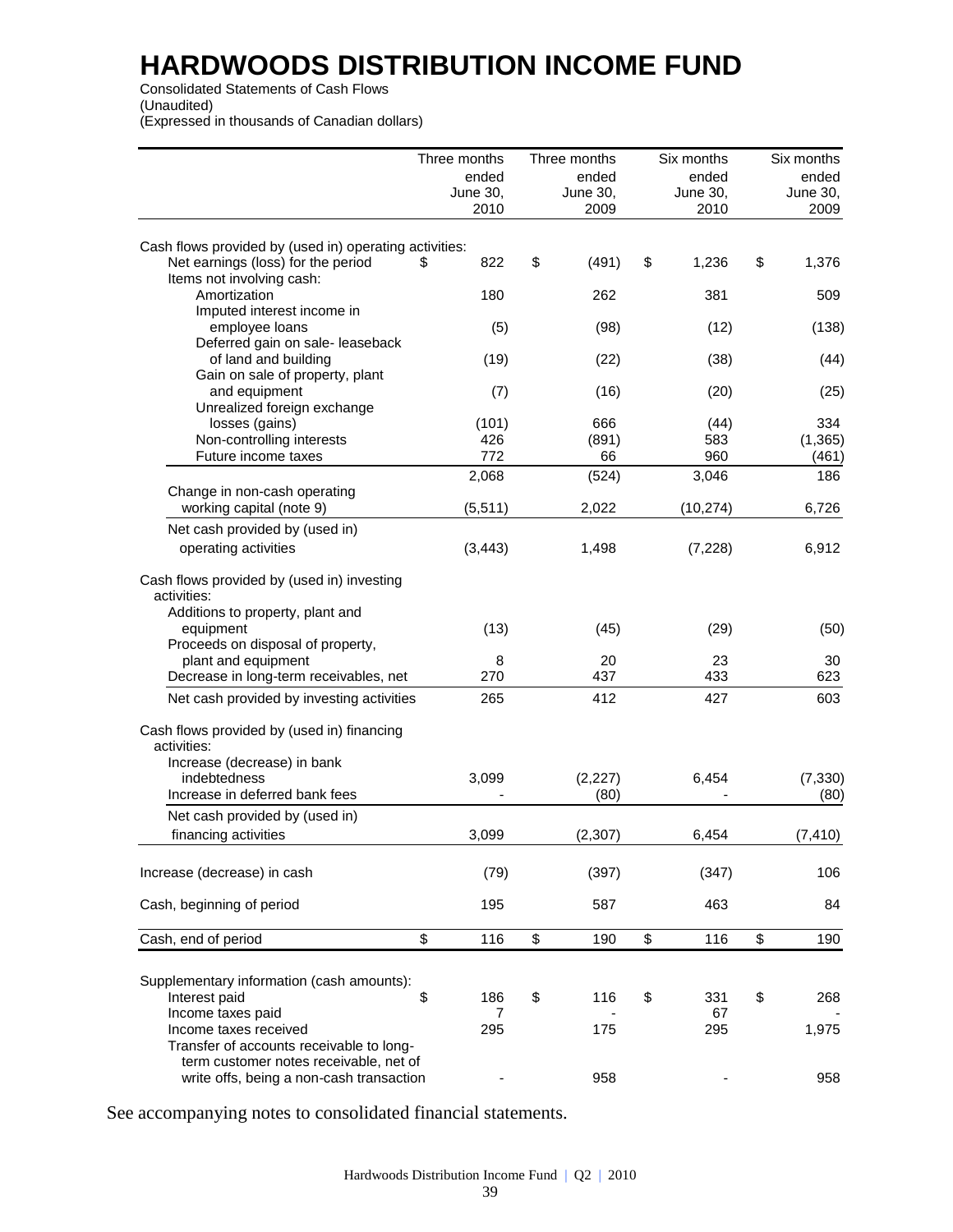Notes to Consolidated Financial Statements (Unaudited) (Tabular amounts expressed in thousands of Canadian dollars)

For the periods ended June 30, 2010 and 2009

#### **1. Nature of operations:**

Hardwoods Distribution Income Fund (the "Fund") is an unincorporated, open ended, limited purpose trust established under the laws of the Province of British Columbia on January 30, 2004 by a Declaration of Trust. The Fund commenced operations on March 23, 2004 when it completed an initial public offering of Units and acquired an 80% interest in a hardwood lumber and sheet goods distribution business in North America (the "Business") from affiliates of Sauder Industries Limited ("SIL"). The Fund holds, indirectly, 80% of the outstanding limited partnership units of Hardwoods Specialty Products LP ("Hardwoods LP") and Hardwoods Specialty Products US LP ("Hardwoods USLP"), limited partnerships established under the laws of the Province of Manitoba and the state of Delaware, respectively.

#### **2. Basis of presentation:**

The Fund prepares its consolidated interim financial statements in accordance with Canadian generally accepted accounting principles on a basis consistent with those used and described in the annual consolidated financial statements for the year ended December 31, 2009. The disclosures contained in these consolidated interim financial statements do not include all the requirements of Canadian generally accepted accounting principles for annual financial statements, and accordingly, these consolidated interim financial statements should be read in conjunction with the annual consolidated financial statements for the period ended December 31, 2009. Certain comparative figures have been restated to conform to the current period's financial statement presentation.

#### **3. Adoption of new accounting standards:**

The CICA will transition Canadian generally accepted accounting principles ("GAAP") for publicly accountable entities to International Financial Reporting Standards ("IFRS"). The Fund's consolidated financial statements are to be prepared in accordance with IFRS for the fiscal year commencing January 1, 2011. While IFRS uses a conceptual framework similar to Canadian GAAP, there are significant differences on recognition, measurement, and disclosures. While the effects of IFRS have not yet been fully determined, the Fund has identified a number of key areas which are likely to be impacted, including:

- the deferred gain on sale-leaseback of land and building on the balance sheet will be transferred proportionately to the non-controlling interest and to Unitholders' deficit at January 1, 2011. The anticipated effect is a decrease to liabilities, decrease to deficit, and increase to non-controlling interest;
- at the IFRS balance sheet transition date, the Fund expects to elect under IFRS 1 to reduce to nil cumulative translation differences that exist related to translation of self sustaining foreign subsidiaries. The anticipated effect is to decrease to nil the balance of accumulated other comprehensive loss, and make a corresponding increase to deficit;
- subsidiaries of the Fund lease vehicles for employee use. Under IFRS is it anticipated such leases will be determined to be capital leases, rather than operating leases as is currently the case. The anticipated effect is to increase property, plant and equipment, and to record a lease obligation liability. Amortization on the property, plant and equipment and finance costs associated with the lease obligation will be recorded in earnings as compared to an operating lease expense.
- under IFRS, it is anticipated that the Fund units will be determined to meet the definition of a liability. The anticipated effect is to reduce unitholders' equity, and increase Fund unit liability.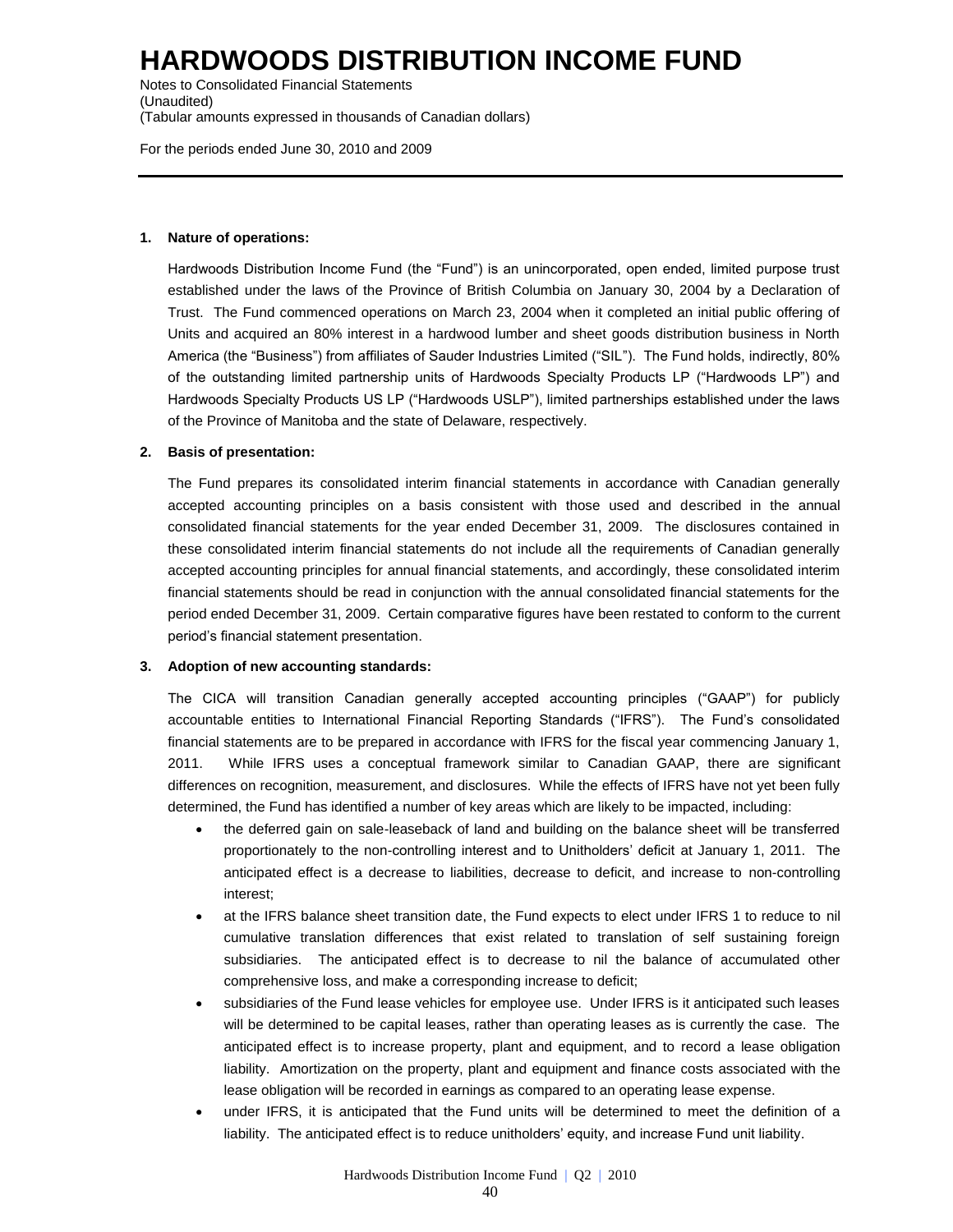Notes to Consolidated Financial Statements (Unaudited) (Tabular amounts expressed in thousands of Canadian dollars)

For the periods ended June 30, 2010 and 2009

#### **3. Adoption of new accounting standards (continued):**

In addition, financial statement presentation changes and additional disclosure requirements are anticipated under IFRS. The adoption of IFRS is not expected to have a material impact on the Fund's reported cash flows.

#### **4. Capital Disclosures:**

The Fund's policy is to maintain a strong capital base so as to maintain investor, creditor and market confidence and to sustain future development of the business. The Fund considers its capital to be bank indebtedness (net of cash) plus Unitholders' equity. The Fund's capitalization is as follows:

|                                                       | June 30,<br>2010      | December 31,<br>2009 |
|-------------------------------------------------------|-----------------------|----------------------|
| Cash and cash equivalents<br><b>Bank indebtedness</b> | \$<br>(116)<br>11,638 | \$<br>(463)<br>4,960 |
| Net debt                                              | 11,522                | 4,497                |
| Unitholders' equity                                   | 56,702                | 55,158               |
| Total capitalization                                  | \$<br>68,224          | \$<br>59,655         |

The Fund monitors on a monthly basis the ratio of net debt to earnings before interest, income taxes, depreciation and amortization ("EBITDA"). Net debt to EBITDA serves as an indicator of the Fund's financial leverage. The U.S. credit facility is subject to a minimum trailing EBITDA covenant that is only applicable in the event the U.S. subsidiary's unused credit availability falls below US \$4.0 million. The Canadian credit facility is subject to a Fixed Charge Coverage Ratio ("FCCR") calculated as (EBITDA – capital expenditures – cash taxes)/(interest expense) which cannot be less than 1.1 for Hardwoods LP.

The terms of the agreements with the Fund's lenders provide that distributions cannot be made to its unitholders in the event that its subsidiaries do not meet the above covenant requirements as well as certain additional credit ratios. The Fund's operating subsidiaries were compliant with all required credit ratios as at June 30, 2010, and accordingly there were no restrictions on distributions arising from compliance with financial covenants.

Distributions are one of the ways the Fund manages its capital. Distributions of the Fund's available cash are made to the maximum extent possible, subject to reasonable reserves established by the Trustees of the Fund. Distributions are made by the Fund having given consideration to a variety of factors including the outlook for the business, financial leverage, and the ratio of distributions to available cash of the Fund.

There were no changes in the Fund's approach to capital management during the period ended June 30, 2010. On November 3, 2008 the Trustees of the Fund suspended further monthly distributions until such time as market conditions and the Fund's generation of cash has improved.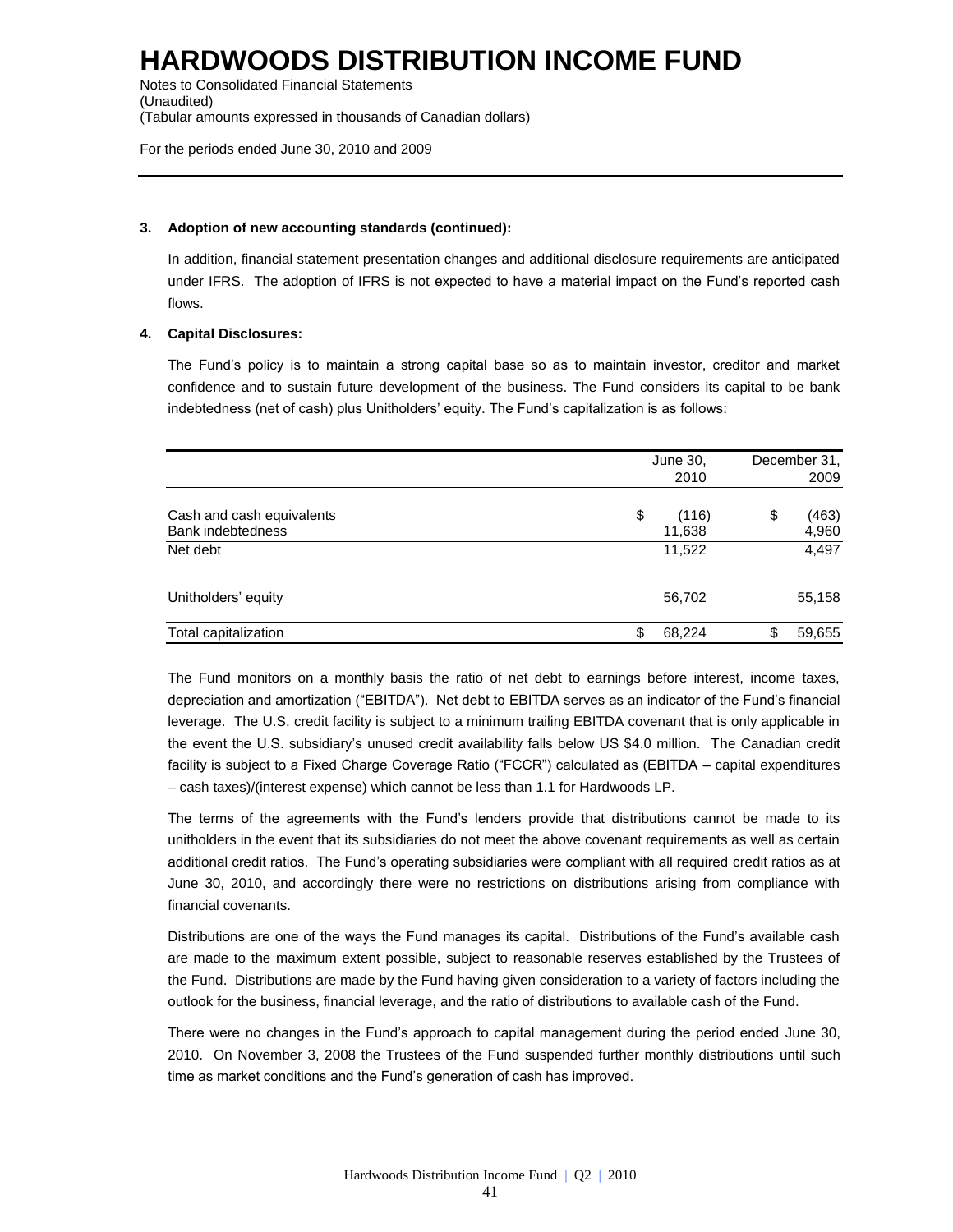Notes to Consolidated Financial Statements (Unaudited) (Tabular amounts expressed in thousands of Canadian dollars)

For the periods ended June 30, 2010 and 2009

#### **5. Inventory:**

|                                                               | June 30,<br>2010                         | December 31,<br>2009                    |
|---------------------------------------------------------------|------------------------------------------|-----------------------------------------|
| Lumber<br><b>Sheet Goods</b><br>Specialty<br>Goods in-transit | \$<br>11,208<br>14,501<br>1,870<br>1,922 | 8,224<br>\$<br>12,171<br>2,099<br>1,407 |
|                                                               | 29,501<br>S                              | 23,901<br>\$                            |

During the three months ended June 30, 2010 inventory write-downs totaling \$0.2 million (six months ended June 30, 2010 - \$0.5 million) were recorded to reduce certain inventory items to their net realizable value. (Three months ended June 30, 2009 - \$0.4 million, six months ended June 30, 2009 - \$0.9 million)

Cost of sales for the three months ended June 30, 2010 were \$42.9 million (six months ended June 30, 2010 - \$82.8 million), which included \$41.3 million (six months ended June 30, 2010 - \$79.6 million) of costs associated with inventory. The other \$1.6 million (six months ended June 30, 2010 - \$3.2 million) related principally to freight and other related selling expenses. (Six months ended June 30, 2009 - \$81.4 inventory and \$3.3 million other related expenses)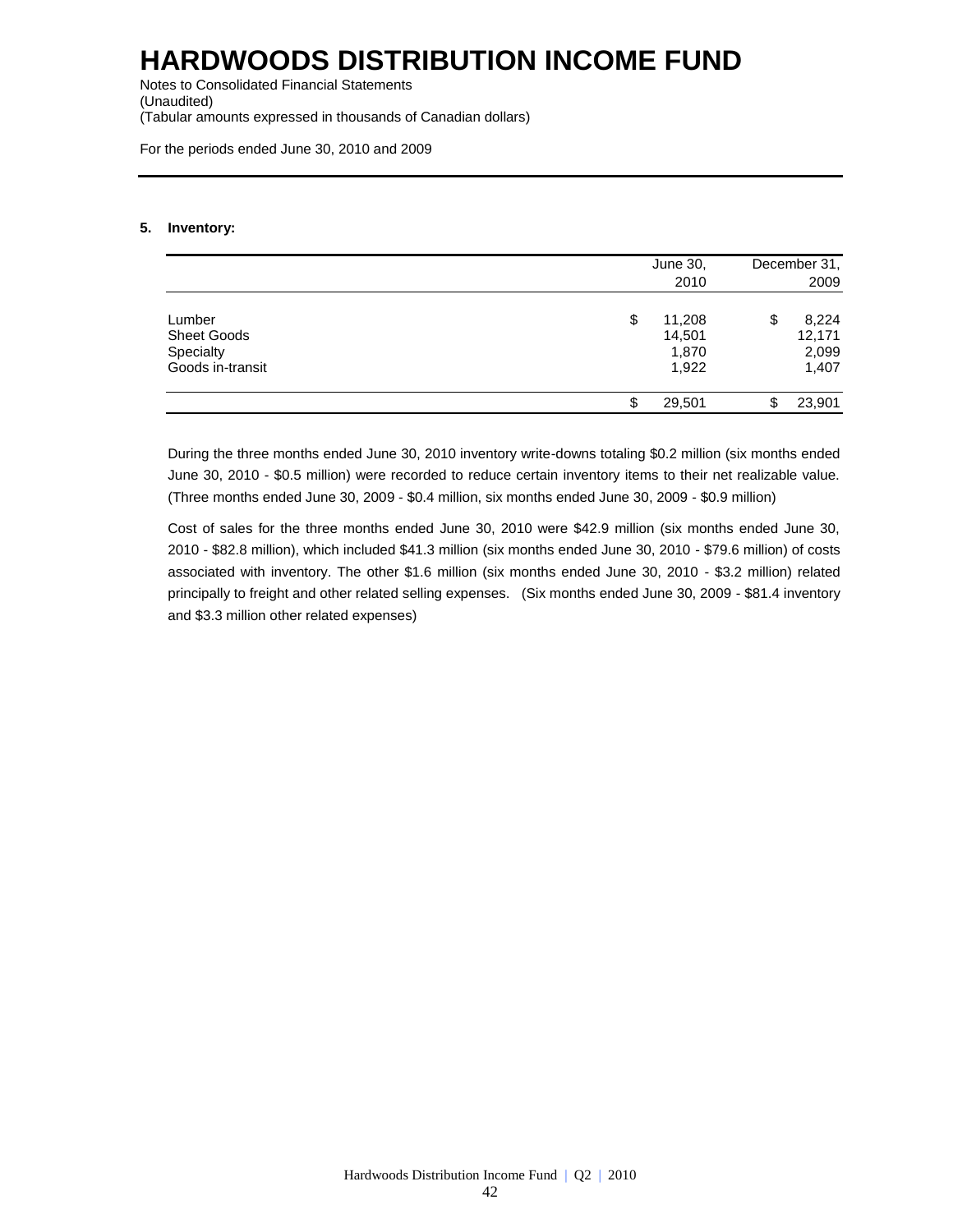Notes to Consolidated Financial Statements (Unaudited) (Tabular amounts expressed in thousands of Canadian dollars)

For the periods ended June 30, 2010 and 2009

#### **6. Receivables:**

The following is a breakdown of the Fund's current and long-term receivables and represents the Fund's exposure to credit risk related to its financial assets:

|                                                                                                                                                                                                                                                                                                                | June 30,        | December 31, |
|----------------------------------------------------------------------------------------------------------------------------------------------------------------------------------------------------------------------------------------------------------------------------------------------------------------|-----------------|--------------|
| Accounts receivable                                                                                                                                                                                                                                                                                            | 2010            | 2009         |
|                                                                                                                                                                                                                                                                                                                |                 |              |
| Trade accounts receivable - Canada                                                                                                                                                                                                                                                                             | \$<br>11,577    | \$<br>9,756  |
| Trade accounts receivable - United States                                                                                                                                                                                                                                                                      | 22,068          | 16,117       |
| Sundry receivable                                                                                                                                                                                                                                                                                              | 187             | 203          |
| Current portion of long-term receivables                                                                                                                                                                                                                                                                       | 598             | 919          |
| Less: allowance for doubtful accounts<br>Long-term receivables<br>Employee housing loans<br>Customer notes<br>Security deposits<br>Less: current portion, included in accounts receivable<br>The aging of trade receivables was:<br>Current<br>Past due 31-60 days<br>Past due 61-90 days<br>Past due 90+ days | 34,430          | 26,995       |
|                                                                                                                                                                                                                                                                                                                | 2,591           | 1,410        |
|                                                                                                                                                                                                                                                                                                                | \$<br>31,839    | \$<br>25,585 |
|                                                                                                                                                                                                                                                                                                                |                 |              |
|                                                                                                                                                                                                                                                                                                                | June 30,        | December 31, |
|                                                                                                                                                                                                                                                                                                                | 2010            | 2009         |
|                                                                                                                                                                                                                                                                                                                | \$<br>413       | \$<br>450    |
|                                                                                                                                                                                                                                                                                                                |                 | 1,834        |
|                                                                                                                                                                                                                                                                                                                | 1,484           |              |
|                                                                                                                                                                                                                                                                                                                | 484             | 518          |
|                                                                                                                                                                                                                                                                                                                | 2,381           | 2,802        |
|                                                                                                                                                                                                                                                                                                                | 598             | 919          |
|                                                                                                                                                                                                                                                                                                                | \$<br>1,783     | \$<br>1,883  |
|                                                                                                                                                                                                                                                                                                                |                 |              |
|                                                                                                                                                                                                                                                                                                                | <b>June 30,</b> | December 31, |
|                                                                                                                                                                                                                                                                                                                | 2010            | 2009         |
|                                                                                                                                                                                                                                                                                                                | \$<br>21,398    | \$<br>14,557 |
|                                                                                                                                                                                                                                                                                                                |                 |              |
|                                                                                                                                                                                                                                                                                                                | 5,358           | 5,283        |
|                                                                                                                                                                                                                                                                                                                | 2,010           | 2,181        |
|                                                                                                                                                                                                                                                                                                                | 4,879           | 3,852        |
|                                                                                                                                                                                                                                                                                                                | \$<br>33,645    | \$<br>25,873 |
|                                                                                                                                                                                                                                                                                                                |                 |              |

The Fund determines its allowance for doubtful accounts based on its best estimate of the net recoverable amount by customer account. Accounts that are considered uncollectable are written off. The total allowance at June 30, 2010 was \$2.6 million (December 31, 2009 - \$1.4 million). The amount of the allowance is considered sufficient based on the past experience of the business, the security the Fund has in place for past due accounts and management's regular review and assessment of customer accounts and credit risk.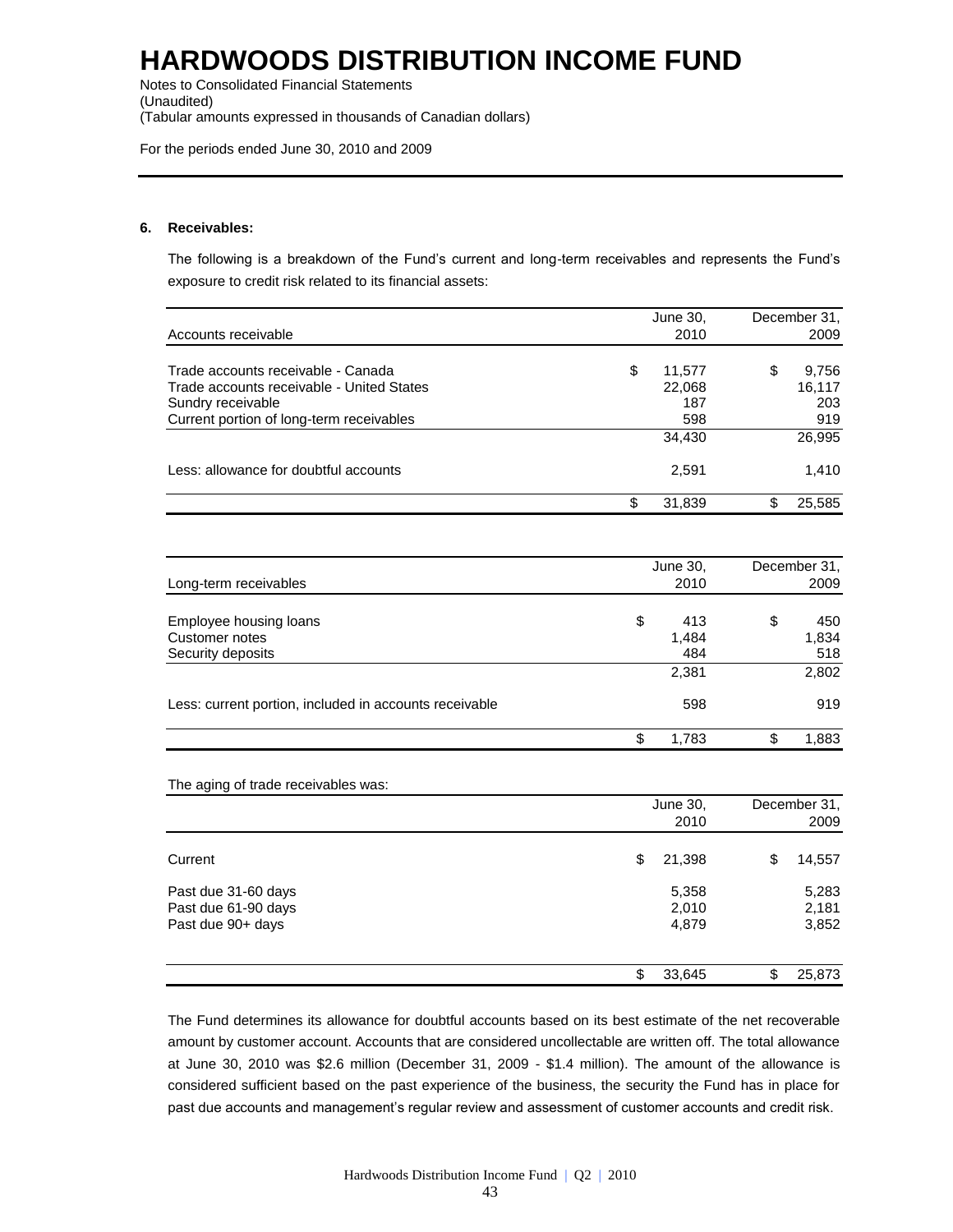Notes to Consolidated Financial Statements (Unaudited) (Tabular amounts expressed in thousands of Canadian dollars)

For the periods ended June 30, 2010 and 2009

#### **7. Bank indebtedness:**

|                                                                                               | June 30,           | December 31. |                |  |
|-----------------------------------------------------------------------------------------------|--------------------|--------------|----------------|--|
|                                                                                               | 2010               |              | 2009           |  |
| Checks issued in excess of funds on deposit<br>Credit facility, Hardwoods LP                  | \$<br>945<br>1.473 | \$           | 1.077<br>1.945 |  |
| Credit facility, Hardwoods USLP (June 30, 2010 - US\$8,660;<br>December 31, 2009 - US\$1,844) | 9.220              |              | 1.938          |  |
|                                                                                               | 11.638             |              | 4.960          |  |

Bank indebtedness consists of checks issued in excess of funds on deposit and advances under operating lines of credit available to Hardwoods LP and Hardwoods USLP (the "Credit Facilities").

Each of the Credit Facilities is separate, is not guaranteed by the other partnership, and does not contain cross default provisions to the other Credit Facility. The Credit Facility made available to Hardwoods LP is secured by a first security interest in all of the present and after acquired property of Hardwoods LP and its operating subsidiaries, and by the LP Units held by a subsidiary of the Fund and SIL. The Credit Facility made available to Hardwoods USLP is secured by a first security interest in all of the present and after acquired property of Hardwoods USLP and by the USLP Units held by a subsidiary of the Fund and by SIL.

The Hardwoods LP Credit Facility has a three year term, provides financing up to \$15.0 million and has a maturity date of August 7, 2012. The Hardwoods USLP Credit Facility has a three year term, provides financing of up to US\$ 25.0 million and has a maturity date of September 30, 2011. Each facility is payable in full at maturity. The Hardwoods LP Credit Facility is a revolving credit facility which Hardwoods LP may terminate subject to prepayment penalties of \$225,000 if terminated in the first 12 months of the credit facility term, \$150,000 if repaid in the second 12 months of the credit facility term, and \$75,000 thereafter if repaid prior to the maturity date of the credit facility. The Hardwoods USLP Credit Facility may be terminated by Hardwoods USLP without prepayment penalties. The Credit Facilities bear interest at a floating rate based on the Canadian or US prime rate (as the case may be), LIBOR or bankers acceptance rates plus, in each case, an applicable margin. Letters of credit are also available under the Credit Facilities on customary terms for facilities of this nature. The Credit Facilities' rates vary with the ratio of EBITDA minus capital expenditures and cash taxes, divided by interest. Commitment fees and standby charges usual for borrowings of this nature were and are payable.

The amount made available under the Credit Facility to Hardwoods LP from time to time is limited to the extent of 85% of the book value of accounts receivable and the lesser of 60% of the book value or 85% of appraised value of inventories with the amount based on inventories not to exceed 60% of the total amount to be available. Certain identified accounts receivable and inventories are excluded from the calculation of the amount available under the Credit Facility. Hardwoods LP is required to maintain a fixed charge coverage ratio (calculated as the ratio of EBITDA less cash taxes less capital expenditures, divided by interest) of not less than 1.1 to 1. At June 30, 2010 the Hardwoods LP credit facility had \$10.6 million of additional borrowing capacity.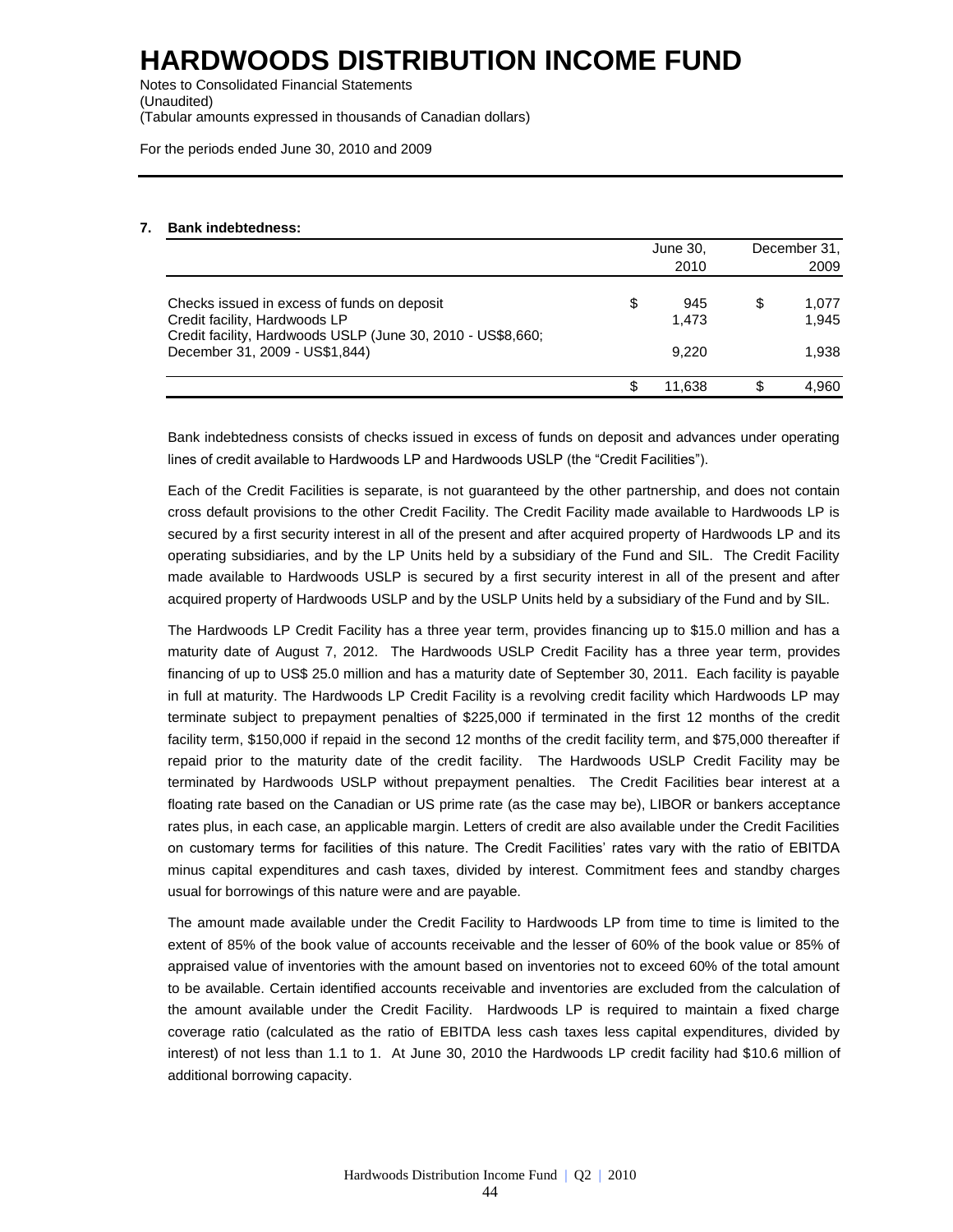Notes to Consolidated Financial Statements (Unaudited) (Tabular amounts expressed in thousands of Canadian dollars)

For the periods ended June 30, 2010 and 2009

#### **7. Bank indebtedness (continued):**

The amount to be made available under the Credit Facility to Hardwoods USLP from time to time is limited to the extent of 85% of the book value of certain accounts receivable and 50% of the book value of inventories (with certain accounts receivable and inventory being excluded). Hardwoods USLP is required to maintain a minimum trailing EBITDA covenant until December 31, 2010, and a fixed charge coverage ratio (calculated as EBITDA less cash taxes less capital expenditures, divided by interest plus distributions) of 1.0 to 1 thereafter. These covenants of the Hardwoods USLP Credit Facility do not need to be met however when the unused availability under the credit facility is in excess of US\$4.0 million. At June 30, 2010 the Hardwoods USLP credit facility had unused availability of \$8.9 million (US\$8.4 million).

#### **8. Non-controlling interests:**

| Balance, January 1, 2010                                                                 | S | 8.748 |
|------------------------------------------------------------------------------------------|---|-------|
| Interest in earnings:<br>Interest in earnings before taxes                               |   | 583   |
|                                                                                          |   | 9,331 |
| Foreign currency translation adjustment of non-controlling<br>interest in Hardwoods USLP |   | 156   |
| Balance, end of period                                                                   |   | 9.487 |

The previous owners of the Business (note 1) have retained a 20% interest in Hardwoods LP and Hardwoods USLP through ownership of Class B Hardwoods LP units ("Class B LP Units") and Class B Hardwoods USLP units ("Class B USLP Units"), respectively. The Fund owns an indirect 80% interest in Hardwoods LP and Hardwoods USLP through ownership of all Class A Hardwoods LP units ("Class A LP Units") and Class A Hardwoods USLP units ("Class A USLP Units"), respectively.

The Class A LP Units and Class B LP Units and the Class A USLP Units and Class B USLP Units, respectively, have economic and voting rights that are equivalent in all material respects except distributions on the Class B LP Units and Class B USLP Units are subject to the subordination arrangements described below until the date (the "Subordination End Date") on which:

- the consolidated Adjusted EBITDA, as defined in the Subordination Agreement dated March 23, 2004, of the Fund for the 12 month period ending on the last day of the month immediately preceding such date is at least \$21,300,000; and
- cash distributions of at least \$29,540,000 (\$2.05 per Unit) have been paid on the Units and a combined amount of cash advances or distributions of at least \$7,385,000 has been paid on the Class B LP Units and Class B USLP Units, being \$2.05 per combined Class B LP and Class B USLP Units (as adjusted for issuances, redemptions and repurchases of Units, LP Units and USLP Units subsequently and by converting the cash distributions or advances by Hardwoods USLP on the USLP Units at the rate of exchange used by the Fund to convert funds received by it in US dollars into Canadian dollars) for the 24 month period ending on the last day of the month immediately preceding such date.

The Subordinated End Date had not occurred at June 30, 2010.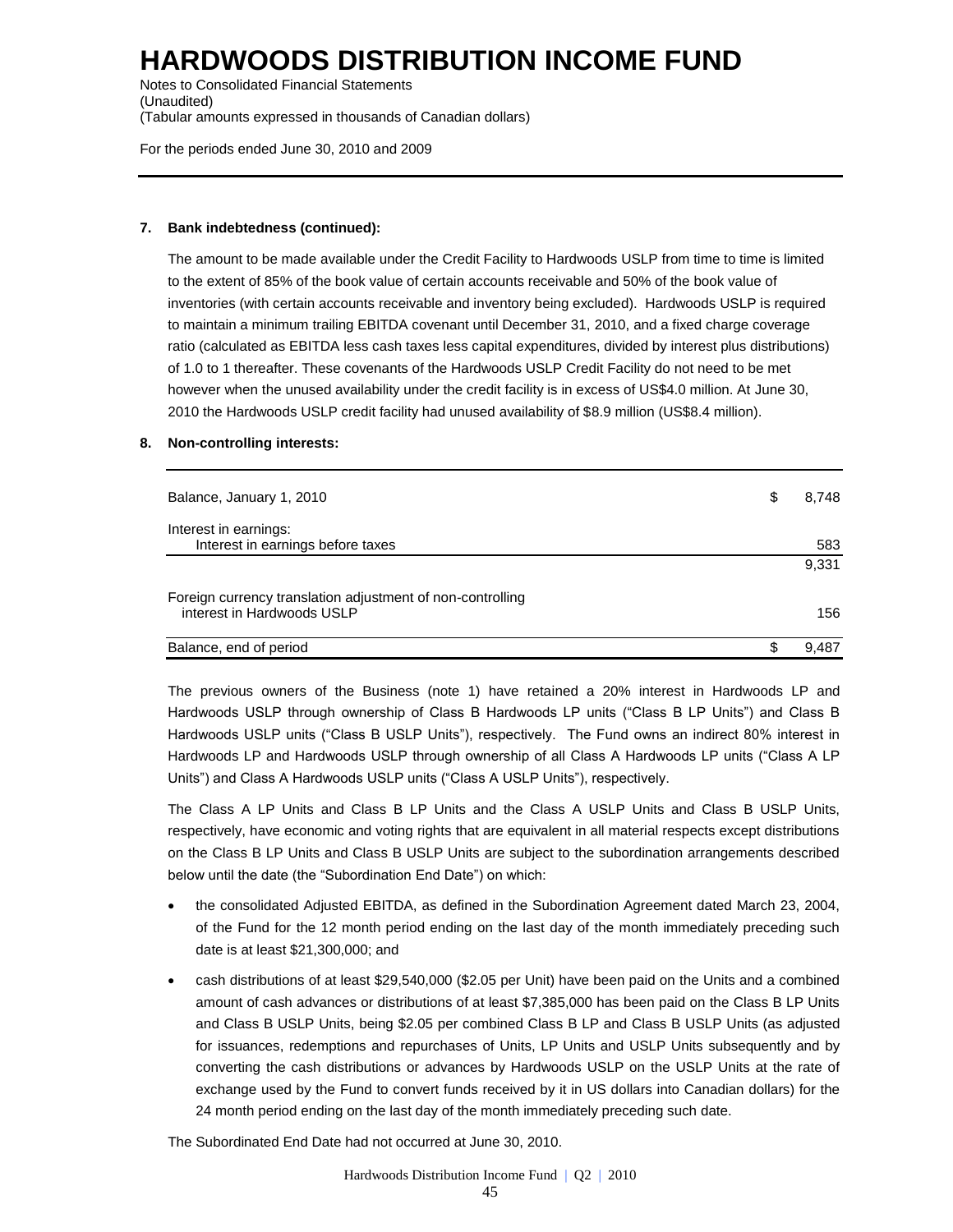Notes to Consolidated Financial Statements (Unaudited) (Tabular amounts expressed in thousands of Canadian dollars)

For the periods ended June 30, 2010 and 2009

#### **8. Non-controlling interests (continued):**

Prior to the Subordination End Date, advances and distributions on the LP Units and the USLP Units will be made in the following order of priority:

- At the end of each month, cash advances or distributions will be made to the holders of Class A LP Units and Class A USLP Units in a combined amount that is sufficient to provide available cash to the Fund to enable the Fund to make cash distributions upon the Units for such month at least equal to \$0.08542 per Unit or, if there is insufficient available cash to make distributions or advances in such amount, such lesser amount as is available as determined by the board of directors of the general partners;
- At the end of each fiscal quarter of Hardwoods LP and Hardwoods USLP, including the fiscal quarter ending on the fiscal year end, available cash of Hardwoods LP and Hardwoods USLP will be advanced or distributed in the following order of priority:
	- $\circ$  First, in payment of the monthly cash advance or distribution to the holders of Class A LP Units and Class A USLP Units as described above, for the month then ended;
	- o Second, to the holders of Class A LP Units and Class A USLP Units, to the extent that the combined monthly cash advances or distributions in respect of the 12 month period then ended (and not, for greater certainty, in any previous 12 month period) on Class A LP Units and Class A USLP Units were not made or were made in amounts less than a combined amount at least equal to \$1.025 per Unit, the amount of any such deficiency. As of June 30, 2010, the amount of such deficiency was \$14.8 million (2009 - \$12.6 million);
	- o Third, to the holders of Class B LP Units and Class B USLP Units in a combined amount for one Class B LP Unit and one Class B USLP Unit equal, on a pro-rated basis, to the combined amount advanced or distributed on one Class A LP Unit and one Class A USLP Unit during such fiscal quarter or, if there is insufficient available cash to make advances or distributions in such amount, such lesser amount as is available;
	- o Fourth, to the holders of Class B LP Units and Class B USLP Units, to the extent only that combined advances or distributions in respect of any fiscal quarter(s) during the 12 month period then ended (and not, for greater certainty, in any previous 12 month period) on one Class B LP Unit and one Class B USLP Unit were not made, or were made in amounts less, on a pro-rated basis, that the combined amount advanced or distributed on one Class A LP Unit and one Class A USLP Unit during such 12 month period, the amount of such deficiency; and
	- o Fifth, to the extent of any excess, to the holders of the Class A LP Units and Class B LP Units and Class A USLP Units and Class B USLP Units, respectively, so that the combined advances or distributions on one Class A LP Unit and one Class A USLP Unit are the same as the combined advances or distribution on one Class B LP Unit and one Class B USLP Unit in respect of the 12 month period then ended (and not, for greater certainty, any previous 12 month period).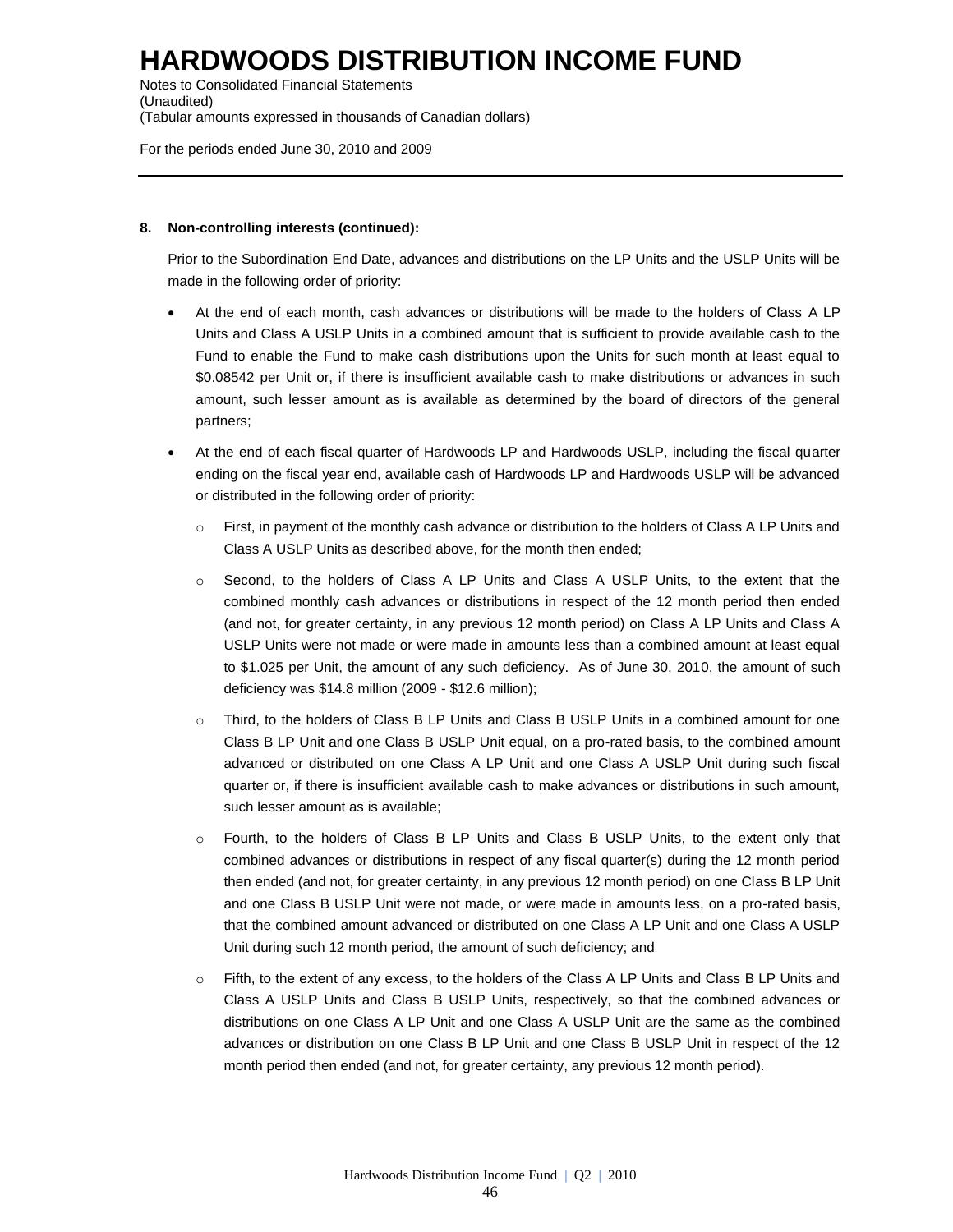Notes to Consolidated Financial Statements (Unaudited) (Tabular amounts expressed in thousands of Canadian dollars)

For the periods ended June 30, 2010 and 2009

#### **8. Non-controlling interests (continued):**

After the Subordination End Date, the holders of the Class B LP Units and Class B USLP Units will generally be entitled to effectively exchange all or a portion of their Class B LP Units and Class B USLP Units together for up to 3,602,500 Units of the Fund, representing 20% of the issued and outstanding Units of the Fund on a fully diluted basis. In the event the Fund enters into an agreement in respect of an acquisition or a takeover bid of the Fund, the holders of the Class B LP Units and Class B USLP Units will be entitled to exchange such units for Units of the Fund.

#### **9. Changes in non-cash operating working capital and additional cash flow disclosures:**

|                                                                                                                                      | Three months<br>ended<br>June 30,<br>2010    | Three months<br>ended<br>June 30,<br>2009     | Six months<br>ended<br>June 30,<br>2010        |    | Six months<br>ended<br>June 30,<br>2009     |
|--------------------------------------------------------------------------------------------------------------------------------------|----------------------------------------------|-----------------------------------------------|------------------------------------------------|----|---------------------------------------------|
| Accounts receivable<br>Income taxes recoverable/payable<br>Inventory<br>Prepaid expenses<br>Accounts payable and accrued liabilities | \$<br>(931)<br>370<br>(4,799)<br>(186)<br>35 | \$<br>(833)<br>184<br>1,788<br>(438)<br>1,321 | \$<br>(6,227)<br>370<br>(5,286)<br>(11)<br>880 | \$ | (4,743)<br>1.915<br>5,150<br>(239)<br>4,643 |
|                                                                                                                                      | \$<br>(5,511)                                | \$<br>2.022                                   | \$<br>(10,274)                                 | ¢  | 6.726                                       |

CICA 1540, *Cash Flow Statements*, require entities to disclose total cash distributions on financial instruments classified as equity in accordance with a contractual agreement and the extent to which total cash distributions are non-discretionary. The Fund has no contractual requirement to pay cash distributions to Unitholders' of the Fund. During the three and six month periods ended June 30, 2010 and June 30, 2009 no discretionary cash distributions were paid to Unitholders.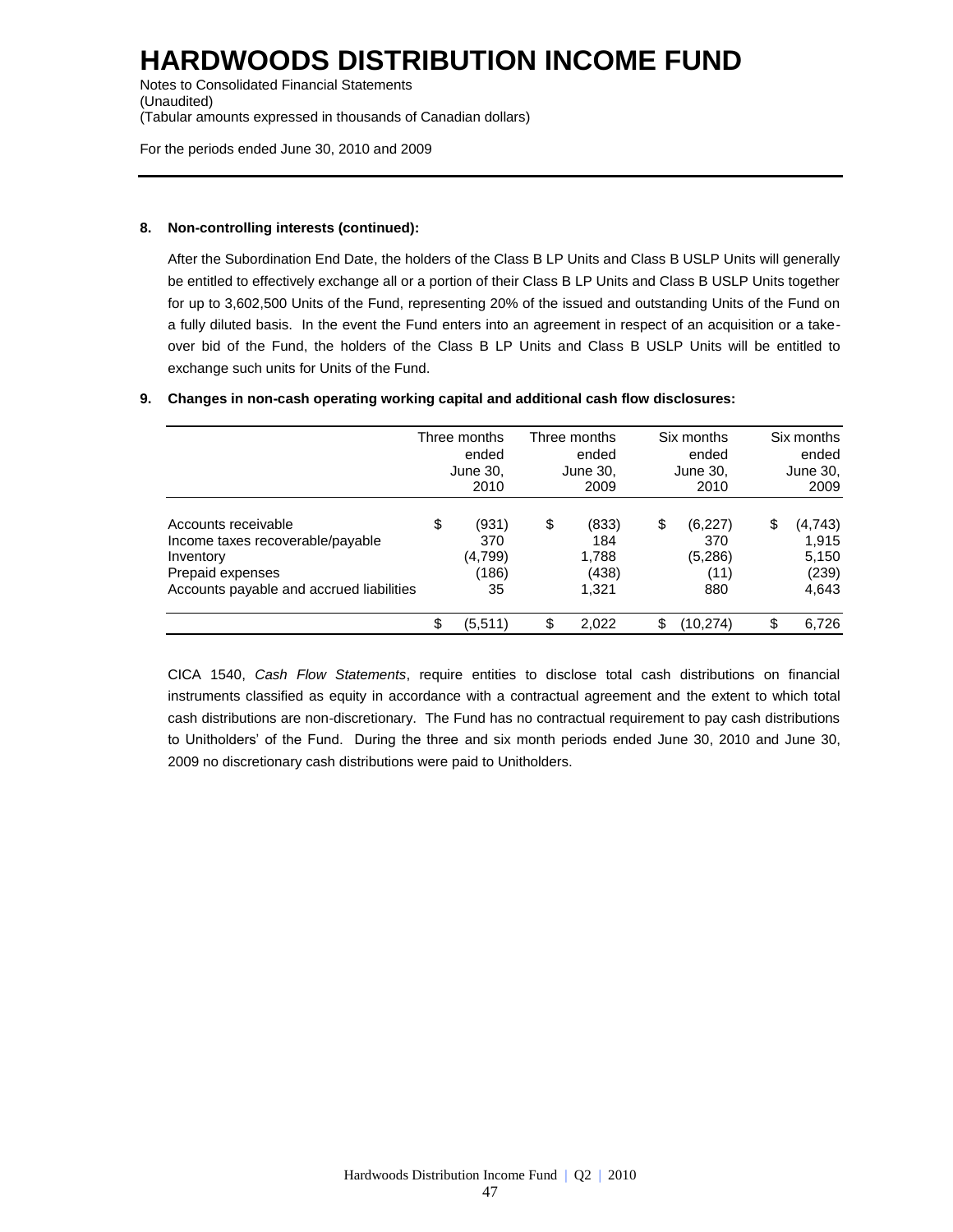Notes to Consolidated Financial Statements (Unaudited) (Tabular amounts expressed in thousands of Canadian dollars)

For the periods ended June 30, 2010 and 2009

#### **10. Segment disclosure:**

Information about geographic areas is as follows:

|                                                                    | Three months<br>Three months<br>ended<br>ended<br>June 30,<br>June 30,<br>2010<br>2009 |    | Six months<br>ended<br>June 30,<br>2010 | Six months<br>ended<br>June 30,<br>2009 |                  |    |                      |
|--------------------------------------------------------------------|----------------------------------------------------------------------------------------|----|-----------------------------------------|-----------------------------------------|------------------|----|----------------------|
| Revenue from external customers:<br>Canada<br><b>United States</b> | \$<br>20,978<br>31,228                                                                 | \$ | 18,806<br>26,303                        | \$                                      | 40,663<br>60,041 | \$ | 39,243<br>63,668     |
|                                                                    | \$<br>52,206                                                                           | \$ | 49,489                                  | \$                                      | 100,704          | \$ | 102,911              |
|                                                                    |                                                                                        |    |                                         | June 30,<br>2010                        |                  |    | December 31,<br>2009 |
| Property, plant and equipment:<br>Canada<br><b>United States</b>   |                                                                                        |    |                                         | \$                                      | 347<br>684       | \$ | 450<br>841           |
|                                                                    |                                                                                        |    |                                         | \$                                      | 1,031            | \$ | 1,291                |

#### **11. Pensions:**

Hardwoods USLP maintains a defined contribution 401 (k) retirement savings plan (the "USLP Plan"). The assets of the USLP Plan are held and related investment transactions are executed by the Plan's Trustee, ING National Trust, and, accordingly, are not reflected in these consolidated financial statements. During the three months ended June 30, 2010, Hardwoods USLP contributed and expensed \$52,442 (US\$50,999) (three months ended June 30, 2009 - \$60,131 (US\$51,531)) in relation to the USLP Plan. During the six months ended June 30, 2010, Hardwoods USLP contributed and expensed \$112,023 (US\$108,319) (six months ended June 30, 2009 - \$128,816 (US\$106,839)) in relation to the USLP Plan.

Hardwoods LP does not maintain a pension plan. Hardwoods LP does, however, administer a group registered retirement savings plan ("LP Plan") that has a matching component whereby Hardwoods LP makes contributions to the LP Plan which match contributions made by employees up to a certain level. The assets of the LP Plan are held and related investment transactions are executed by LP Plan's Trustee, Sun Life Financial Trust Inc., and, accordingly, are not reflected in these consolidated financial statements. During the three months ended June 30, 2010, Hardwoods LP contributed and expensed \$52,924 (three months ended June 30, 2009 - \$41,728) in relation to the LP Plan. During the six months ended June 30, 2010, Hardwoods LP contributed and expensed \$117,092 (six months ended June 30, 2009 - \$91,581) in relation to the LP Plan.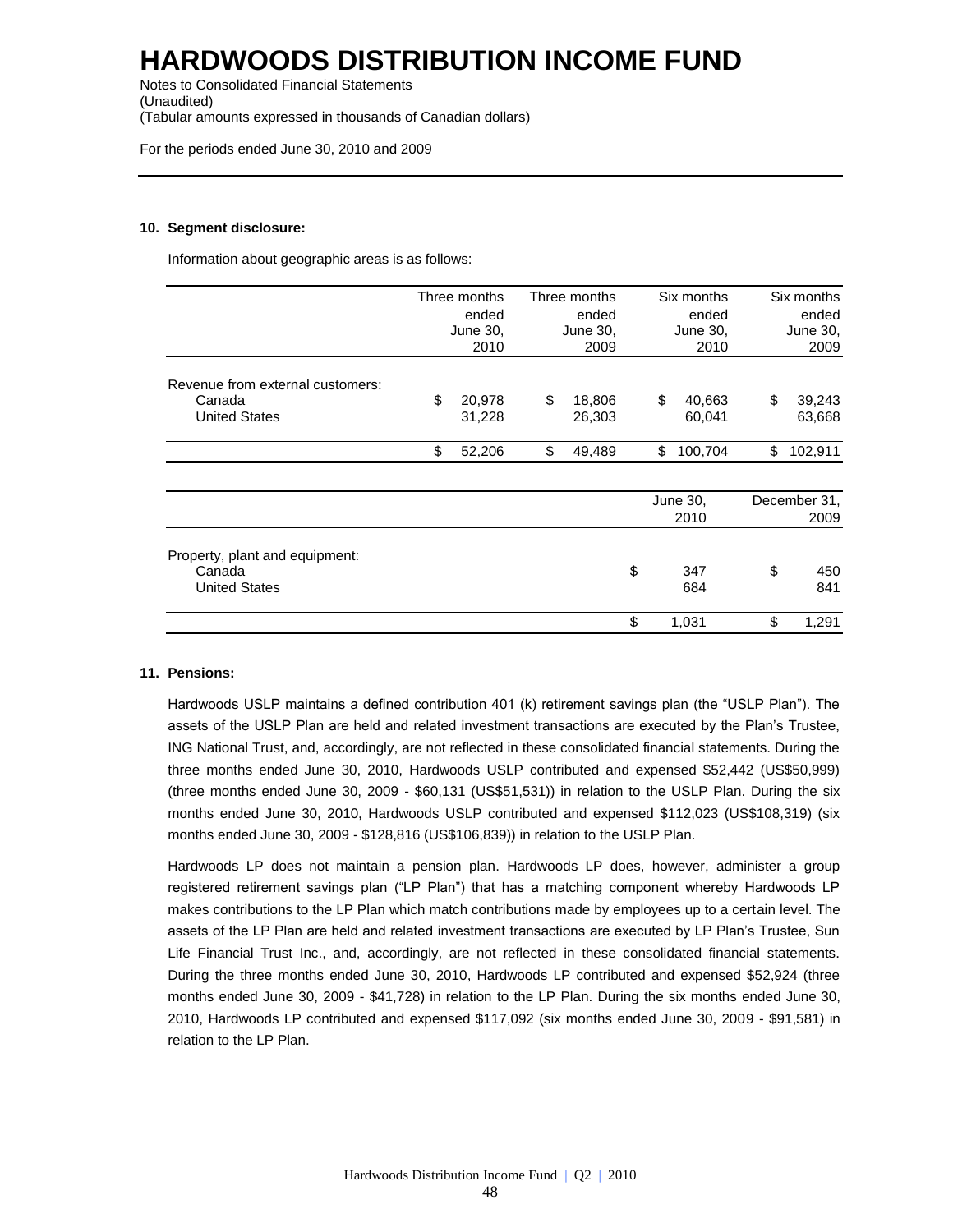Notes to Consolidated Financial Statements (Unaudited) (Tabular amounts expressed in thousands of Canadian dollars)

For the periods ended June 30, 2010 and 2009

#### **12. Related party transactions:**

For the three months ended June 30, 2010, sales of \$138,696 (three months ended June 30, 2009 - \$108,553) were made to affiliates of SIL, and the Fund made purchases of \$16,854 (three months ended June 30, 2009 - \$24,169) from affiliates of SIL. For the six months ended June 30, 2010, sales of \$266,558 (six months ended June 30, 2009 - \$270,762) were made to affiliates of SIL, and the Fund made purchases of \$44,329 (six months ended June 30, 2009 - \$32,087) from affiliates of SIL. All these sales and purchases took place at prevailing market prices.

#### **13. Seasonality:**

The Fund is subject to seasonal influences. Historically the first and fourth quarters are seasonally slower periods for construction activity and therefore demand for hardwood products.

#### **14. Contingencies:**

The Fund and its subsidiaries are subject to legal proceedings that arise in the ordinary course of its business. Management is of the opinion, based upon information presently available, that it is unlikely that any liability, to the extent not provided for through insurance or otherwise, would be material in relation to the Fund's consolidated financial statements.

#### **15. Unitholders' Rights Plan:**

The Fund had a Unitholders' Rights Plan (the "Rights Plan") as described in note 12(b) in the annual consolidated financial statements, until the Annual General Meeting of Unitholders on May 20, 2010. At the Annual General Meeting, the Unitholders voted against renewing the Rights Plan and, as such, at June 20, 2010 the Rights Plan is no longer in place.